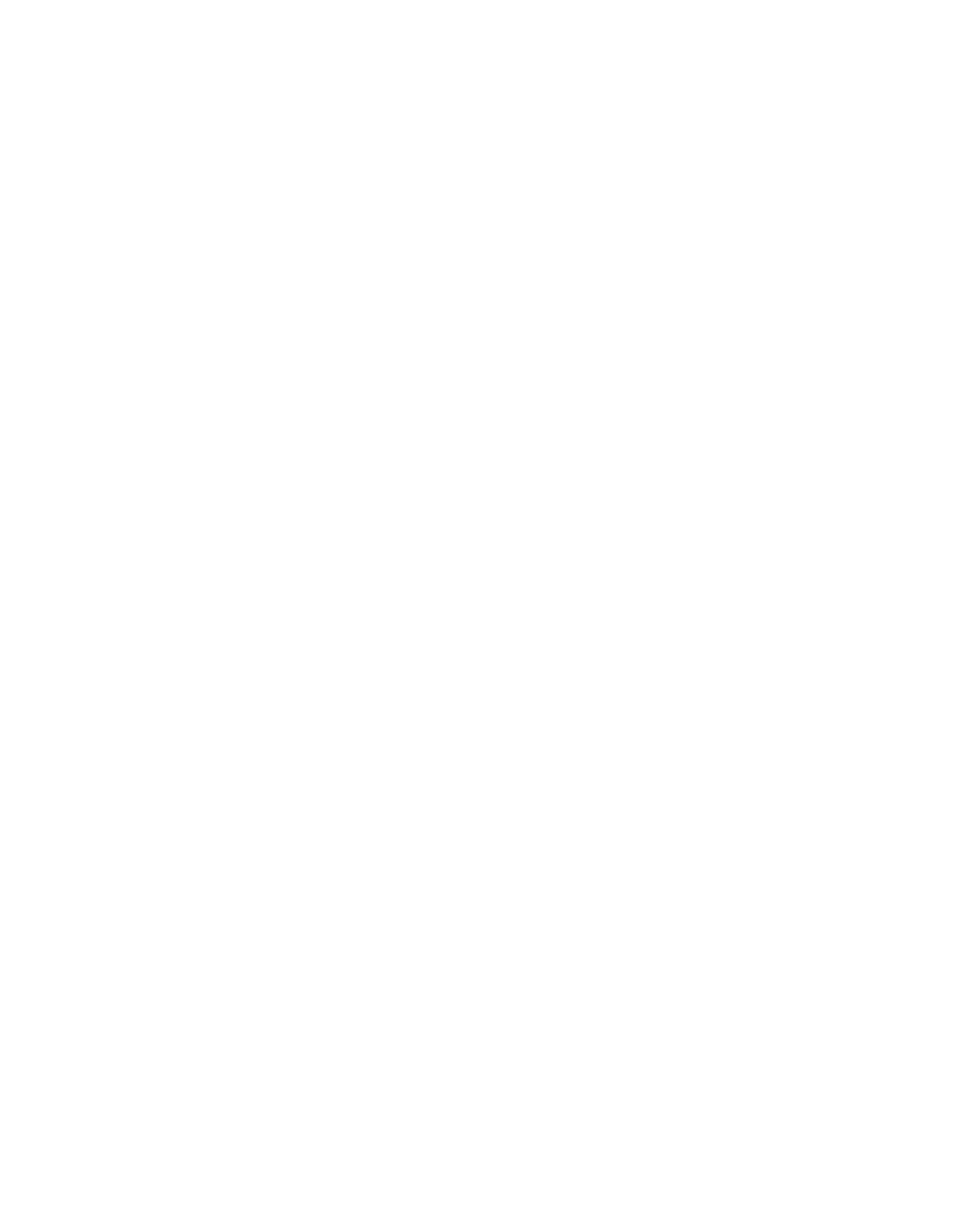# **Table of Contents**

| Operation                                                                 | 12 |
|---------------------------------------------------------------------------|----|
|                                                                           |    |
|                                                                           |    |
|                                                                           |    |
|                                                                           |    |
|                                                                           |    |
|                                                                           |    |
|                                                                           |    |
| Loading a Master Disc Image from the Computer  27                         |    |
|                                                                           |    |
|                                                                           |    |
| How to Rename a Hard Drive Partition Name from the Front Panel  37        |    |
| How to Rename a Hard Drive Partition Name from the Computer 39            |    |
| How to Delete an Existing Hard Drive Partition Permanently 40             |    |
|                                                                           |    |
|                                                                           |    |
|                                                                           |    |
|                                                                           |    |
|                                                                           |    |
| Setup Guide                                                               | 56 |
|                                                                           |    |
|                                                                           |    |
| Troubleshooting                                                           | 61 |
|                                                                           |    |
|                                                                           |    |
| Software Installation Guide for Accessing the Hard Drive on a Computer 66 |    |
|                                                                           |    |
|                                                                           |    |
|                                                                           |    |
|                                                                           |    |
|                                                                           |    |
|                                                                           |    |
|                                                                           |    |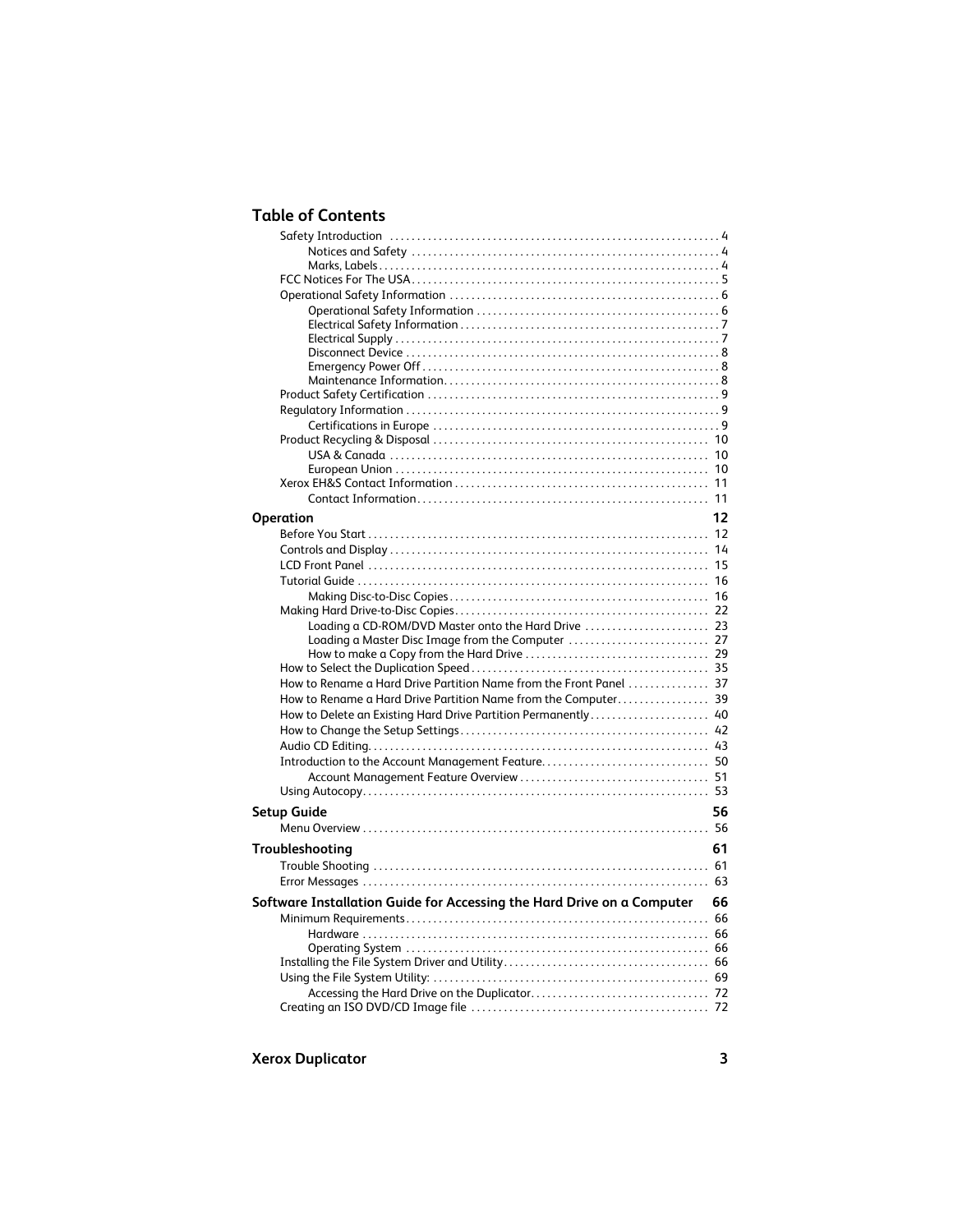# <span id="page-3-0"></span>**Safety Introduction**

# <span id="page-3-1"></span>**Notices and Safety**

Please read the following instructions carefully before operating the machine and refer to them as needed to ensure the continued safe operation of your machine.

Your Xerox product and supplies have been designed and tested to meet strict safety requirements. These include safety agency evaluation and certification, and compliance with electromagnetic regulations and established environmental standards.

[The safety and environment testing and performance of this product have](http://www.eiae.org/) been verified using Xerox materials only.



WARNING: Unauthorized alterations, which may include the addition of new functions or connection of external devices, may impact the product certification.

Please contact your Xerox representative for more information.

## <span id="page-3-2"></span>**Marks, Labels**

Symbols

All warnings and instructions marked on or supplied with the product should be followed.



WARNING: This symbol alerts users to areas of the equipment where there is the possibility of personal injury.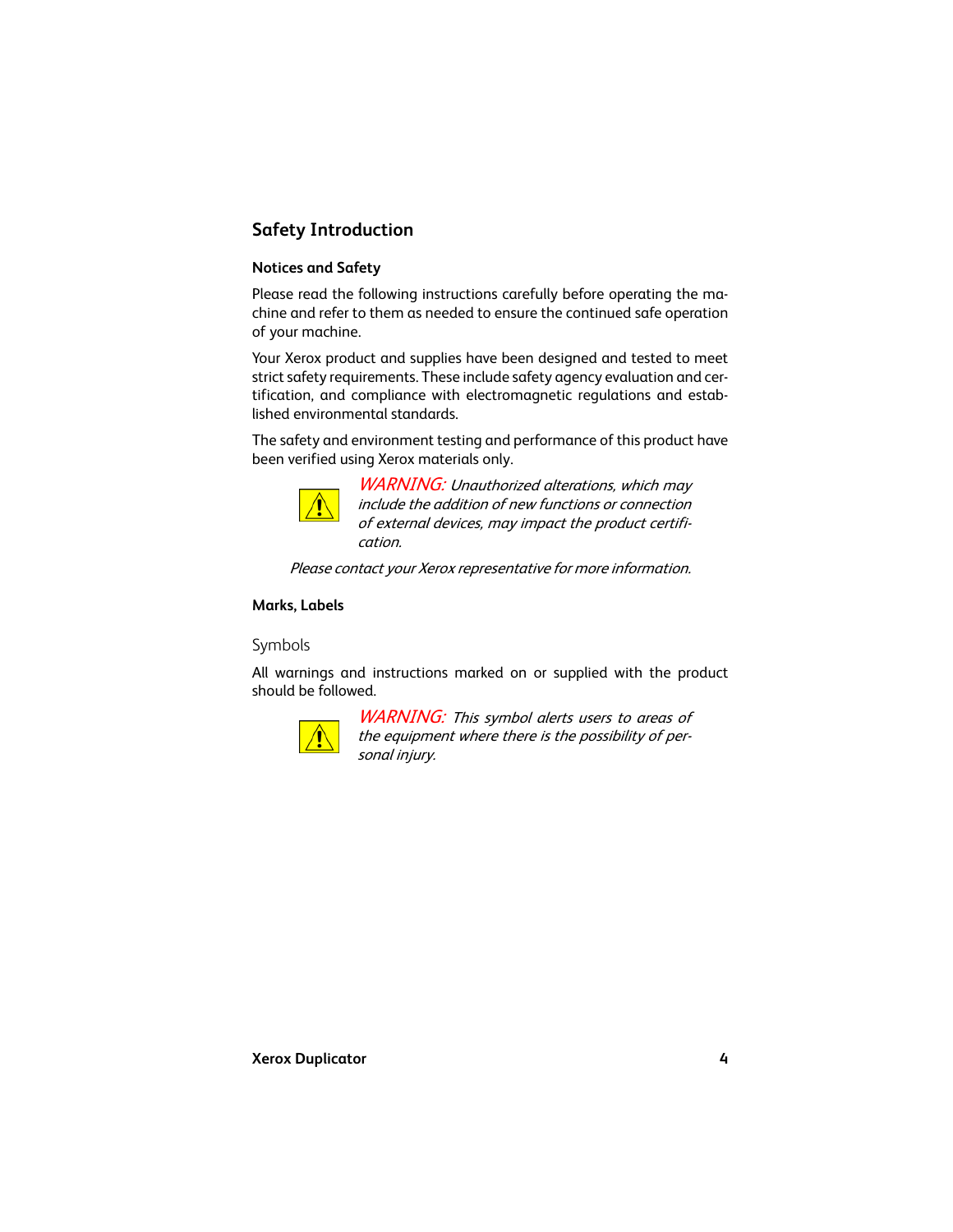# <span id="page-4-0"></span>**FCC Notices For The USA**

This equipment has been tested and found to comply with the limits for a Class B digital device, pursuant to Part 15 of the FCC Rules. These limits are designed to provide reasonable protection against harmful interference in a residential installation. This equipment generates, uses and can radiate radio frequency energy and, if not installed and used in accordance with the instructions, may cause harmful interference to radio communications. However, there is no guarantee that interference will not occur in a particular installation. If this equipment does cause harmful interference to radio or television reception, which can be determined by turning the equipment off and on, the user is encouraged to try to correct the interference by one or more of the following measures:

- Reorient or relocate the receiving antenna.
- Increase the separation between the equipment and receiver.
- Connect the equipment into an outlet on a circuit different from that to which the receiver is connected.
- Consult the dealer or an experienced radio/TV technician for help.

#### (Reference [CFR 47](http://www.access.gpo.gov/cgi-bin/cfrassemble.cgi?title=199847) [Part 15 Section 15.21\)](http://www.xerox.com/about-xerox/environment/enus.html" \o "http://www.xerox.com/about-xerox/envi)

[Changes or modifications to this equipment not specifically approved by](http://www.xerox.com/about-xerox/environment/eneu.html" \o "http://www.xerox.com/about-xerox/environment/eneu.html) the Xerox Corporation may void the user's authority to operate this equip[ment.](http://www.xerox.com/about-xerox/environment/eneu.html" \o "http://www.xerox.com/about-xerox/environment/eneu.html)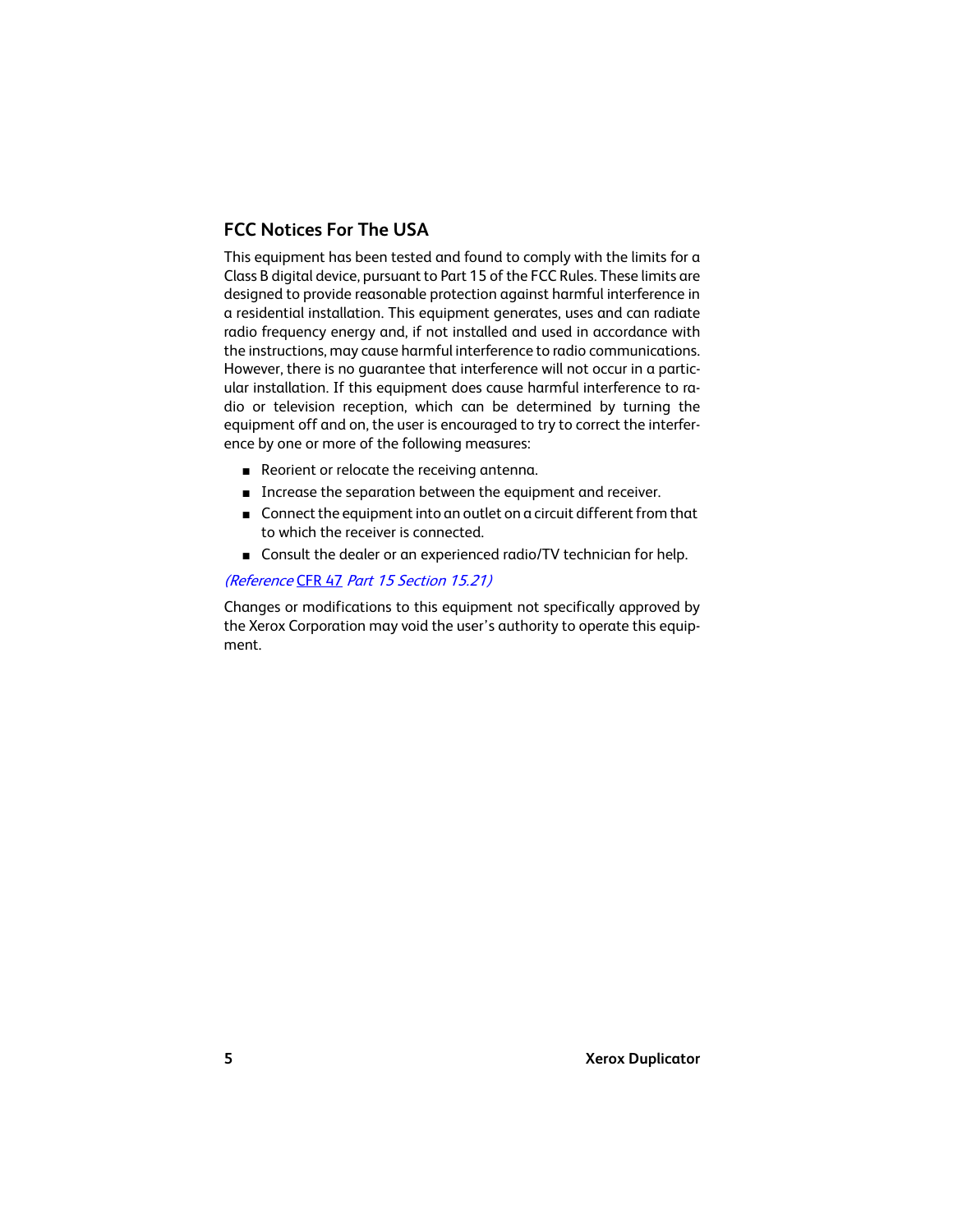# <span id="page-5-0"></span>**Operational Safety Information**

# <span id="page-5-1"></span>**Operational Safety Information**

Your Xerox equipment and supplies have been designed and tested to meet strict safety requirements. These include safety agency examination, approval, and compliance with established environmental standards.

To ensure the continued safe operation of your Xerox equipment, follow these safety guidelines at all times:

Do These

- Always follow all warnings and instructions that are marked on or supplied with the equipment.
- Before cleaning this product, unplug the product from the electrical outlet. Always use materials specifically designated for this product, the use of other materials may result in poor performance and create a hazardous situation.



WARNING: Do not use aerosol cleaners. Aerosol cleaners can be explosive or flammable when used on electromechanical equipment

- Always exercise care when moving or relocating equipment.
- Always locate the machine on a solid support surface (not on plush carpet) that has adequate strength to support the weight of the machine.
- Always unplug this equipment from the electrical outlet before cleaning.

Do Not Do These

- Never use a ground adapter plug to connect the equipment to a power outlet that lacks a ground connection terminal.
- Never attempt any maintenance function that is not specifically described in this documentation.
- Never obstruct ventilation openings. They are provided to prevent overheating.
- Never remove covers or guards that are fastened with screws. There are no operator serviceable areas within these covers.
- Never locate the machine near a radiator or any other heat source.
- Never push objects of any kind into the ventilation openings.
- Never place this equipment where people might step on or trip on the power cord.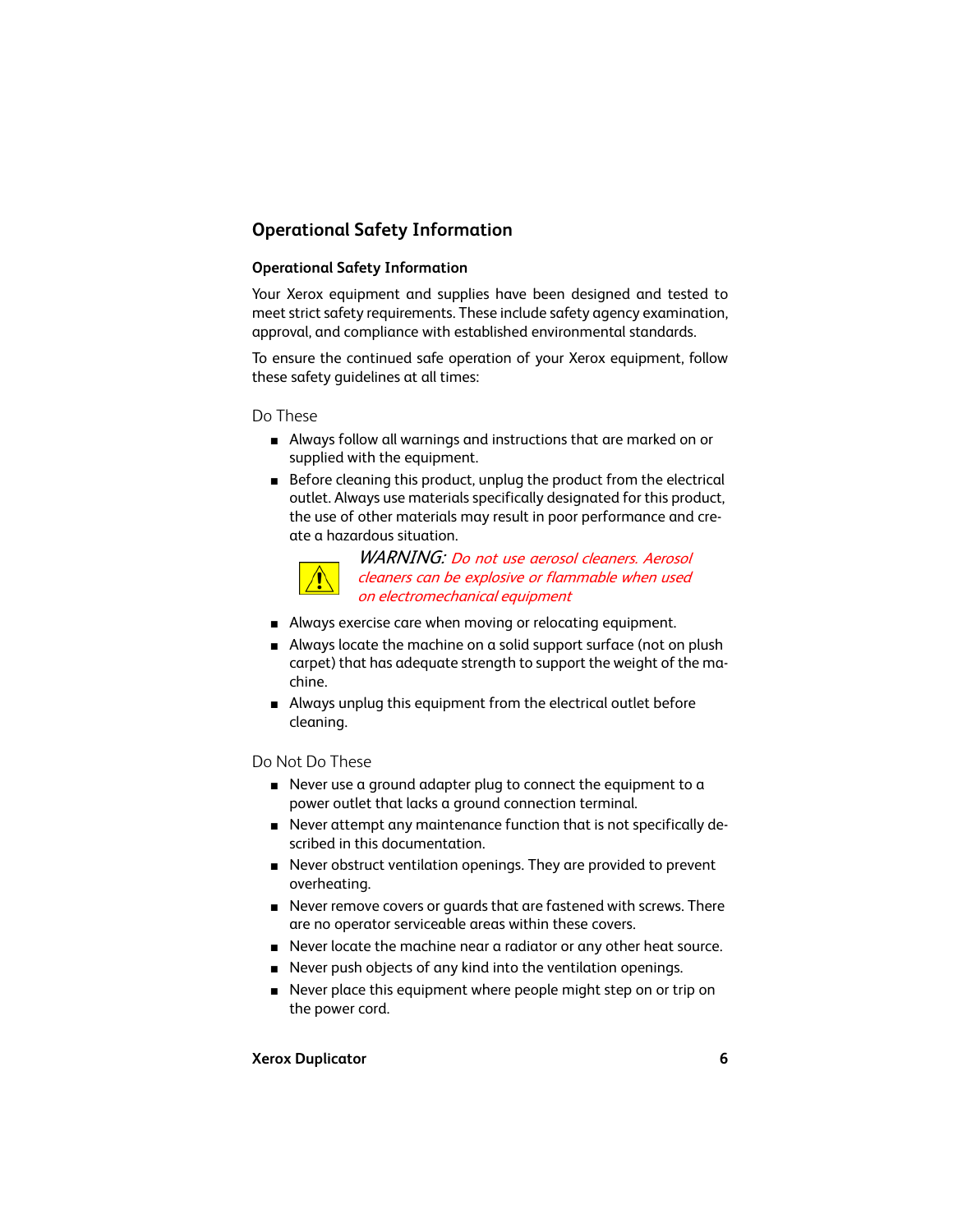# <span id="page-6-0"></span>**Electrical Safety Information**

**1.** The power receptacle for the machine must meet the requirements stated on the data plate on the rear of the machine. If you are not sure that your electrical supply meets the requirements, please consult your local power company or an electrician for advice.

**2.** The socket outlet shall be installed near the equipment and shall be easily accessible.

**3.** Use the power cable that is supplied with your machine. Do not use an extension cord or remove or modify the power cord plug.

**4.** Plug the power cable directly into a correctly grounded electrical outlet. If you are not sure whether or not an outlet is correctly grounded, consult an electrician.

**5.** Do not use an adapter to connect any Xerox equipment to an electrical outlet that lacks a ground connection terminal.

**6.** Do not place this equipment where people might step or trip on the power cable.

**7.** Do not place objects on the power cable.

**8.** Do not push objects into slots or openings on the machine. Electrical shock or fire may result.

**9.** Do not obstruct ventilation openings. These openings are used to provide proper cooling to the Xerox machine.

## <span id="page-6-1"></span>**Electrical Supply**

**1.** This product shall be operated from the type of electrical supply indicted on the product's data plate label. If you are not sure that your electrical supply meets the requirements, please consult a licensed electrician for advice.



WARNING: This equipment must be connected to a protective earth circuit. This equipment is supplied with a plug that has a protective earth pin. This plug will only fit into an earthed electrical outlet. This is a safety feature. If you are unable to insert the plug into the outlet, contact a licensed electrician to replace the outlet.

**2.** Always connect equipment to a correctly grounded power outlet. If in doubt, have the outlet checked by a qualified electrician.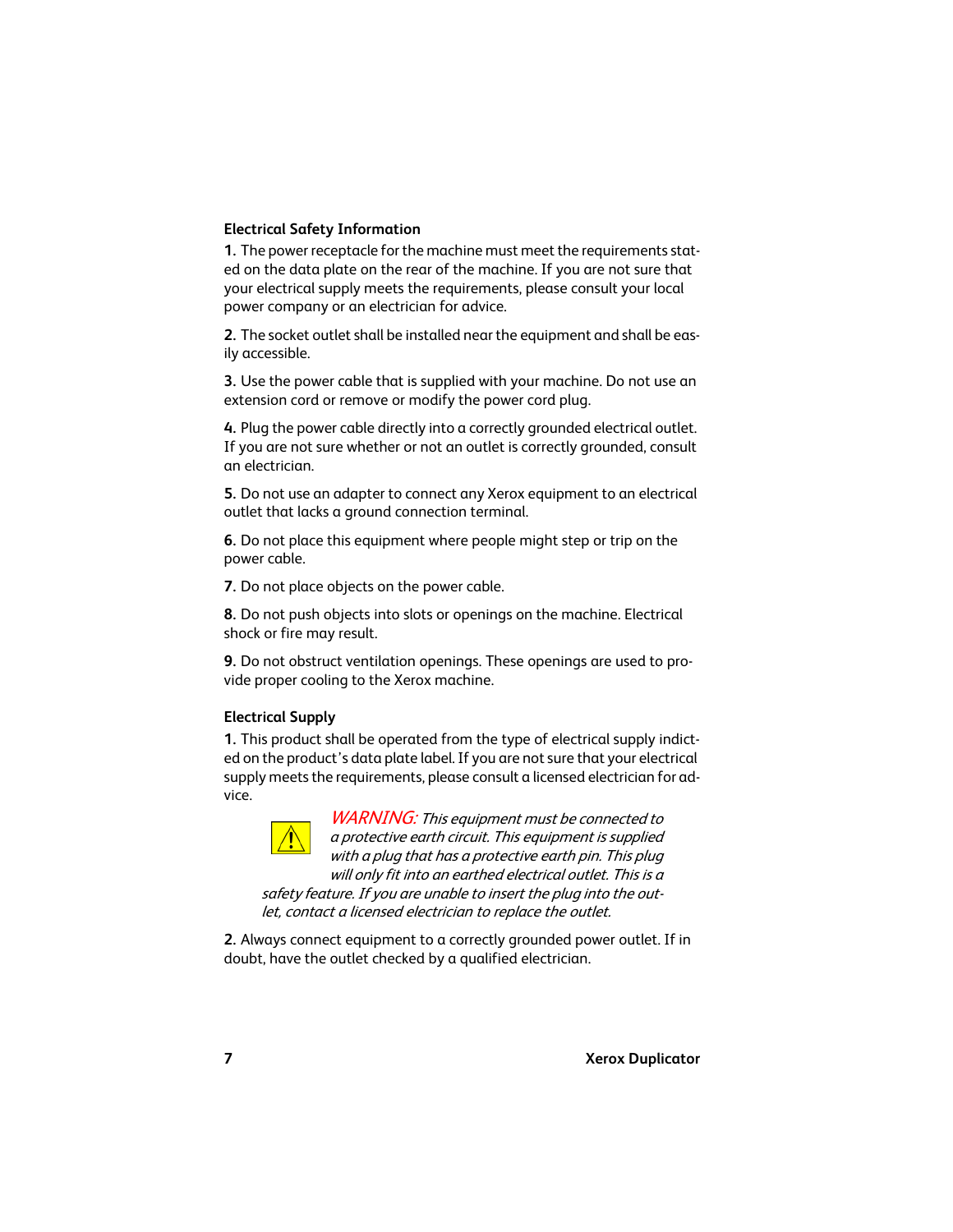## <span id="page-7-0"></span>**Disconnect Device**

The power cable is the disconnect device for this equipment. It is attached to the back of the machine as a plug-in device. To remove all electrical power from the equipment, disconnect the power cable from the electrical outlet.

## <span id="page-7-1"></span>**Emergency Power Off**

If any of the following conditions occur, turn off the machine immediately and **disconnect the power cable(s) from the electrical outlet(s).** Contact an authorized Xerox Service Representative to correct the problem:

- The equipment emits unusual odors or makes unusual noises.
- The power cable is damaged or frayed.
- A wall panel circuit breaker, fuse, or other safety device has been tripped.
- Liquid is spilled into the machine.
- The machine is exposed to water.
- Any part of the machine is damaged

#### <span id="page-7-2"></span>**Maintenance Information**

- Any operator product maintenance procedures will be described in the user documentation supplied with the product.
- Do not carry out any maintenance on this product which is not described in the customer documentation



Warning: Do not use aerosol cleaners. Aerosol cleaners can be explosive or flammable when used on electromechanical equipment.

- Use supplies and cleaning materials only as directed in the Operator section of this manual.
- Do not remove covers or quards that are fastened with screws. There are no parts behind these covers that you can maintain or service.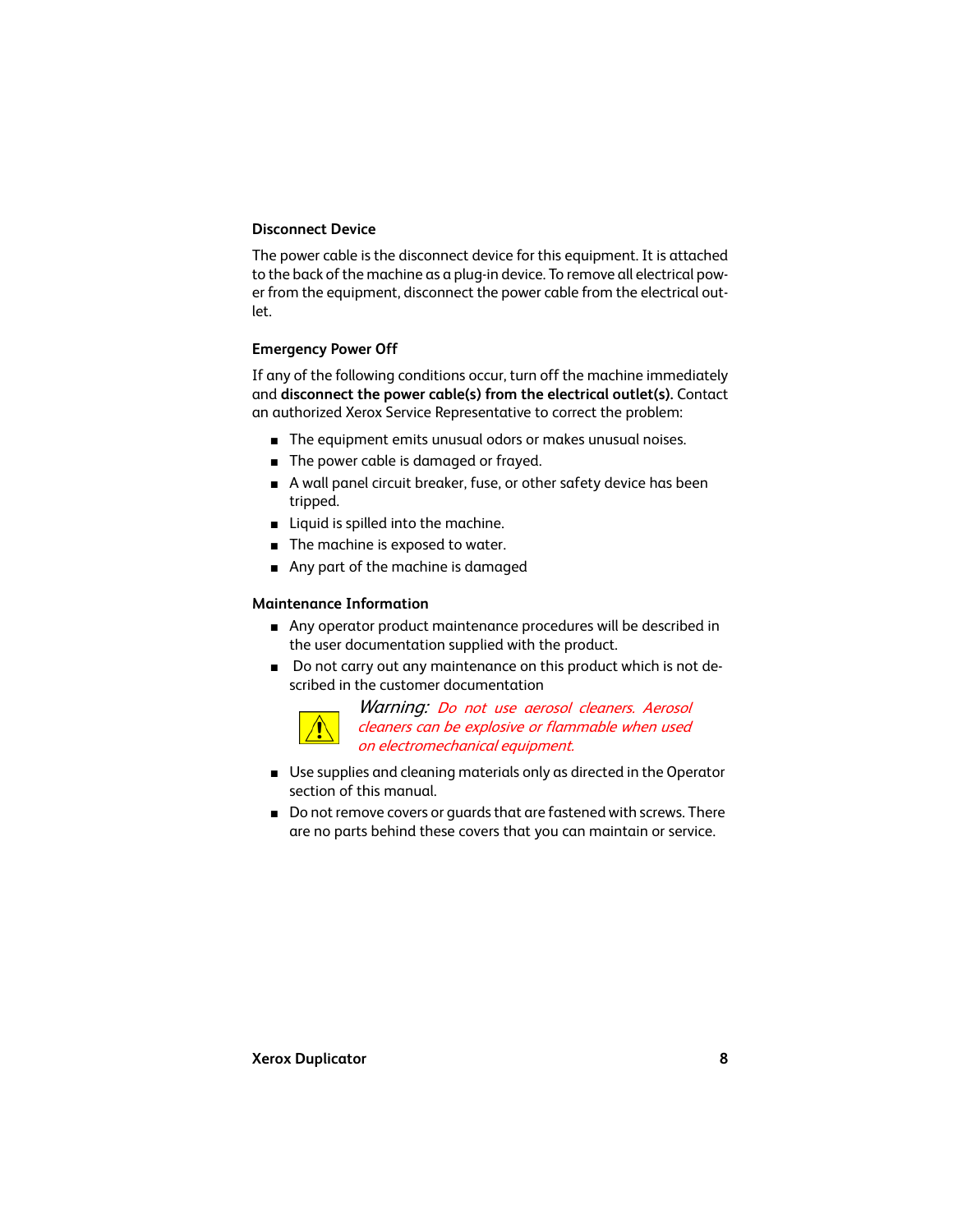# <span id="page-8-0"></span>**Product Safety Certification**

This product is certified by the following Agency using the Safety standards listed

| Agency                         | <b>Standard</b>                        |
|--------------------------------|----------------------------------------|
| Underwriters Laboratories Inc. | UL60950-1                              |
| Underwriters Laboratories Inc. | CSA C22.2 No. 60950-1-03               |
| SPORTON International Inc.     | EN 55022:1998/A1:2000/A2:2003 Class B, |
|                                | EN 61000-3-3:1995/A1:2001.             |
|                                | EN 55024:1998/A1:2001/A2:2003          |

# <span id="page-8-1"></span>**Regulatory Information**

## <span id="page-8-2"></span>**Certifications in Europe**

## CE Mark (European Union)

The CE mark applied to this equipment symbolizes Xerox's declaration of conformity with the following applicable Directives of the European Union as of the dates indicated:

## 2006/95/EC

December 12, 2006 Council Directive 2006/95/EC as amended. Approximation of the laws of the member states related to low voltage equipment.

## 2004/108/EC

 December 15, 2004 Council Directive 2004/108/EC as amended. Approximation of the laws of the member states related to electromagnetic compatibility.

A full declaration of conformity, defining the relevant directives and referenced standards, can be obtained from your Authorized local dealer.



**Warning:** In order to allow this equipment to operate in proximity to Industrial Scientific and Medical (ISM) equipment, the external radiation from the ISM equipment may have to be limited or special

mitigation measures taken.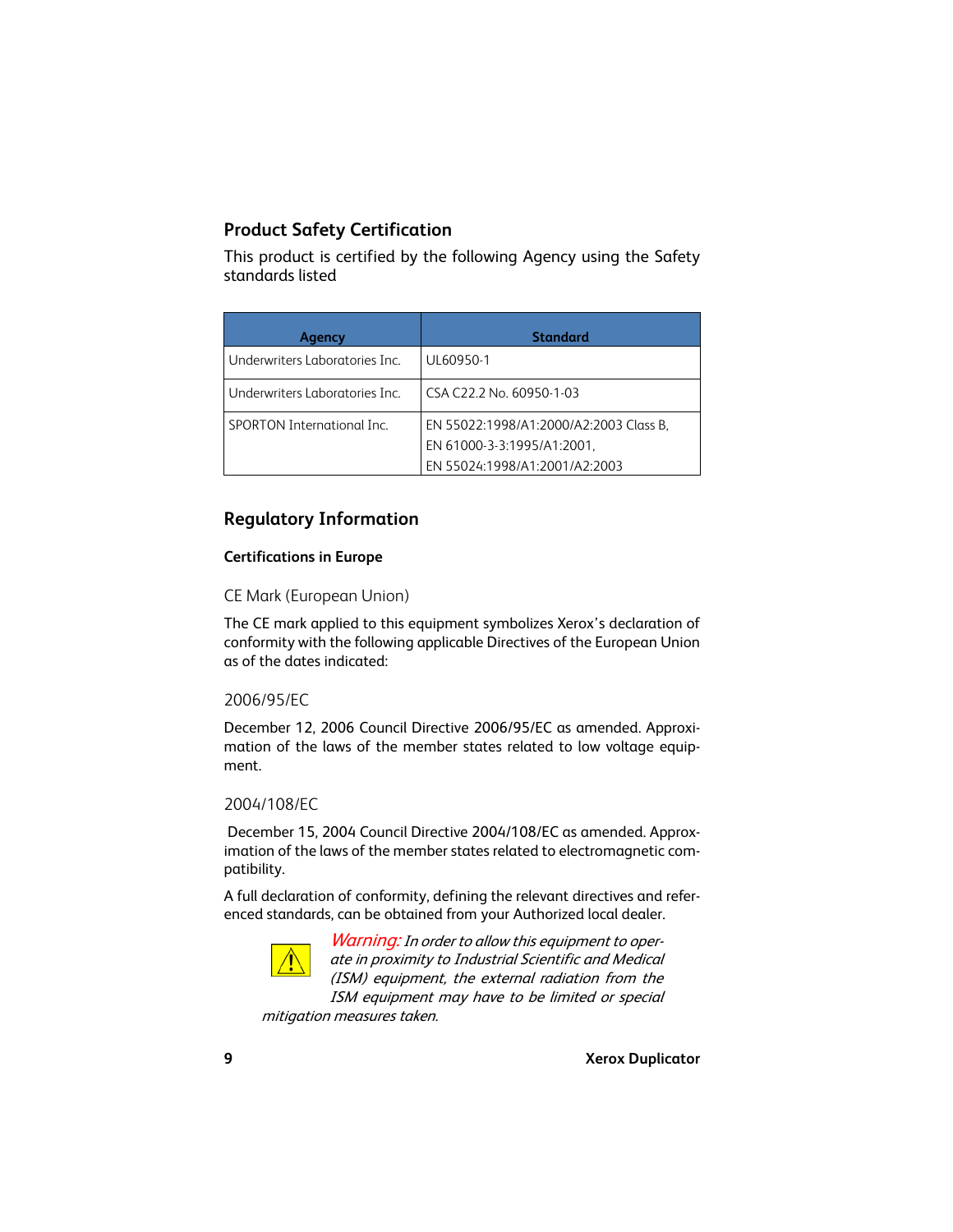# <span id="page-9-0"></span>**Product Recycling & Disposal**

## <span id="page-9-1"></span>**USA & Canada**

Xerox operates a worldwide equipment take back and reuse/recycle program. Contact your Xerox sales representative (1-800-ASK-XEROX) to determine whether this Xerox product is part of the program. For more information about Xerox environmental programs, visit www.xerox.com/ environment.html.

If you are managing the disposal of your Xerox product, please note that the product may contain lead, mercury, Perchlorate, and other materials whose disposal may be regulated due to environmental considerations. The presence of these materials is fully consistent with global regulations applicable at the time that the product was placed on the market. For recycling and disposal information, contact your local authorities. In the United States, you may also refer to the Electronic Industries Alliance web site: http://www.eiae.org/.

## <span id="page-9-2"></span>**European Union**

# WEEE Directive 2002/96/EC

Some equipment may be used in both a domestic/household and a professional/business application



Professional/Business Environment

Application of this symbol on your equipment is confirmation that you must

dispose of this equipment in compliance with agreed na-

tional procedures. In accordance with European legislation, end of life electrical and electronic equipment subject to disposal must be managed within agreed procedures.



Domestic/Household Environment

Application of this symbol on your equipment is confirmation that you should not dispose of the equipment in the normal household waste stream. In accordance with

European legislation, end of life electrical and electronic equipment subject to disposal must be segregated from household waste.

Private households within EU member states may return used electrical and electronic equipment to designated collection facilities free of charge. Please contact your local disposal authority for information.

#### **Xerox Duplicator 10**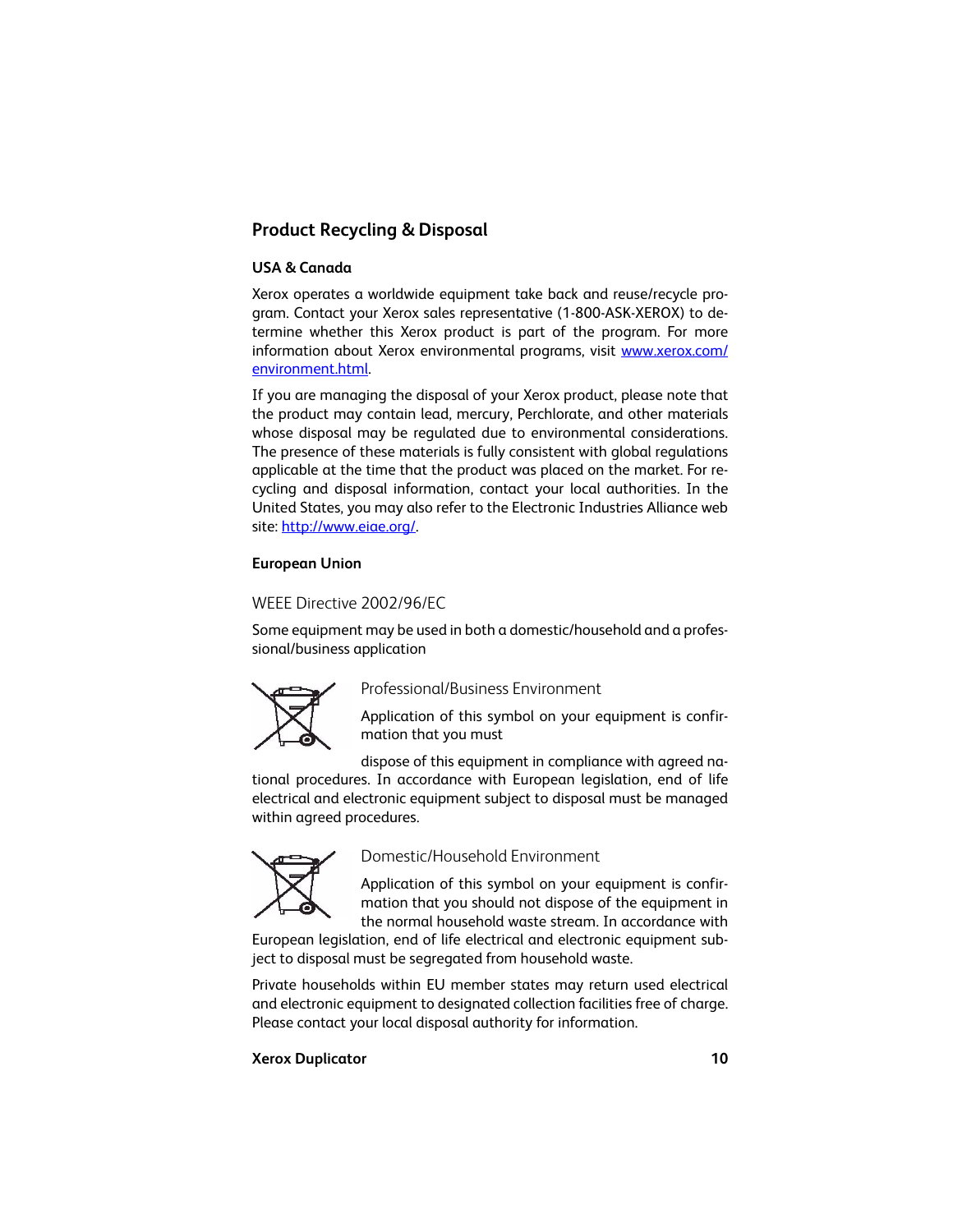In some member states, when you purchase new equipment, your local retailer may be required to take back your old equipment free of charge. Please ask you retailer for information.

Prior to disposal, please contact your local dealer or Xerox representative for end of life takeback information.

# <span id="page-10-0"></span>**Xerox EH&S Contact Information**

# <span id="page-10-1"></span>**Contact Information**

For more information on Environment, Health, and Safety in relation to this Xerox product and supplies, please contact the following customer help lines:

**USA: 1-800 828-6571**

**Canada: 1-800 828-6571**

**Europe: +44 1707 353 434**

www.xerox.com/about-xerox/environment/enus.html

(Product Safety information for US)

www.xerox.com/about-xerox/environment/eneu.html

(Product Safety information for EU)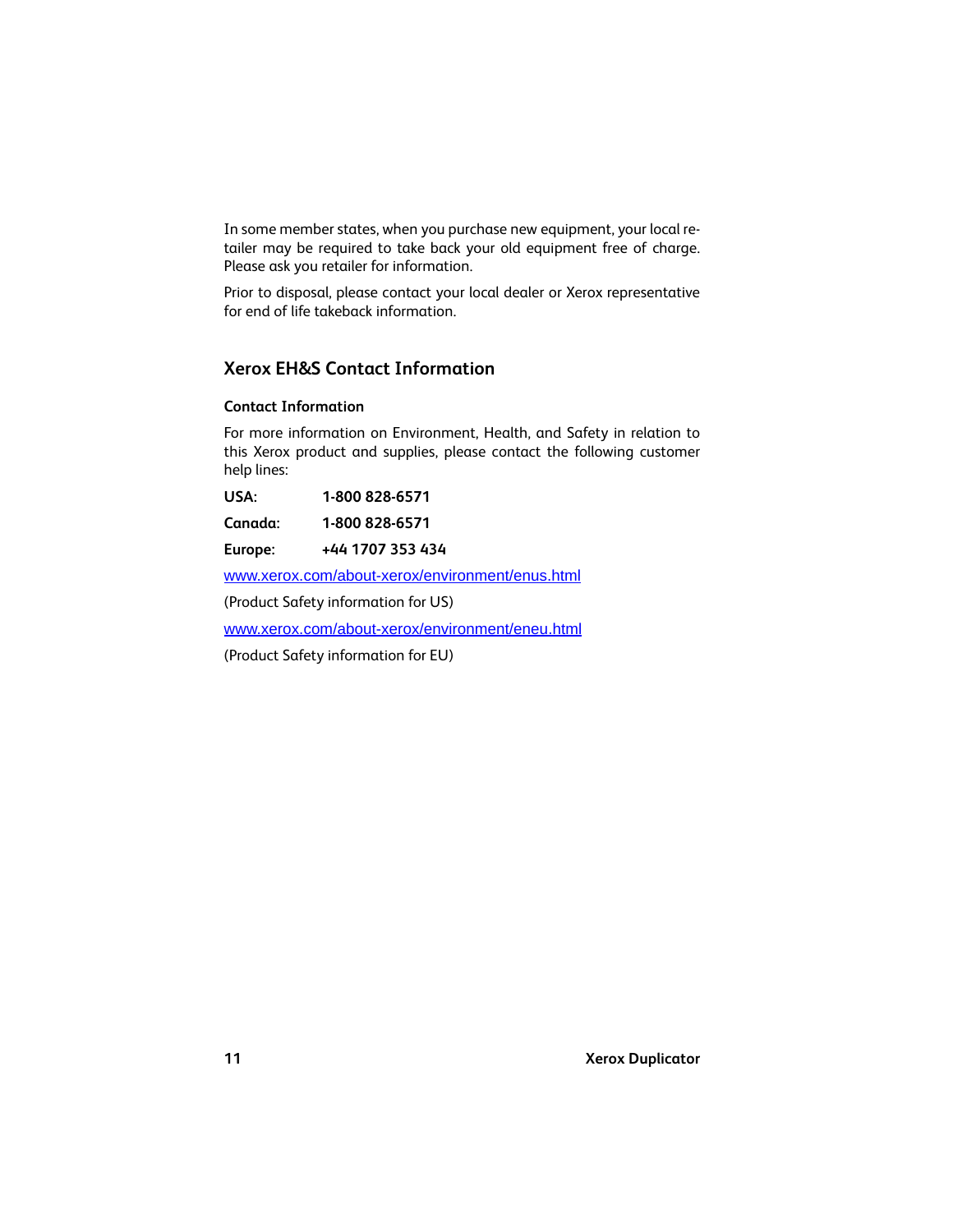<span id="page-11-0"></span>The Xerox CD/DVD Duplicator is a reliable, high performance, high speed, standalone manual tower duplicator. With its professional industrial design and simple beginner user interface, it will make your duplicating experience easier than ever.

# <span id="page-11-1"></span>**Before You Start**

Before using this duplicator, read the following to ensure proper operation:

■ **Duplicator Limitations**

The duplicator will not copy any CD or DVD discs that have Copy Protection encoded inside. Typically, the movies you purchase or rent from the store will contain copy protection.

In addition to the copy protection limitations, the duplicator cannot copy across formats. This means that you cannot copy a DVD master onto a recordable CD. In addition, you cannot copy the same formats if the discs have different maximum capacity limitations. This means that you cannot copy a single-layer DVD disc onto a double/ dual-layer disc or vice versa. The recordable blanks must be the same format and maximum capacity as the master disc you intend to duplicate.

#### ■ **Temperature Warning**

If the duplicator was stored in a location where the temperature dropped below 32°F (0°C) within the past 24 hours, please leave the duplicator in a warm room with temperatures at least 65°F (19°C) for four hours prior to powering it on for the first time. Failure to do so may cause irreparable harm and prevent the duplicator from functioning.

#### ■ **Maintenance**

It is very important to operate and keep the duplicator in a dust free, clean environment since dust is the number 1 killer for CD/DVD recording devices. Failure to do so may severely damage your duplicator. We strongly suggest you place an Air Cleaner next to the duplicator and constantly use the Air Duster (Can Air) to clear off any dust on the surface of the duplicator.

Note: Do not try to use the air duster to clean the duplicator while the reader or writer trays are open. In doing so, you may inadvertently blow dust into the recording device and damage the recording device.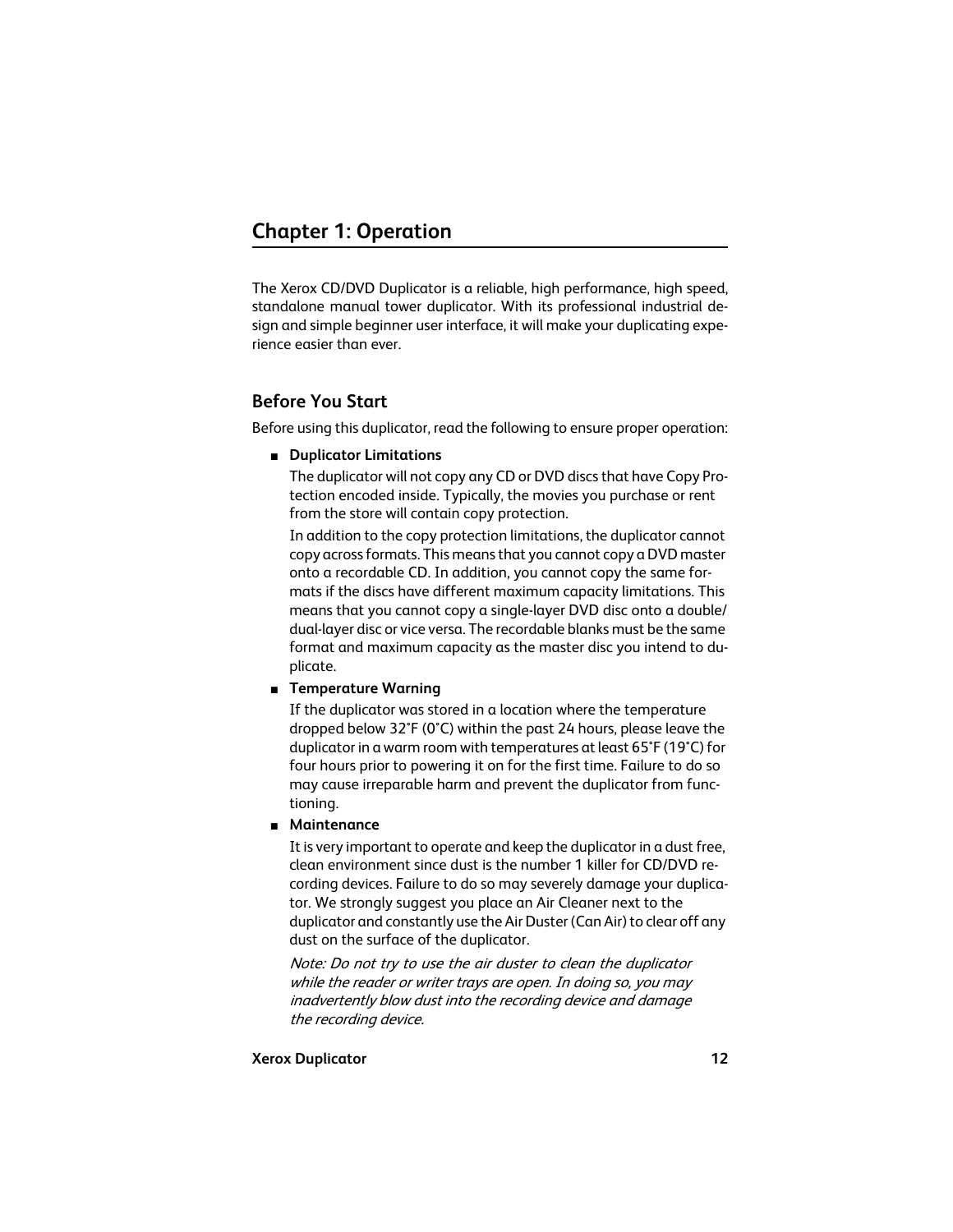#### ■ **Proper Shutdown**

To avoid possible system failures, you need to shutdown the duplicator properly. To shutdown the duplicator, you need to press the up or down button to select "16. Shutdown", then press the >>Ent key. Then follow the instructions on the screen to shutdown the duplicator properly. Turning off your duplicator without performing this function will increase the risk of damaging your duplicator.

#### *Notice:*

While specific drive manufacturers, sizes, and part numbers are shown in this manual, the market place for drives is constantly changing. We install the best drives that are available at the time of manufacture, so the actual drives in your system may be different than the ones shown in this manual. This also applies to the hard disk and the drive speed options. The hard disk size shown reflects the size of the disk actually installed in your duplicator. The drive speed options shown reflect the capabilities of the drives installed in your duplicator. Please take this into consideration when using this manual.

#### *Notice:*

If you purchased a Xerox Duplicator with Blu-ray drives, the operation instructions for your unit will mirror those contained in this user manual for the CD and DVD duplication procedures.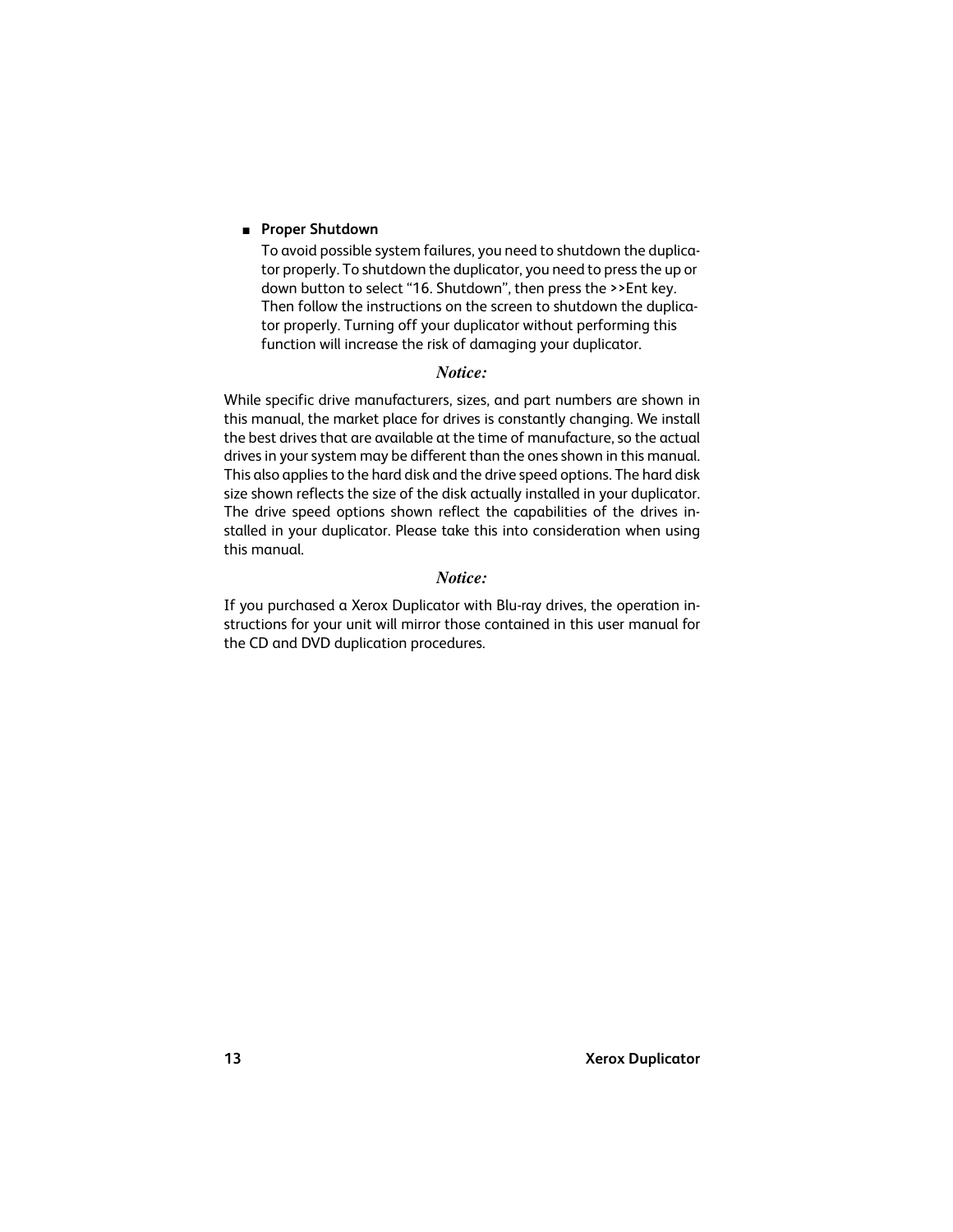# <span id="page-13-0"></span>**Controls and Display**

[Figure 1-1](#page-13-1) shows the controls and display found on the Xerox Duplicator. Actual size will vary based upon the model you purchase.



**Figure 1-1 CD/DVD Duplicator Controls and Display**

<span id="page-13-1"></span>The components shown in [Figure 1-1](#page-13-1) are:

- **1.** Power Button
- **2.** CD/DVD Writers
- **3.** CD/DVD Reader
- **4.** Eject Button
- **5.** Keypad
- **6.** LCD Screen
- **7.** Rear Power Switch
- **8.** Ventilation Fans
- **9.** Power Supply Fan
- **10.** USB Connection
- **11.** Duplicator Ventilation Vents
- **12.** Stability Feet (not available on all models)

## **Xerox Duplicator 14**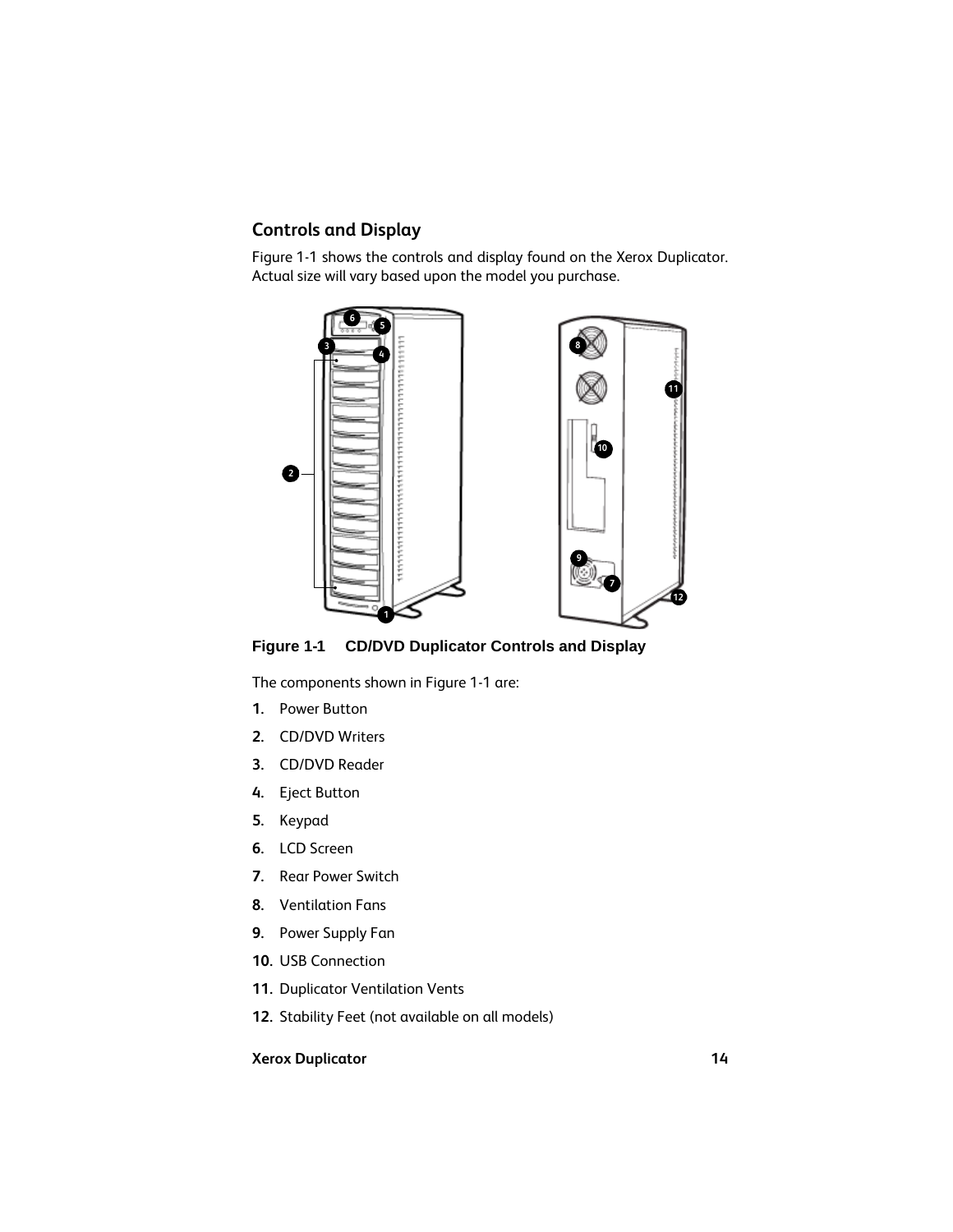# <span id="page-14-0"></span>**LCD Front Panel**

[Figure 1-2](#page-14-1) shows the front panel for the duplicator.



**Figure 1-2 Front Panel**

# <span id="page-14-1"></span>**Table 1-1 Front Panel Controls**

| Control | <b>Name</b>  | <b>Function</b>                                                                                                                                               |
|---------|--------------|---------------------------------------------------------------------------------------------------------------------------------------------------------------|
|         | Up           | Scroll up through the menu or list.                                                                                                                           |
|         | Down         | Scroll down through the menu or list.                                                                                                                         |
|         | <b>Fnter</b> | Execute the function. Also called OK in the Menus.                                                                                                            |
|         | <b>FSC</b>   | Go back to the previous function                                                                                                                              |
|         | Copy         | Shortcut key to make a copy.<br>Pressing the shortcut key takes you to the Autocopy<br>menu and automatically performs the Copy action.                       |
|         | Test         | Shortcut key to make a simulation of the copy process.<br>Pressing the shortcut key takes you to the Test menu<br>and automatically performs the Test action. |
|         | Speed        | Shortcut key to change the duplication speed.<br>Pressing the shortcut key takes you to the Speed<br>menu and allows you to select the Burn Speed.            |
|         | Source       | Shortcut key to change the master Reading Source.<br>Pressing the shortcut key takes you directly to the<br>Reading Source menu                               |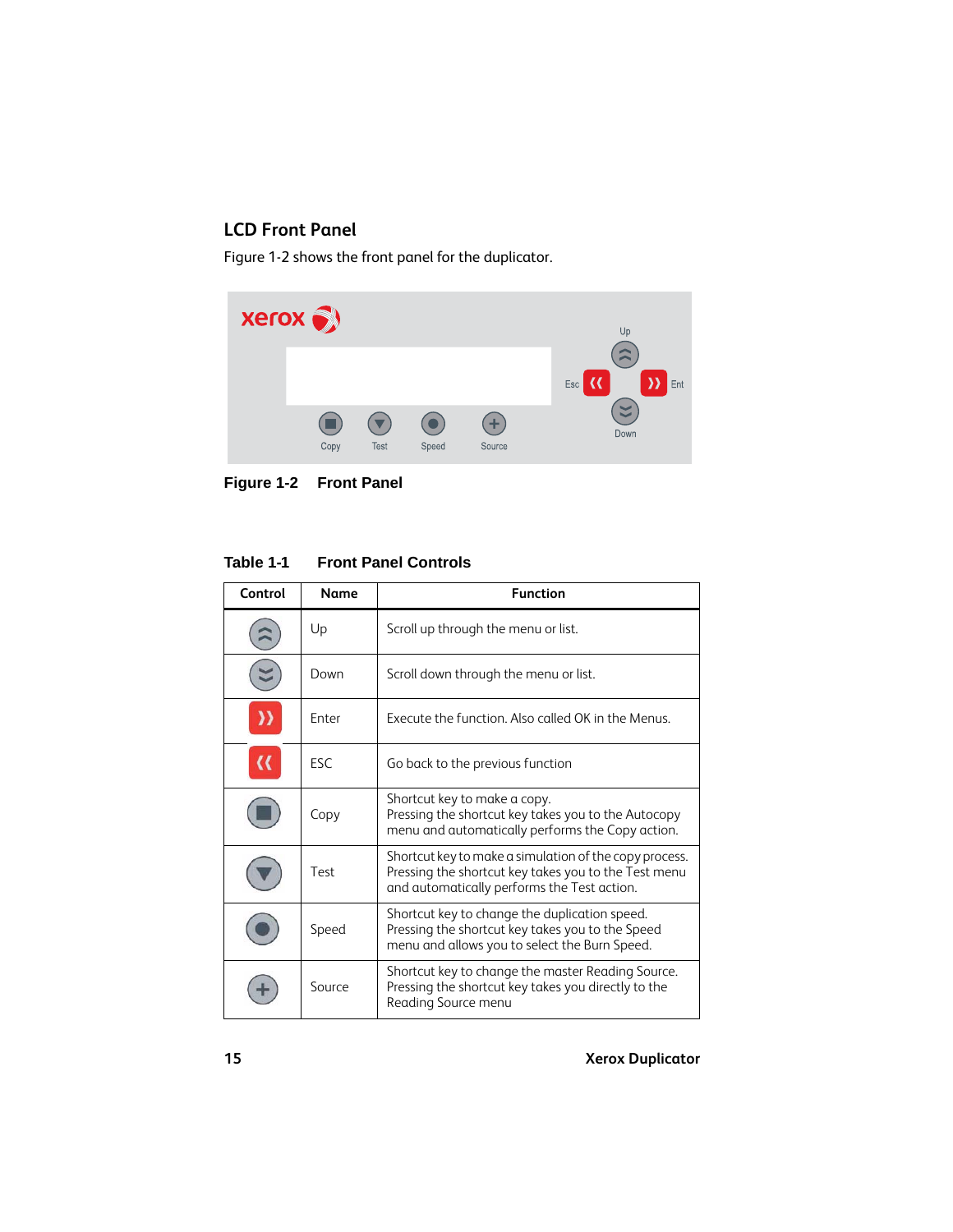# <span id="page-15-0"></span>**Tutorial Guide**

## <span id="page-15-1"></span>**Making Disc-to-Disc Copies**

This process will copy your master disc on to several blank discs simultaneously. Due to its simultaneous nature, a good condition master disc and lower recording speed is recommended for high success rates and good quality duplications.

For a disc-to-disc copy, the Copy Source can be either of these devices:

- The Reader Drive: The Reader Drive is the source that is typically used when making disc-to-disc copies.
- Any of the Writer Drives: One of the Writer Drives can also be used as the copy source when making disc-to-disc copies. This option is typically only used when the reader drive is either bad or unable to read the disc master.

Selecting the Copy Source

When you turn on your duplicator, after it has booted up, you should see the following signifying your duplicator is ready.



**Step 1:** Use the up or down arrow buttons to navigate to the Select Source screen.



**Step 2:** Press >> to enter the Select Source menu and you should see a screen similar to this:



**Step 3:** If you plan to use the Reader Drive as the source, use the up or down buttons to locate Drive 0 and press >> to select it.

If you would like to use one of the Writer Drives as the source, use the up or down buttons to locate Drive 1 and press >> to select it: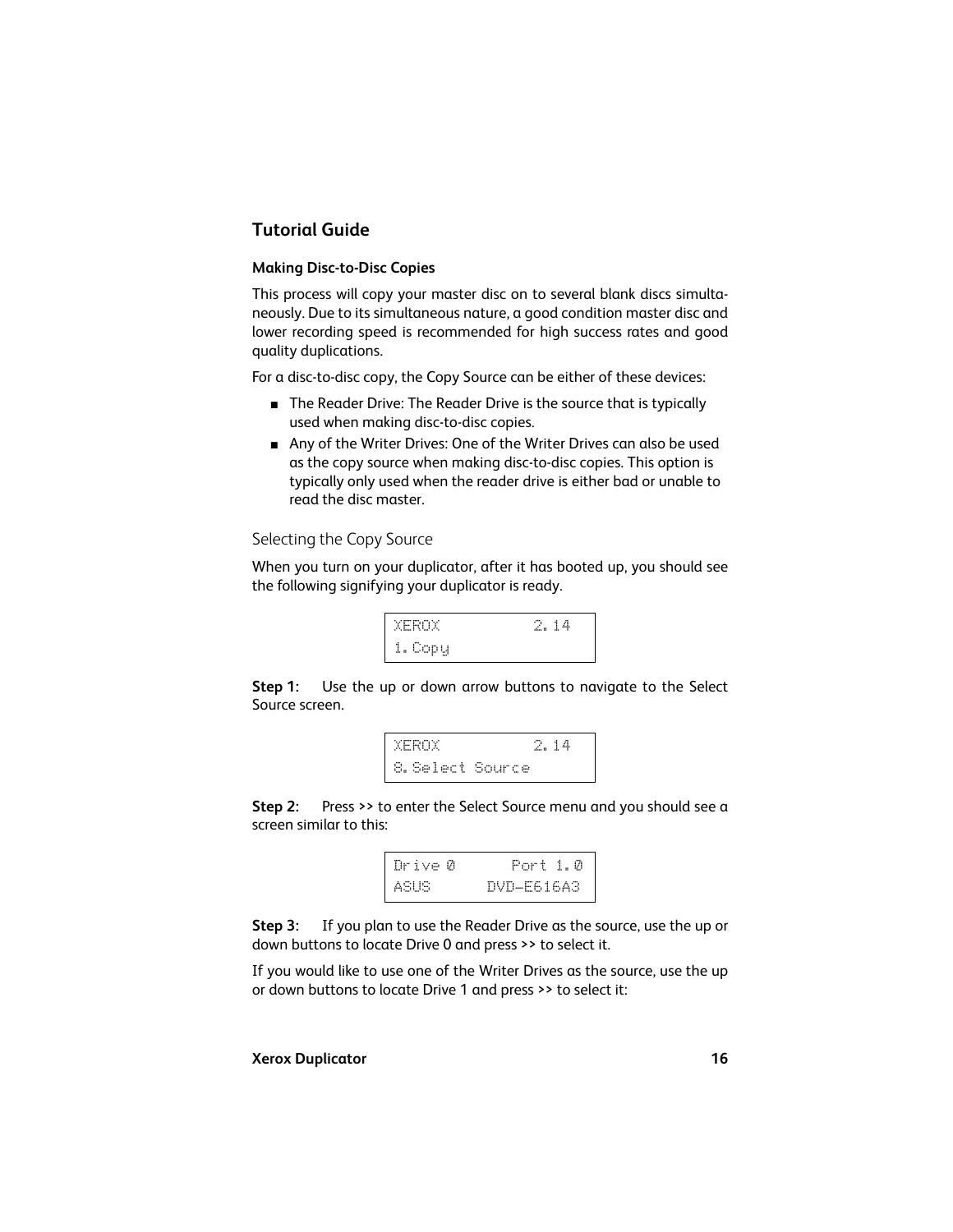

Making Copies from the Source

## **Step 1:** Start the Copy Process

Use the up or down arrow button to navigate to the Copy screen.

| XEROX   | 14 |  |
|---------|----|--|
| 1. Copy |    |  |

**Step 2:** Press the >> button to enter the Copy menu. You should then see the Counter Selection menu.



The Counter Selection menu will let you choose how many copies you want to make for your project. This Counter Selection feature allows the duplicator to count the number of copies you've made and prompt you when the desired number of copies has been made.

Note: The Counter feature is for your convenience only, and will allow you to make more copies than the number set, if so required.

You can select "No Counter" if you prefer to copy continuously with no interruption. (It will still count the number of copies, but it will not notify you when to stop.) To select No Counter, simply press the >> button when you see the screen above.

Or, you can select "Specify Counter" between 1 to 9999 by pressing the up or down navigation button to the following screen.



**Step 3:** Then press the >> button to submit, and you should then see the following screen.

```
Specify Counter:
   \emptyset ] OK?
```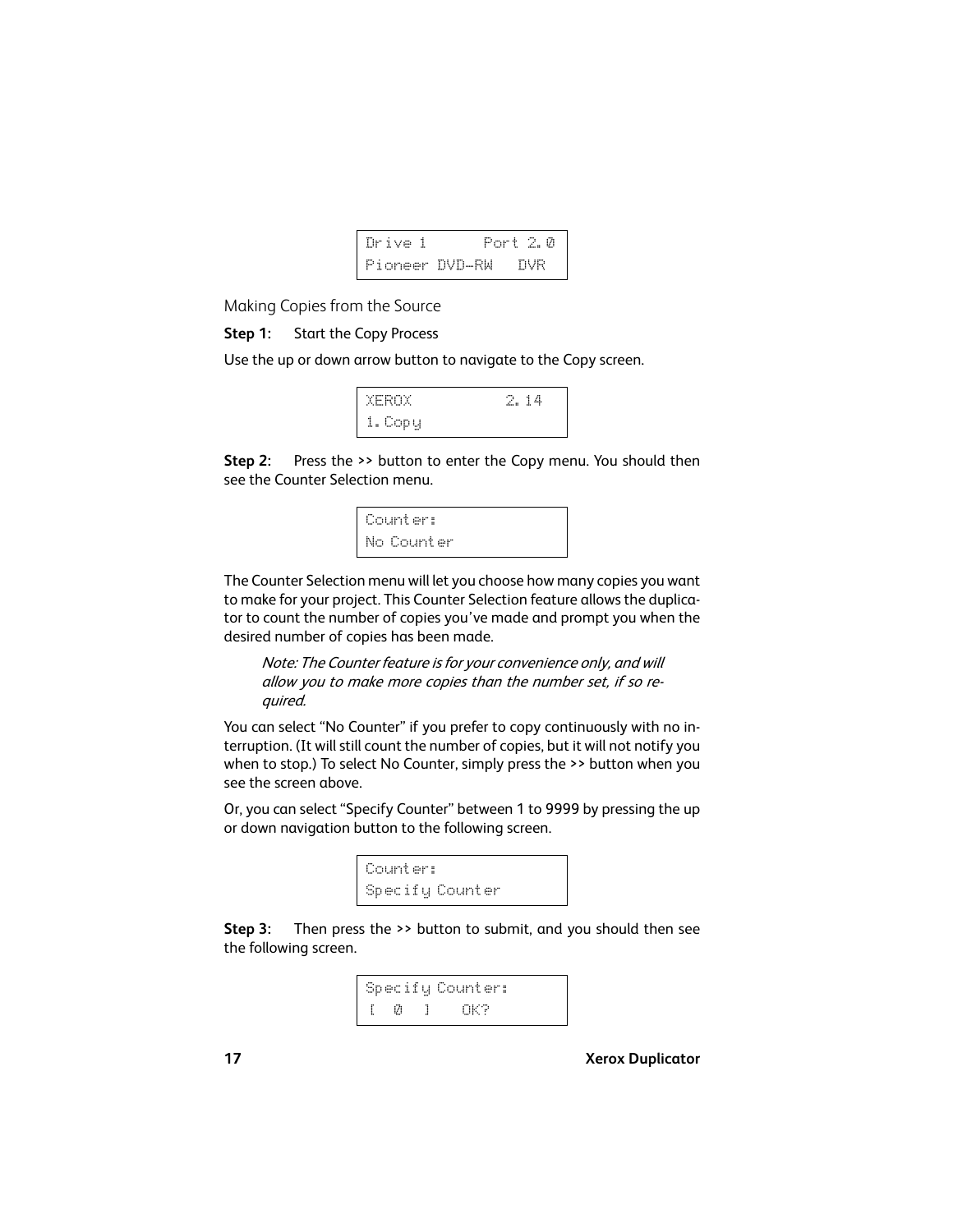To specify the number of copies for your project, you need to enter/input a four-digit number. If you are planning to specify a number that is less than four digits, please fill the leading spaces with 0s (any leading zero will be skipped). An example of that 4-digit number could be 0234 (Two hundred and thirty four), or 0010 (ten). Remember, the beginning zeros are skipped, therefore, "0010" means ten, which is the number ten.

To enter the number, you need to use the up or down button to select the number for each digit and use >> or << button to move the cursor position right or left, once you've finished, move the cursor to OK and press >>. For example, if you want to specify a counter value of 21, the four-digit value would be 0021. To input the desired quantity, do the following, making sure the cursor is located at the first position.



Press the down button repeatedly until 0 is displayed.

Press the >> button once to move the cursor to the next position.

Press the down button repeatedly until 0 is displayed.

Press the >> button once to move the cursor to the next position.

Press the down button repeatedly until 2 is displayed.

Press the >> button once to move the cursor to the next position.

Press the down button repeatedly until 1 is displayed.

Now, 0021 is displayed, press >> once and the cursor moves to OK. Then, press >> once to submit your counter value, and you should see the following screen.

> Preparing Waiting for Master

or

```
Preparing
Waiting for Blanks
```
Note: If either one of the above two screens is displayed for more than two minutes, check your master disc or blank discs for quality.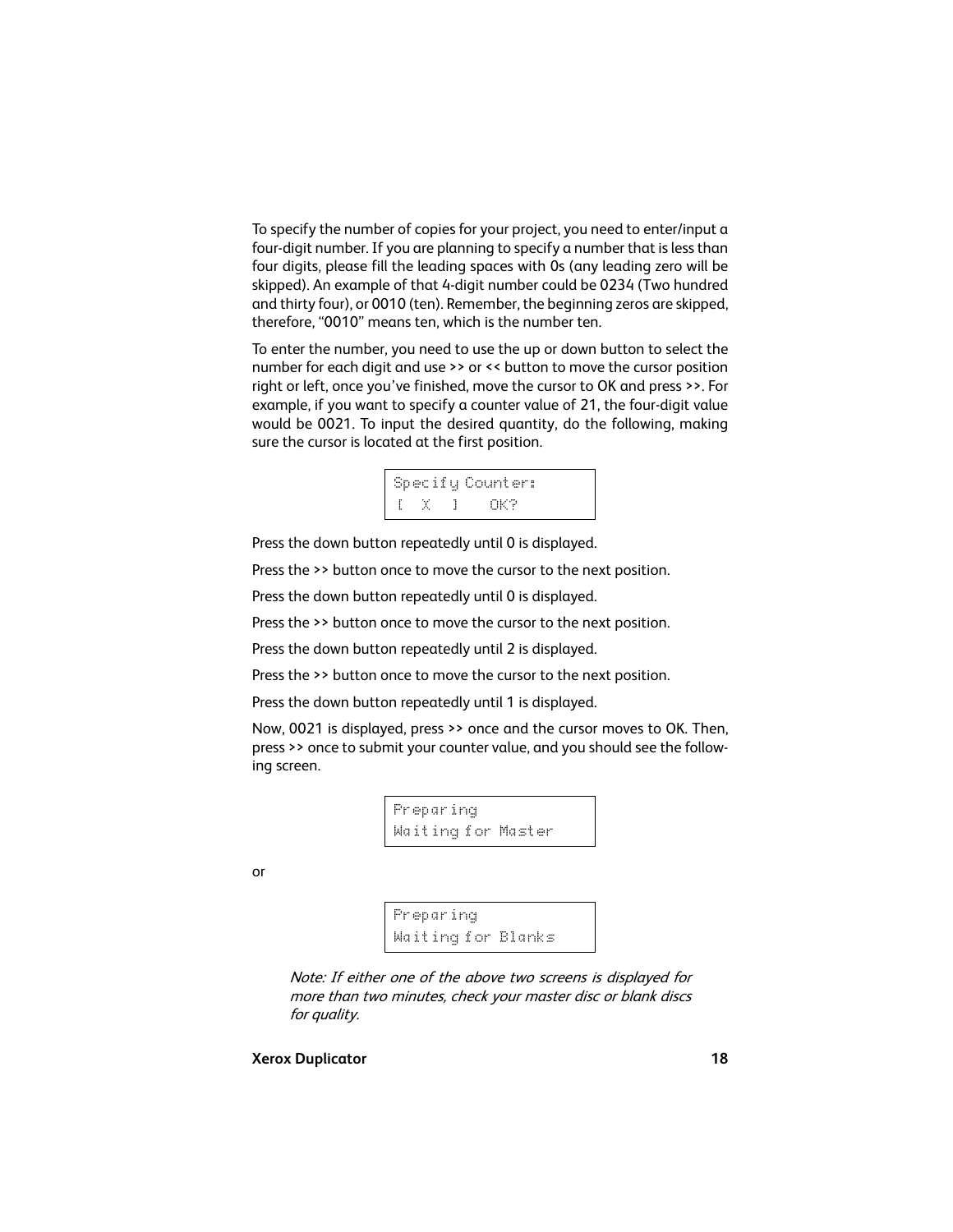Allow 5 to 10 seconds for the duplicator to detect your master and blank discs. After your master disc and blank discs have been recognized, you will see the following screen

Preparing 7 Disc Detected, Go?

■ 7 indicates there are seven discs recognized by the Writer tray. The actual quantity may be different depending upon your machine.

Note: By default, the Auto Start setting is set to Auto. Therefore, if your duplicator is not completely filled with blank discs and there is no activity within 30 seconds, or if all the drives are filled and the duplicator detects this, the duplicator will start automatically.

Note: Once the number of blank discs you inserted matches the number of discs detected on the screen, press >> (if you are not using auto start or wish to speed up the process) to confirm and the following processing screen will appear.

> Processing Please Wait

If the number of blank discs you inserted does not match the number of discs detected on the screen, allow 10 to 15 seconds for the duplicator to recognize all of your blank discs.

**Step 4:** After two to three seconds of processing time, one of the following Copy Progress screens will appear. The left-hand screen is shown when "No Counter" is selected, and the right-hand screen is shown when "Counter" is selected.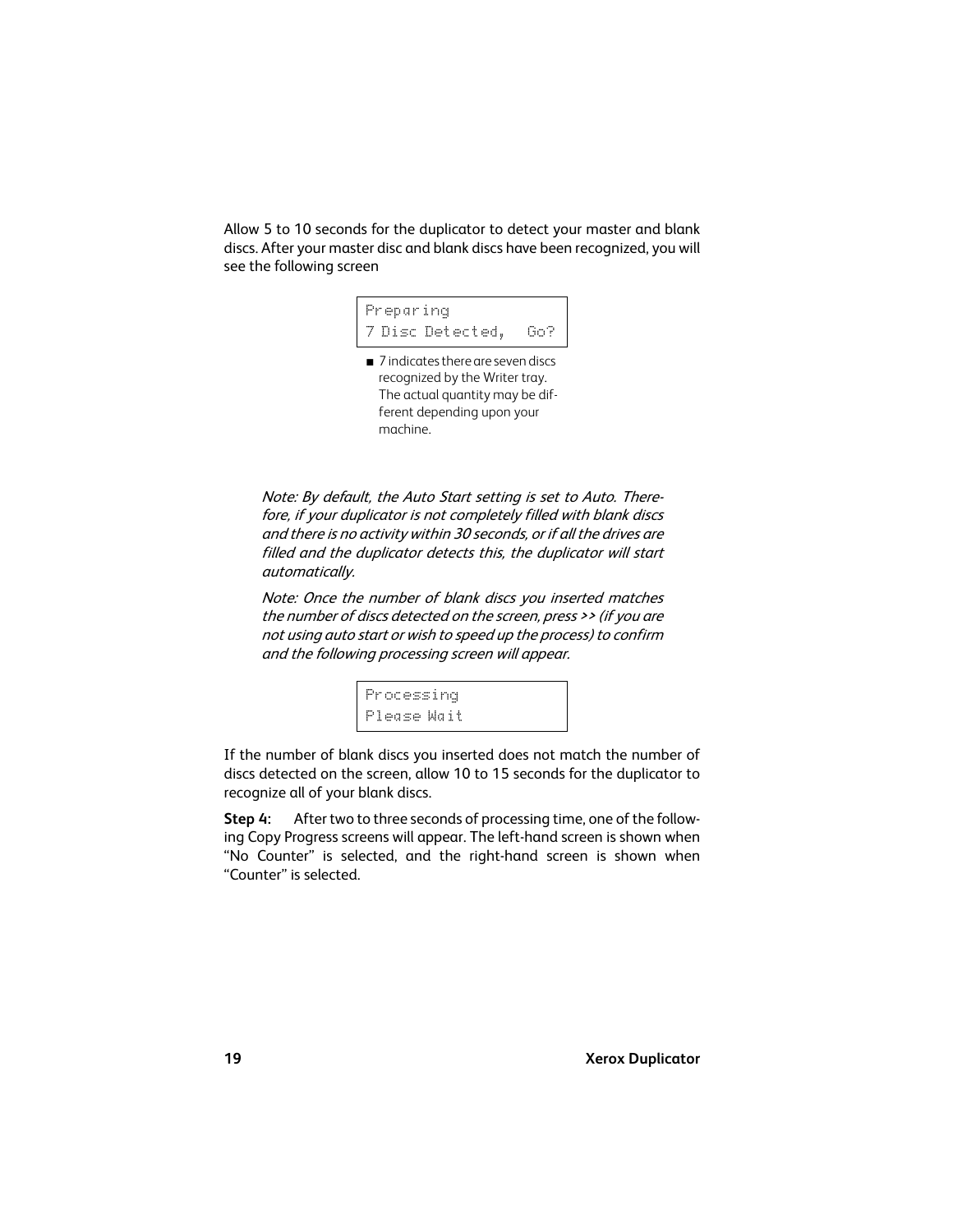| Copying |       | 4012MB |
|---------|-------|--------|
| Й       | 1 Z X | 481MB  |

- 4012MB indicates the capacity of the master disc.
- 0 indicates that no copies have been made so far.
- 12% indicates the current progress of the duplication.
- 481MB indicates the current progress of the duplication in terms of MB.

Copying 4012MB 0/21 12% 481MB

- 4012MB indicates the capacity of the master disc.
- 0/21 indicates you have a project size of 21 copies and you have made 0 copies thus far.
- 12% indicates the current progress of the duplication.
- 481MB indicates the current progress of the duplication in terms of MB.

Note: It is normal to see the progress indicator staying at 0- 10% and 100% for approximately 30 seconds for CD duplication and up to 1 minute for DVD duplication. That is caused by the initializing and finalizing stages.

or

Once the duplication run is completed, the successful copies will be ejected and you should see the following screen.

# Pass 7 Fail 0(7) Waiting for Blanks

- Pass 7 indicates you have just made seven successful copies.
- Fail 0 indicates you have no failures in this run.
- 7 indicates you have just made seven copies thus far.

Remove the successful copies and refill the trays with additional blank media to continue making more copies. You can also press << to terminate your project and go back to the Main menu.

If you've specified a counter value for your project and your project is completed, you should see the following screen.

> 21 Discs Copied Press OK to Finish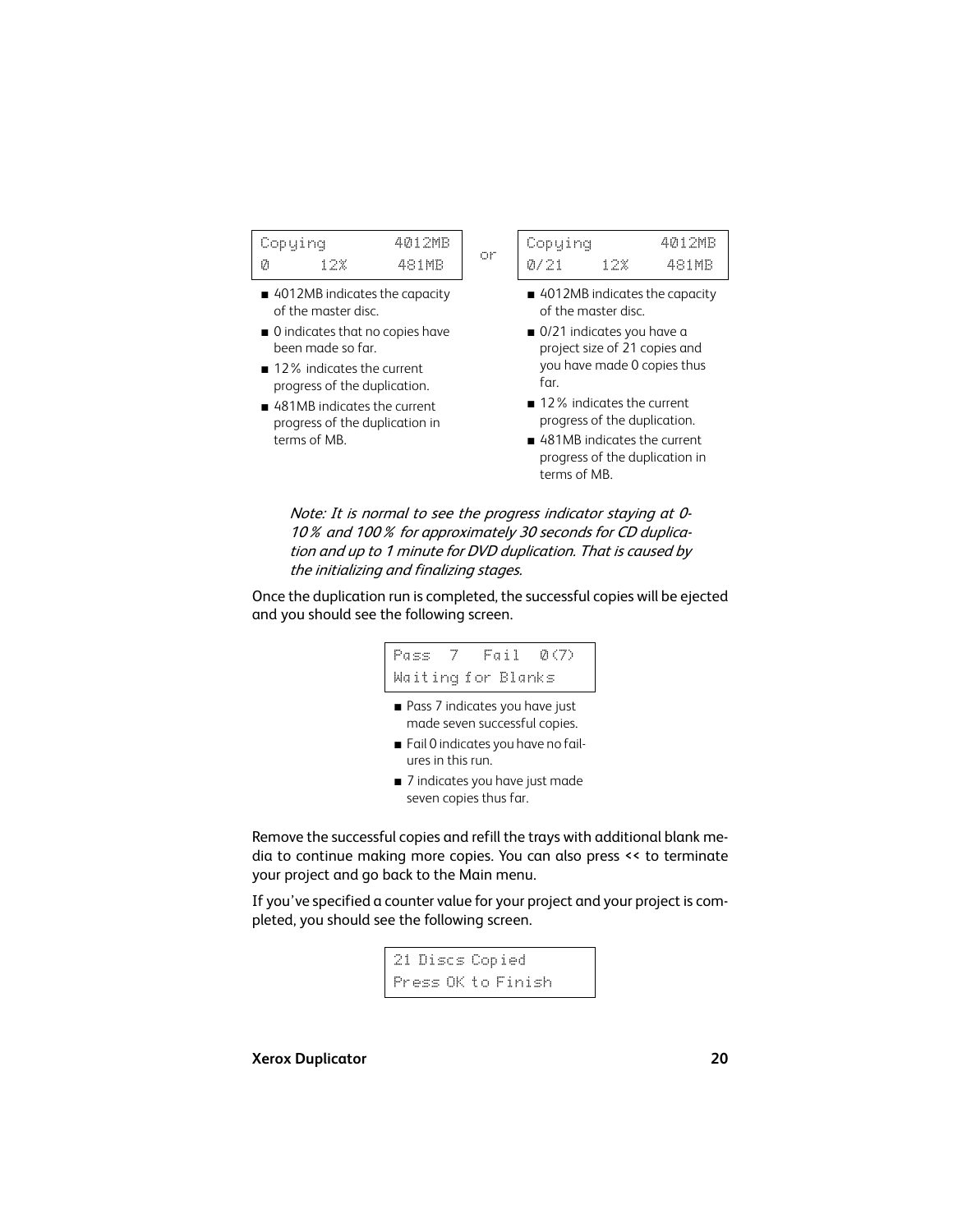If you see the above message, you can press >> to go back to the Main menu.

Note: If you enabled the counter and the number of discs you have inserted is more than what you requested, you will receive a message that you have inserted more discs than what you need. You can continue to copy or you can eject the extras.

Note: If you happen to have any failed discs (bad copies), the failed disc(s) will not be ejected automatically. You need to manually eject them and throw them away if they are writeonce recordable disc(s).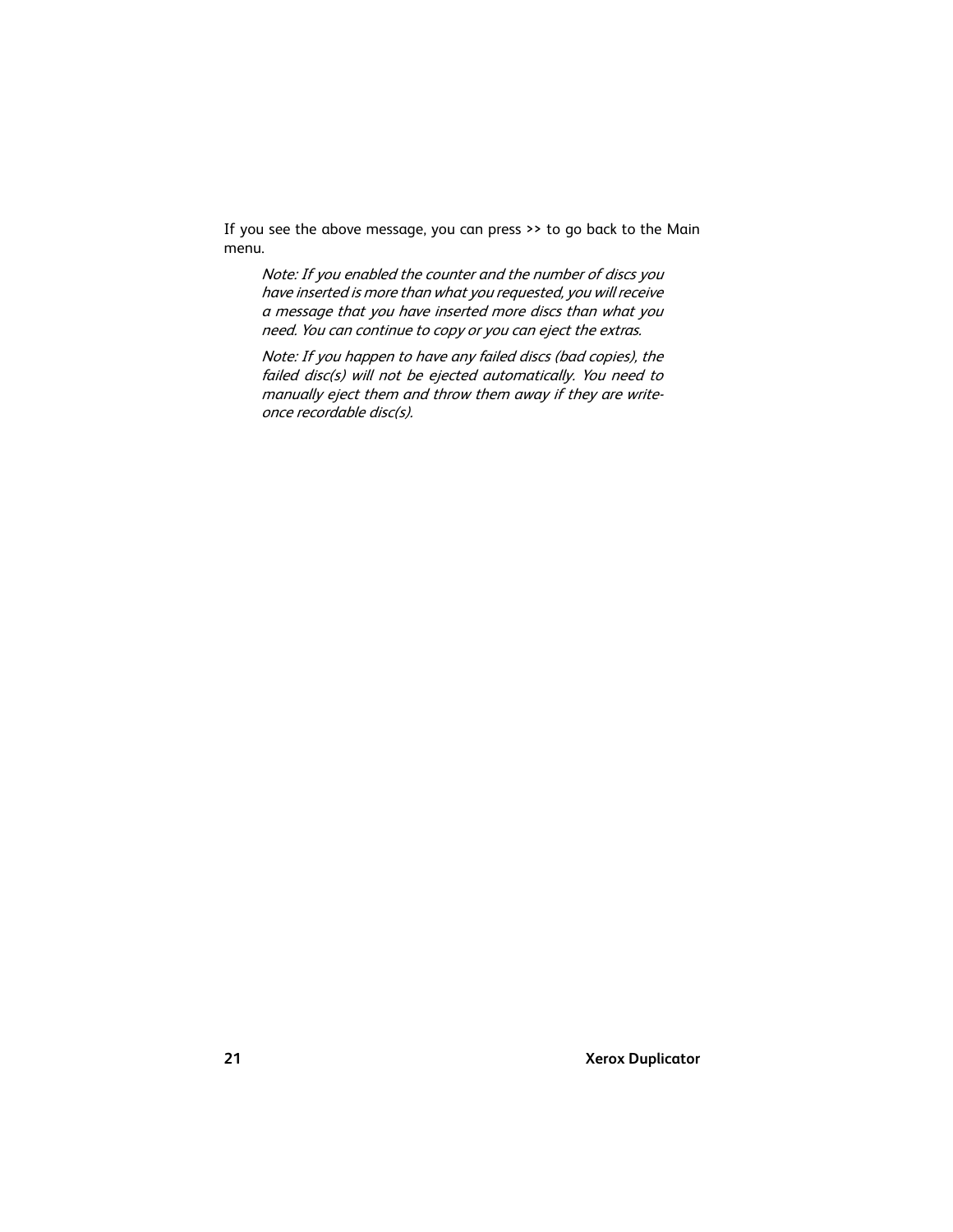# <span id="page-21-0"></span>**Making Hard Drive-to-Disc Copies**

Copying from the hard drive is the best way to make copies. Overall, there are four benefits to copying from the hard drive.

- **Performance**. Duplicating from the hard drive will greatly boost the duplication performance.
- **Stability**. Duplicating from the hard drive will stabilize the duplication process as compared to disc-to-disc duplicating.
- **Durability**. The hard drive is a much better storage device than DVD recordable discs. The recording surface of a CD/DVD disc is exposed and can very easily be scratched on its surface, while hard drives are covered with metal and mounted inside the duplicator.
- **Convenience**. With your master discs stored inside the hard drive, you can have access to each one easily. There is no need to carry your master discs; they are all stored inside the duplicator.

*NOTE: In this tutorial, the term partition(s) is also used to refer to image files in the hard drive.*

A partition will be created when you begin to load to a master disc image into the hard drive. The number of partitions the hard drive can hold is determined by the capacity of your hard drive and the size of the partitions you create.

Note: Hard drive manufacturers use conversion rates of 1 Gigabyte = 1 billion bytes or 1000^3 bytes. However, most operating systems, including our duplication system use standard conversion rates of 1 Gigabyte = 1.074 billion bytes or 1024^3 bytes. Therefore, for an advertised 80 Gigabyte hard drive (80 billion bytes), the duplication system capacity is actually 74.5 billion bytes (74.5 Gigabytes).

The following steps will show you how to load your master disc into the installed hard drive as a partition and copy the stored partition onto blank discs. This process is recommended for mass volume production.

A master disc image can be loaded onto the hard drive from one of two ways:

- It can be loaded into a disc image by reading the master disc from one of the CD-ROM/DVD drives (usually the reader Drive)
- It can be written to the duplicator from an external PC over the USB connection.

*Note: The Xerox Duplicator USB Installation Utility must be installed.*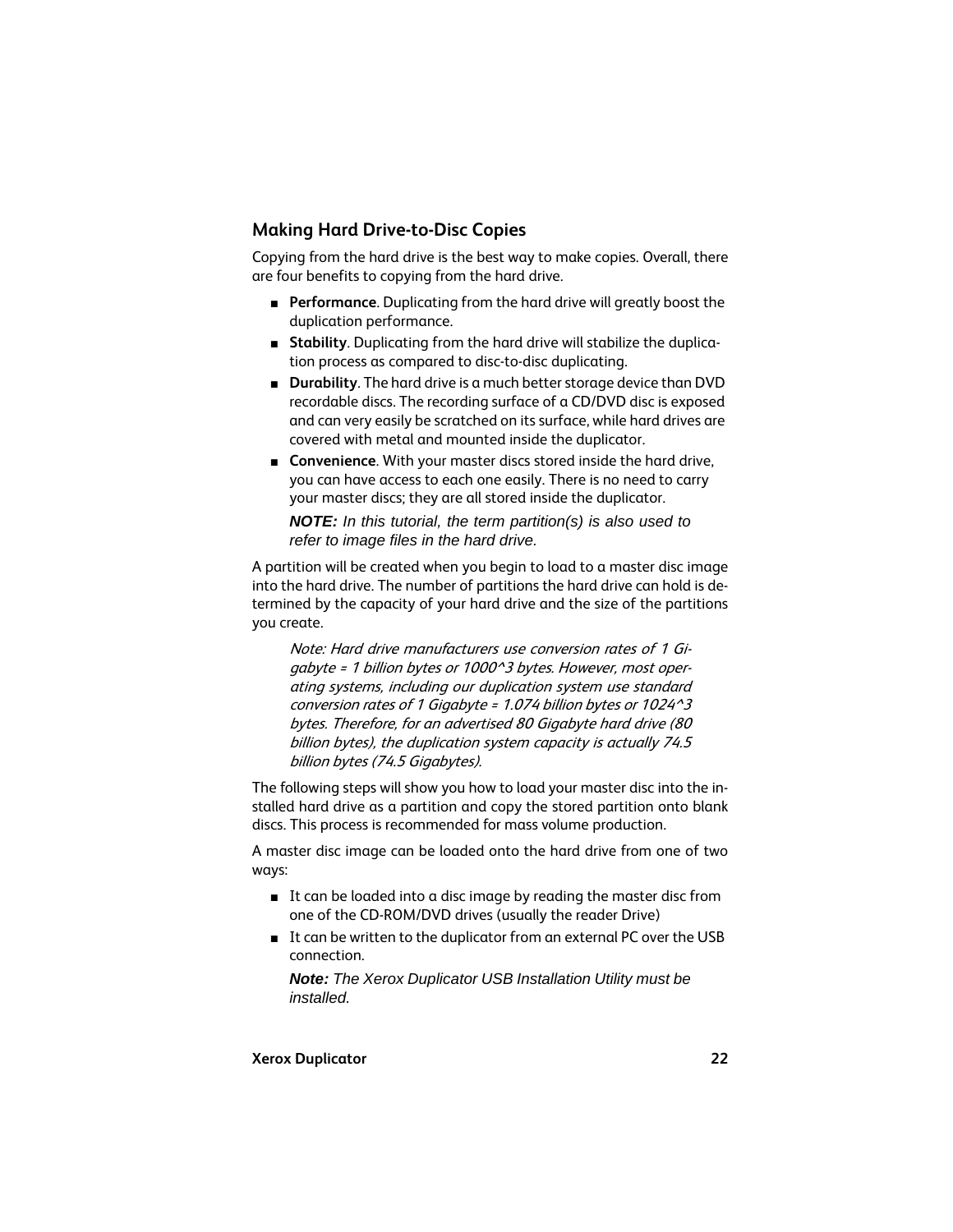Master disc images that were loaded using a drive on the duplicator have a .VEF extension. Master disc images that were loaded directly to the duplicator's hard drive from a PC have a .ISO extension.

## <span id="page-22-0"></span>**Loading a CD-ROM/DVD Master onto the Hard Drive**

When you turn on your duplicator, after it has booted up, you should see the following signifying your duplicator is ready.

*NOTE: In this tutorial, the term partition(s) is also used to refer to image files in the hard drive.*



**Step 1:** Make sure the master Reading Source is set to Hard Drive.

It is very important to make sure the master Reading Source is set to the hard drive in order to avoid unnecessary error messages. To check the master Reading Source, use the up or down arrow button to navigate to the following screen.

XEROX 2.14 8.Select Source

**Step 2:** Press >> to enter the Select Source menu and you should see the following screen.

```
Hard Drive Port 0.0
HITACHI HDS721616PL
```
Make sure it is located at the hard drive. If not, you need to press the up or down navigation button to search for it.

**Step 3:** Press >> to submit your selection. After your selection has been submitted, you should see the following screen.



**Step 4:** Load your master disc onto the hard drive. Use the up or down arrow button to navigate to the following screen.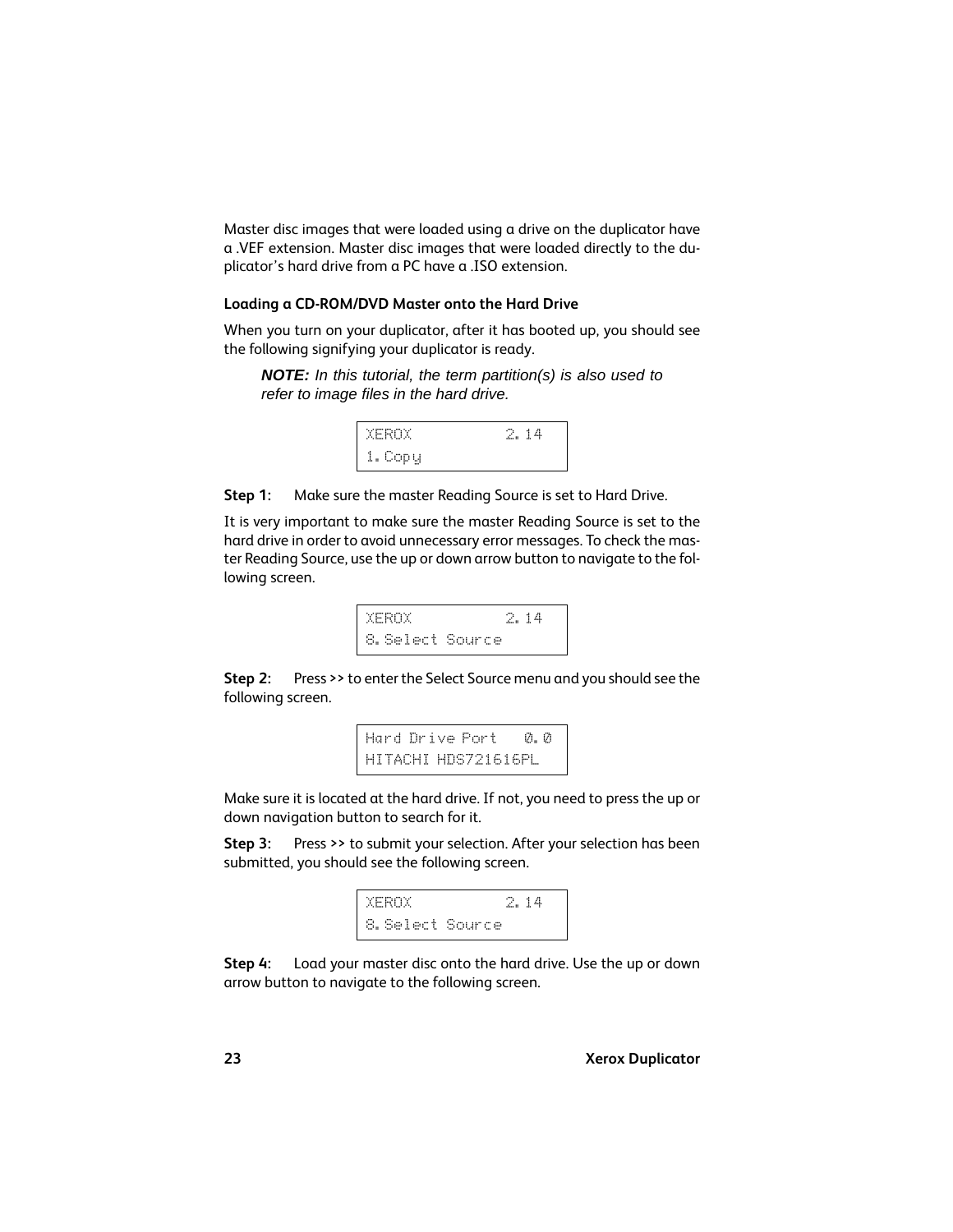

**Step 5:** Press >> to enter the Hard Drive Setup menu and you should see the following screen.

```
Hard Drive Setup
1.Select Partition
```
**Step 6:** Load your master disc on to the hard drive. To do so, use up or down arrow button to navigate to the following screen.

```
Hard Drive Setup
2.Load Partition
```
**Step 7:** Press >> to enter the Load Partition menu and you should see the following screen.

```
Load Partition [70GB]
Load ->New Partition
```
■ 70GB indicates the total capacity of your hard drive in terms of Gigabytes.

You now have a choice to load your master disc into a new (empty) partition or overwrite one of the existing partitions (if any exists, including reserved partitions) by inputting and modifying the name you desire or you can simply choose "Auto Generate" to have the system automatically generate a partition name for you. Afterwards, simply press the up or down arrow button to find your desired selection and press >> to submit your selection. You should see the following screen (unless you have chosen auto generate, then skip to [Step 11\)](#page-24-0).

```
Edit Partition Name
    \sim 1 \sim OK?
```
**Step 8:** You can now name the partition you are about to load into the hard drive. To enter the name, you need to use the up or down buttons to select the character and use >> or << button to move the cursor position

#### **Xerox Duplicator 24**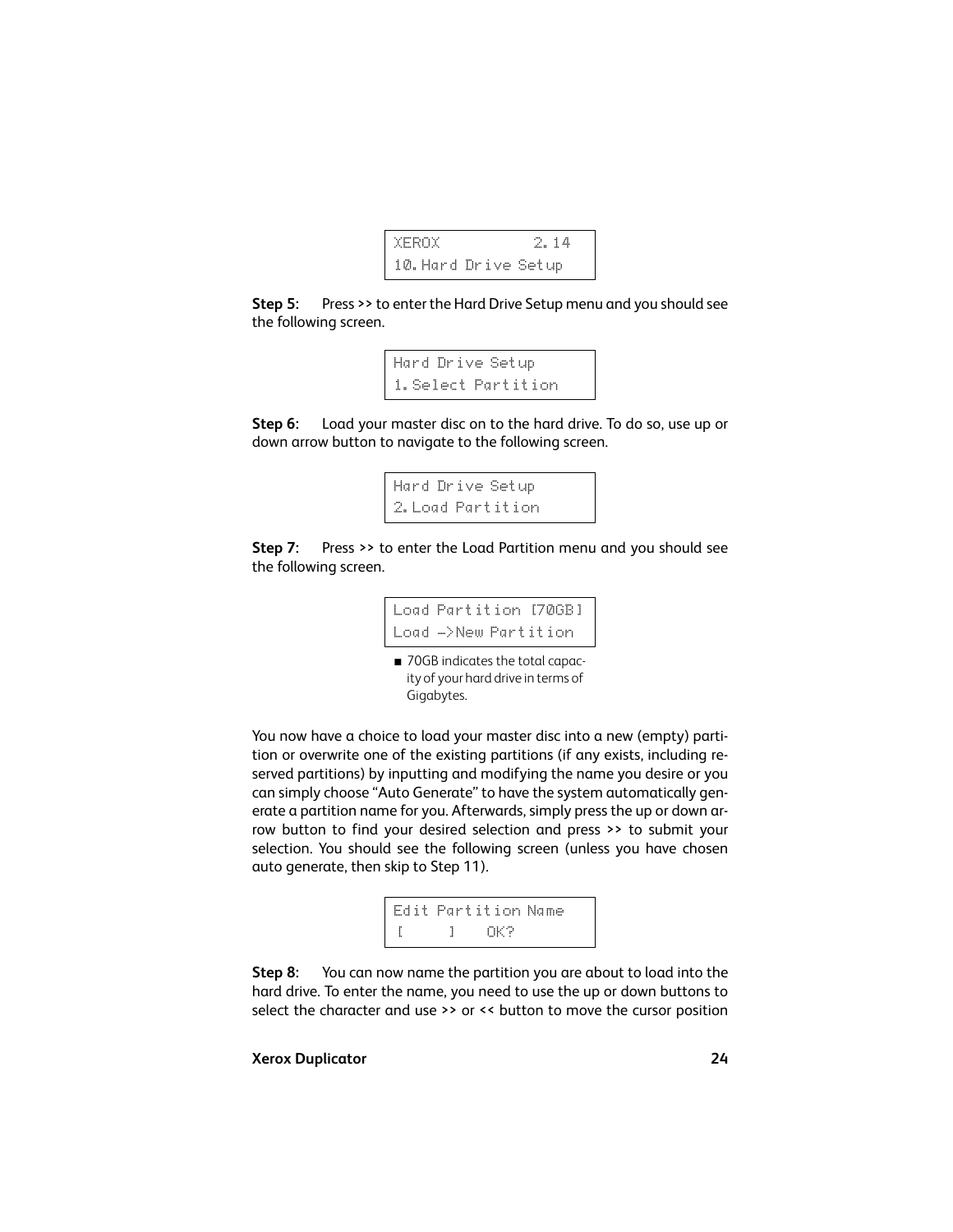and once you have finished, move the cursor to OK and press >>. For example, if you want to name the partition for your master disc as FUN. Make sure the cursor is located at the first position



Press the down button repeatedly until F is displayed.

Press the >> button once to move the cursor to the next position.

Press the down button repeatedly until U is displayed.

Press the >> button once to move the cursor to the next position.

Press the down button repeatedly until N is displayed.

Press the >> button once to move the cursor to the next position.

**Step 9:** You now have the name FUN displayed. Press the >> button repeatedly until the cursor is moved to OK. Then, press >> once to submit your name selection. The system will automatically append a file name suffix of .VEF.

**Step 10:** You should now see the following confirmation screen.

Load Partition? [FUN.VEF], OK?

<span id="page-24-0"></span>**Step 11:** Press the >> button to confirm. Once your master disc has been recognized. The loading progress indicator will be displayed and you should now see the following screen.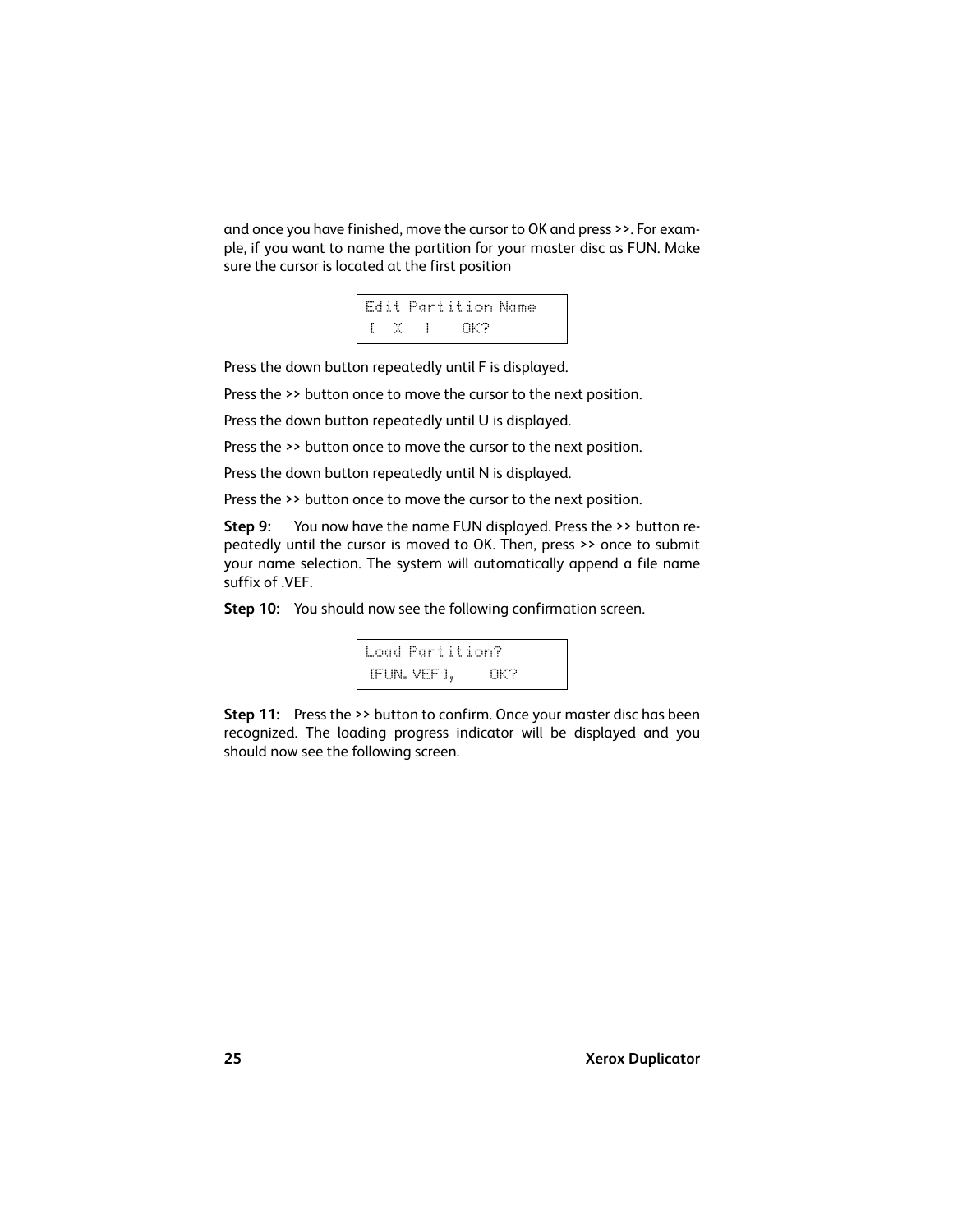

- 4000MB indicates the total capacity of your master disc.
- 423MB indicates the current MB from the master disc that has been loaded.
- FUN.VEF indicates the name of the partition where the data is being loaded.
- 10% indicates the current percentage of the master disc that has been loaded.

Once your master disc has been loaded completely, you should see the following screen.

> Load Partition OK Press OK to Continue

You can then press the >> button to go back to the Hard Drive Setup menu. and the << button to go return to the Main menu. You should see the following screen.

> $XEROX$  2.14 10. Hard Drive Setup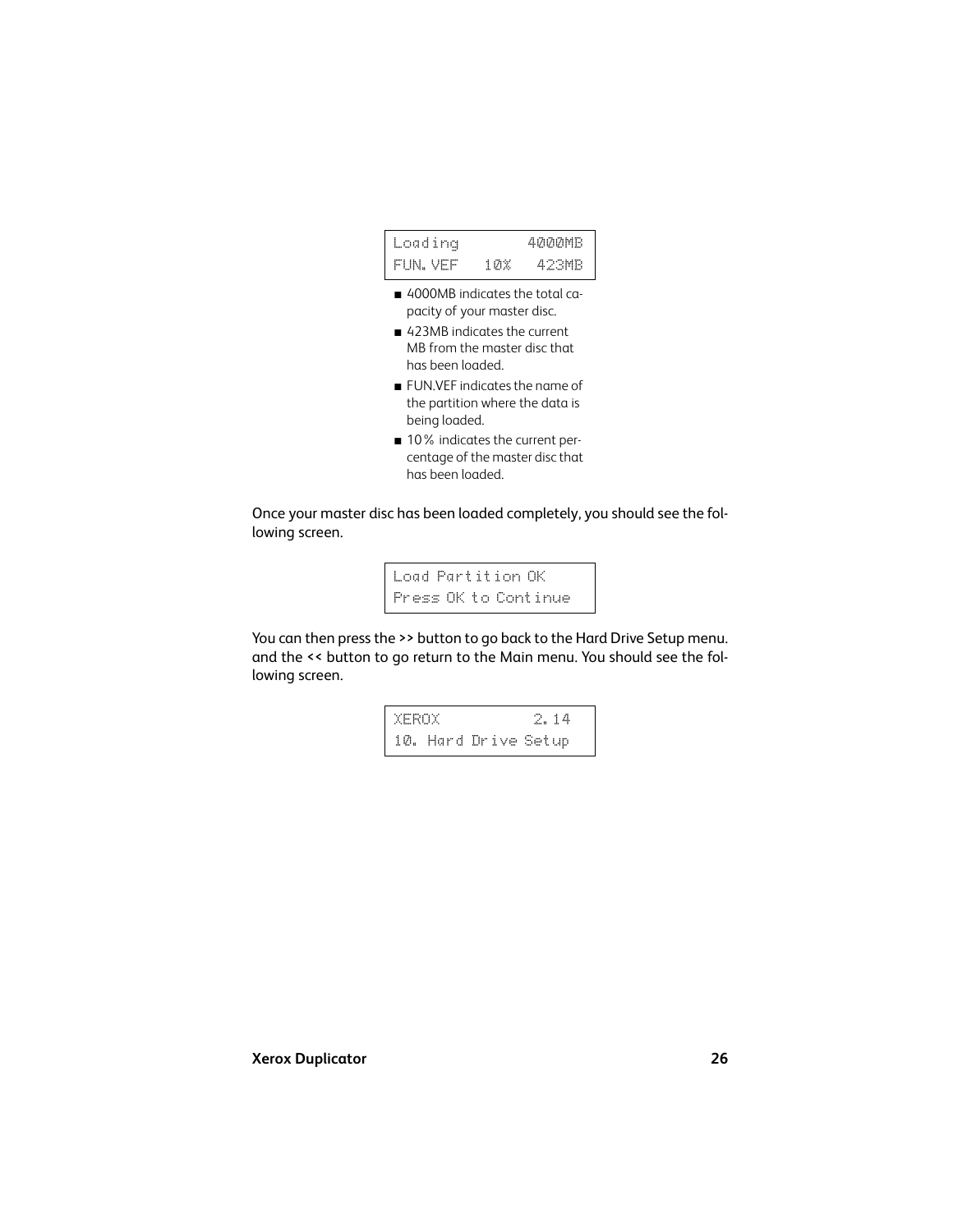### <span id="page-26-0"></span>**Loading a Master Disc Image from the Computer**

To load a master disc image from the computer.

**Step 1:** Follow the instructions outlined in ["Accessing the Hard Drive on](#page-71-2) [the Duplicator" on page 72.](#page-71-2) Once you have established a connection between the computer and the duplicator, you should be able to open the hard drive on the duplicator in a window on your PC:

| $=$ H:\               |           |                         |                   |             |                       |
|-----------------------|-----------|-------------------------|-------------------|-------------|-----------------------|
| File<br>Edit<br>View  | Favorites | Tools                   | Μ<br><b>Help</b>  |             |                       |
| ⇔Back ▼ ⇒ ▼ 宿         |           | Search <b>P</b> Folders | Ø                 | y,          | $\rightarrow$<br>电通信化 |
| Address <b>D</b> H:\  |           |                         |                   |             | ∂∕Go                  |
| Name<br>x             |           | Size   Type             | Modified          |             |                       |
| <u>∦</u> idup †       |           | File Folder             | 12/4/2007 3:03 PM |             |                       |
| <b>I</b> label        |           | File Folder             | 12/4/2007 3:03 PM |             |                       |
| system                |           | File Folder             | 12/4/2007 3:03 PM |             |                       |
| $3 \text{ object}(s)$ |           |                         | 0 bytes           | My Computer | n.                    |

**Step 2:** Double-click on the **dup** folder to open it. You should see the contents of the duplicator's hard drive:

| <b>o</b> H:\dup                   |                          |                    | $ \Box$ $\times$ $\Box$ |
|-----------------------------------|--------------------------|--------------------|-------------------------|
| Favorites<br>Edit<br>File<br>View | Tools <sup>ky</sup> Help |                    |                         |
| (中 Back ▼ ⇒ ▼ 国                   | Search <b>Parolders</b>  | X,<br>Ø<br>a A     | 喀喀<br>$\rightarrow$     |
| Address <b>a</b> H:\dup           |                          |                    | ∂Go                     |
| Name<br>- 1                       | Size                     | Type               | Modified                |
| laniFUN.VDI                       | 64 KB                    | VDI File           | 12/4/20073              |
| <b>a</b> FUN. VEF                 | 788,352 KB               | <b>VEF File</b>    | 12/4/20073              |
| Linux Install 1.iso               | 618,560 KB               | Easy CD Creator Im | 5/24/2007 1             |
| an RESERVED. VDI                  | 64 KB                    | VDI File           | 12/4/20073              |
| <b>a</b> RESERVED. VEF            | 782,336 KB               | <b>VEF File</b>    | 12/4/20073              |
|                                   |                          |                    |                         |
| $5$ object(s)                     | $2.08$ GB                | My Computer        |                         |

**Step 3:** To load an image file onto the hard disk in the duplicator, drag it from the source folder on the computer's hard drive and drop it into the **dup** directory on the duplicator's hard drive: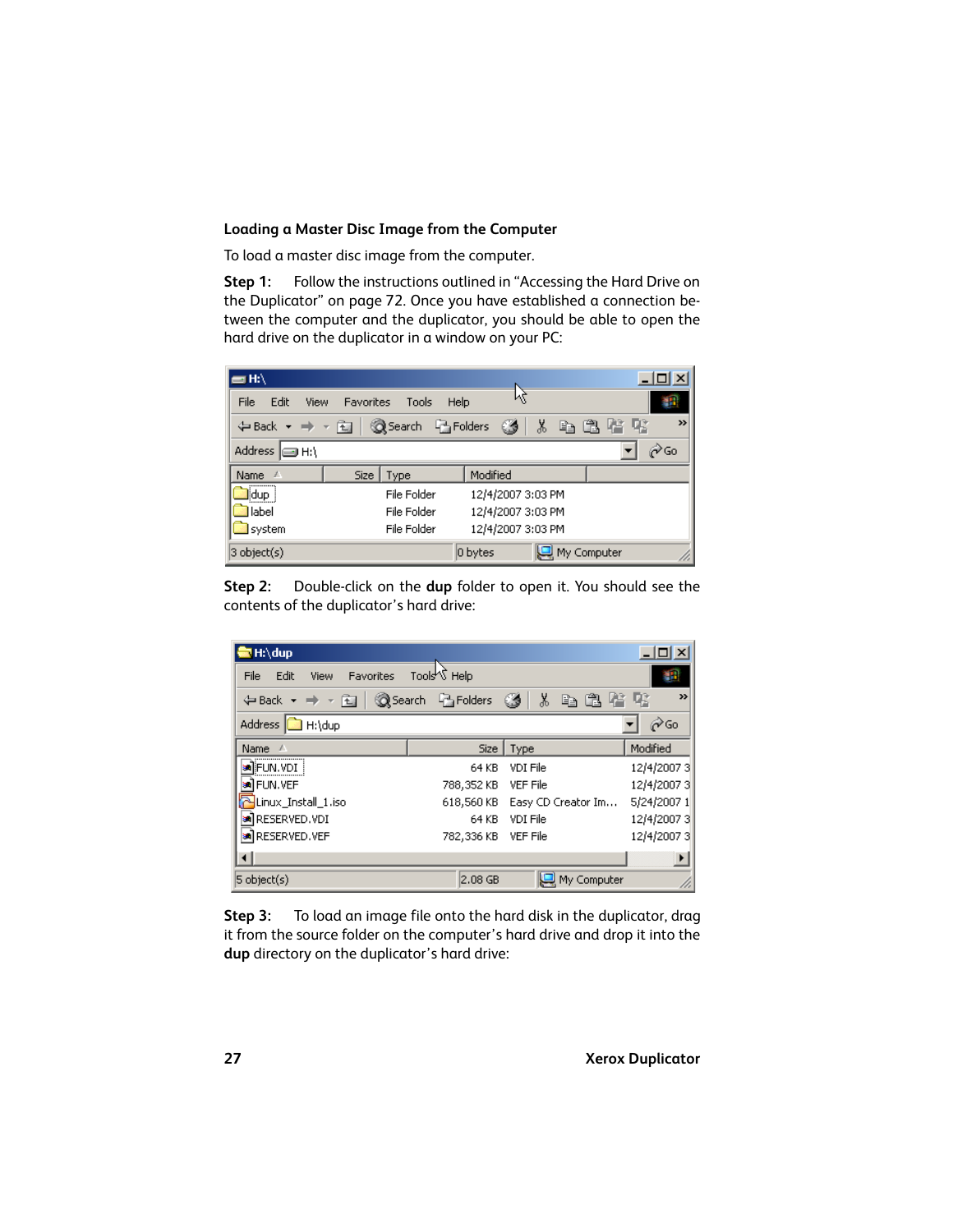**Step 4:** Once you have loaded the files onto the duplicator's hard disk, you must return control of the hard disk to the duplicator. Use the up or down arrow buttons to navigate to the Setup screen.



**Step 5:** Press >> to enter Setup menu and you should see the following screen.

```
Setup
1. Language
```
**Step 6:** Using the up or down arrow buttons on the duplicator's front panel, scroll to the "USB Connection" setting under "Setup" on the duplicator and press the >> key to enter the setting:

```
Setup
14. USB Connection
```
**Step 7:** Use the up or down arrow buttons on the duplicator's front panel to turn the USB Connection option to "Off" and press the >> key to submit the change for the setting:

```
USB Connection:
\mathbf{D}ff\mathbf{f}
```
**Step 8:** Restart the duplicator when prompted.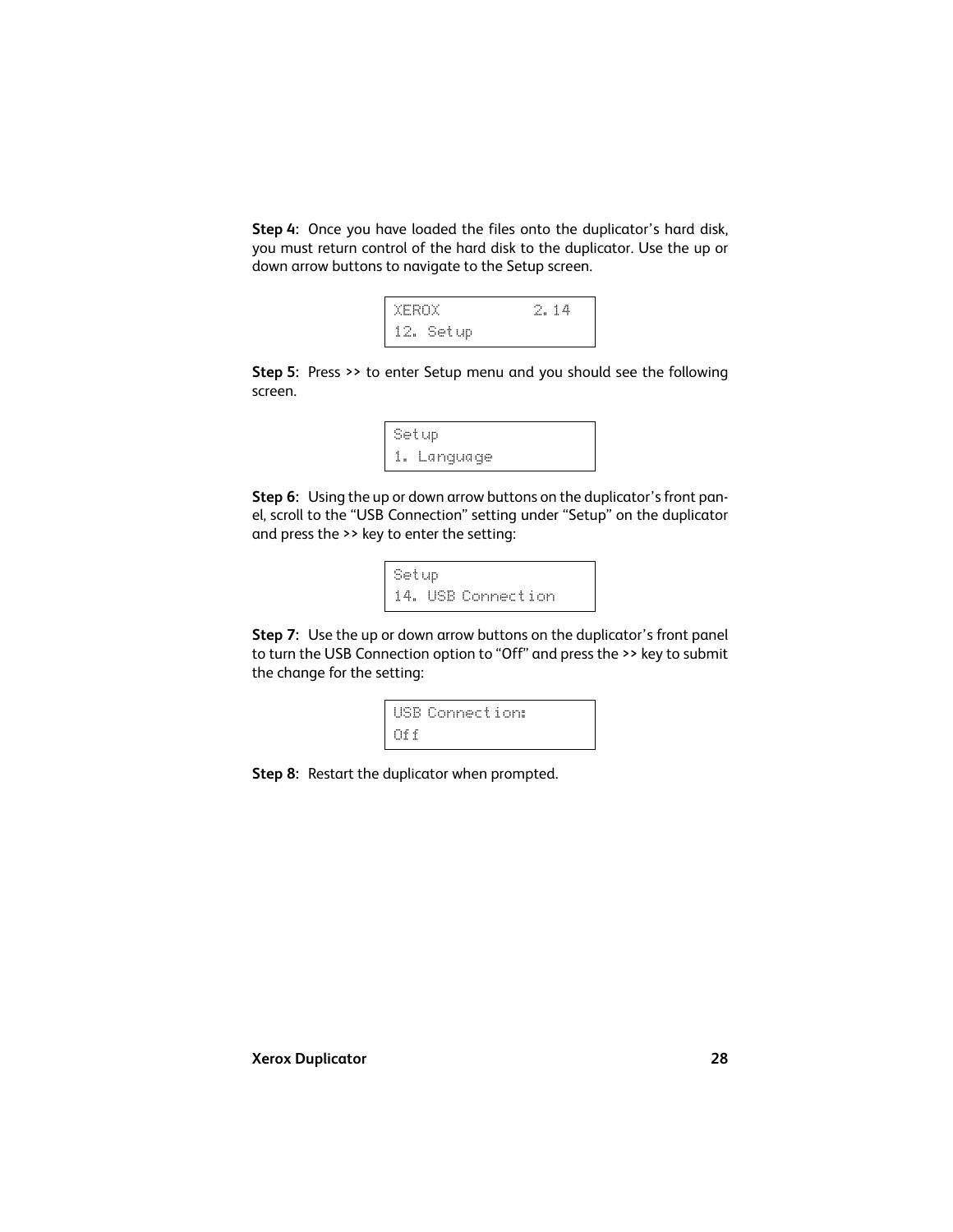#### <span id="page-28-0"></span>**How to make a Copy from the Hard Drive**

*NOTE: In this tutorial, the term partition(s) is also used to refer to image files in the hard drive.*

**Step 1:** Make sure the master Reading Source is set to hard drive.

It is very important to make sure the master Reading Source is set to the hard drive in order to avoid unnecessary error messages. To check the master Reading Source, use the up or down arrow button to navigate to the following screen.



**Step 2:** Press >> to enter the Select Source menu and you should see the following screen.

> Hard Drive Port 0.0 HITACHI HDS721616PL

Make sure it is located at the hard drive. If not, you need to press the up or down navigation button to search for it.

**Step 3:** Press >> to submit your selection. After your selection has been submitted, you should see the following screen.



**Step 4:** Go back to the Copy menu.

Use up or down arrow button to navigate to the following screen.



## **Step 5:** Start the Copying Process

Insert your blank discs into the writer trays (make sure the Reader tray is empty) and press >> button to enter Copy menu. You will be asked to choose which hard drive partition to copy from.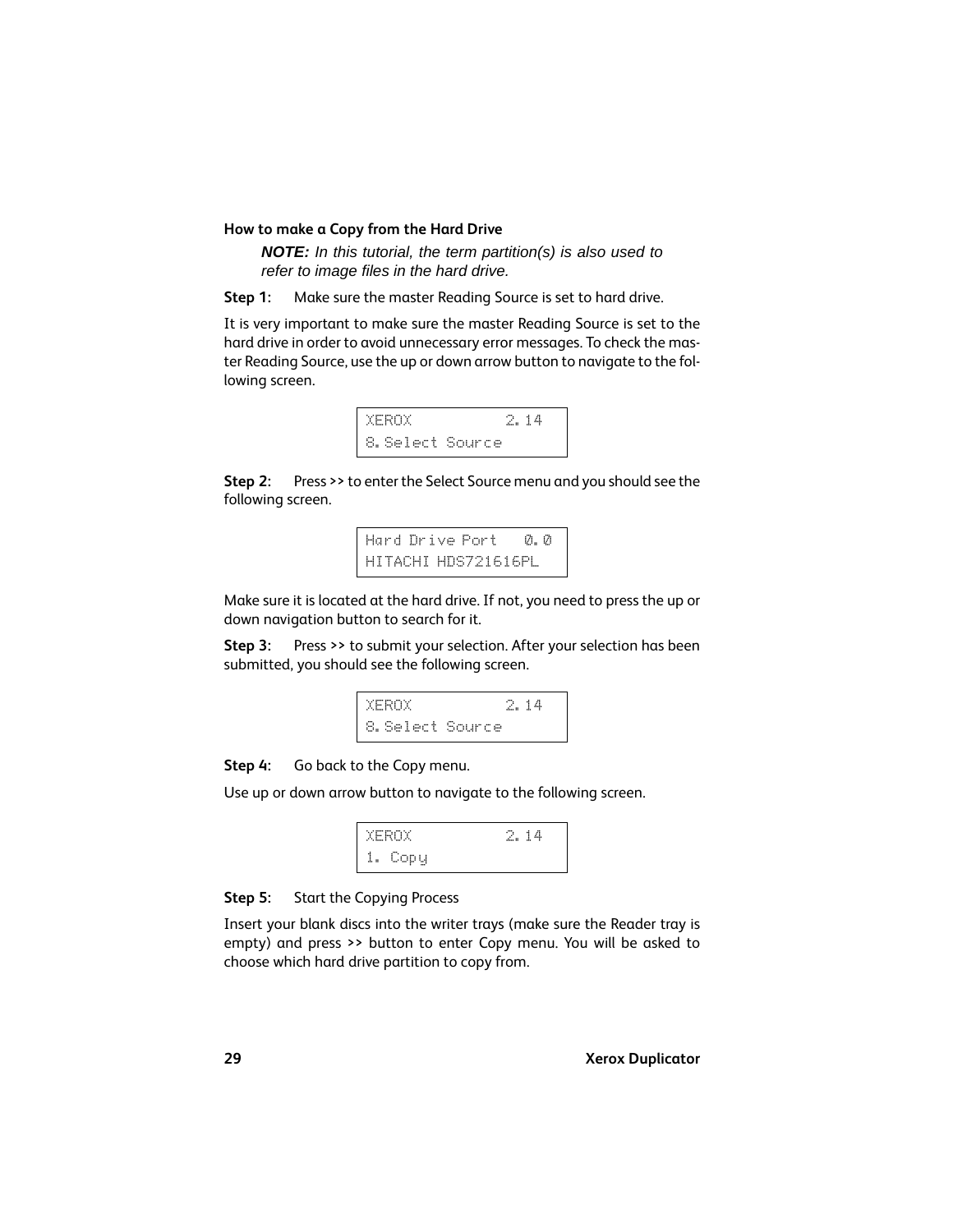```
Choose Partition:
[FUN.VEF] 714MB
```
Note: Partitions that have a .VEF extension were loaded using a drive on the duplicator. Partitions that were loaded directly to the duplicator's hard drive from a PC have a .ISO extension.

**Step 6:** Choose the desired partition to copy from using the up or down button and press the >> button to submit your selection. You should then see the Counter Selection menu.



The Counter Selection menu will let you to choose how many copies you want to make for your project. This counter selection feature will allow the duplicator to count the number of copies you have made and prompt you when the desired number of copies has been made.

You can select "No Counter" if you prefer to copy continuously with no interruption. (It will still count the number of copies, but it will not notify you when to stop.) To select the No Counter, simply press the >> button when you see the above screen. Then skip below and continue to [Step 8](#page-30-0).

Or, you can select specify counter to between 1 to 9999 by pressing the up or down navigation button to the following screen.

```
Counter:
Specify Counter
```
Then press >> button to submit. You should see the following screen.

Specify Counter: [ 0 ] OK?

To specify the number of copies for your project, you need to enter or input a 4-digit number. If you are planning to specify a number that is less than 4 digits, fill the leading spaces with 0s (any leading zero will be skipped). An example of that 4-digit number could be 0234 (two hundred thirty four), or 0010 (ten). Remember, the beginning 0s are skipped, therefore, 0010 means 10, which is the number ten.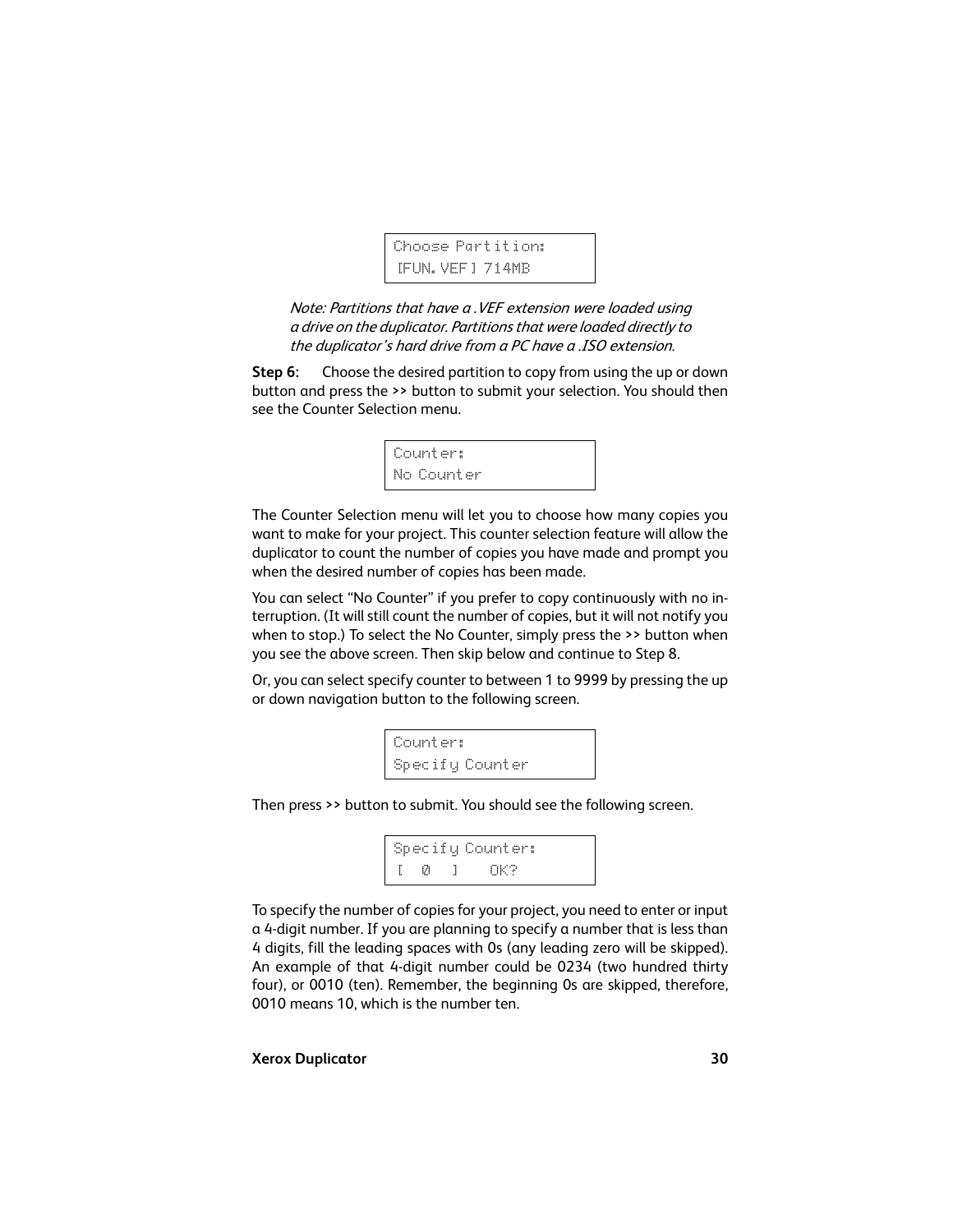To enter the number, you need to use the up or down button to select the number for each digit and use the >> or << button to move the cursor position right or left. Once you have finished, move the cursor to OK and press >>. For example, if you want to specify a counter value of 21 (twenty one), the 4-digit value would be 0021. To input the desired quantity, do the following, making sure the cursor is located at the first position.



Press the down button repeatedly until 0 is displayed.

Press the >> button once to move the cursor to the next position.

Press the down button repeatedly until 0 is displayed.

Press the >> button once to move the cursor to the next position.

Press the down button repeatedly until 2 is displayed.

Press the >> button once to move the cursor to the next position.

Press the down button repeatedly until 1 is displayed.

Now, we have 0021 displayed. Press the >> once and the cursor is now moved to OK.

**Step 7:** Press the >> once to submit your counter value. You should now see the following screen.

> Preparing Waiting for Blanks

Note: If the above screen is displayed for more than two minutes, check your blank discs for quality.

<span id="page-30-0"></span>**Step 8:** Allow 5 to 10 seconds for the duplicator to detect your hard drive partition and blank discs as well. After your hard drive partition and blank discs have been recognized, then you should see the following screen.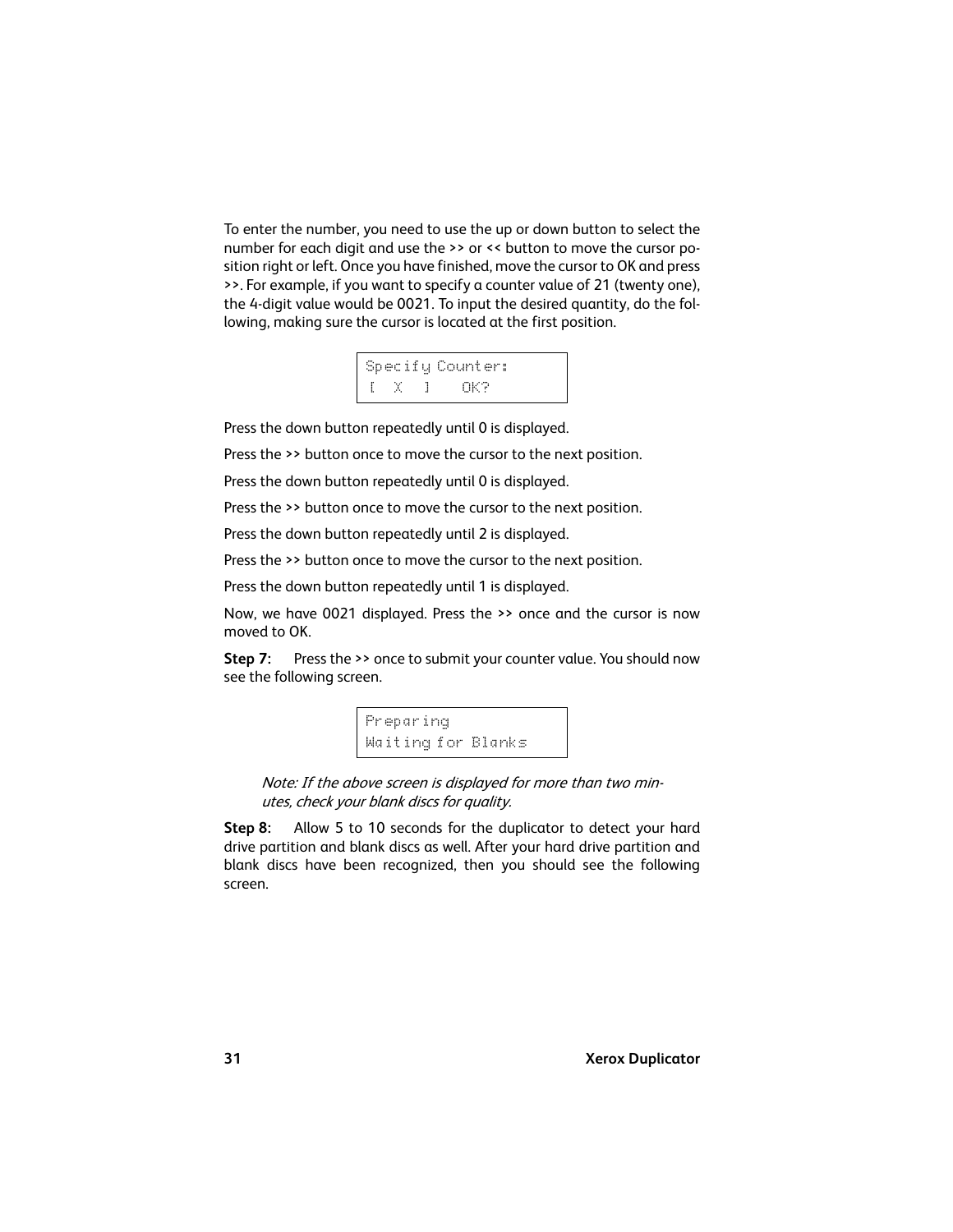```
Preparing
7 Disc Detected,GO?
```
■ 7 indicates there are seven discs that were recognized by the Recording Tray. The actual quantity may be different depending upon your machine.

Note: By default, the Auto Start setting is set to Auto. Therefore, if your duplicator is not completely filled with blank discs and there is no activity within 30 seconds, or if all the drives are filled and the duplicator detects this, the duplicator will start automatically.

Once the number of blank discs you inserted matches the number of discs detected on the screen, press >> (if you are not using auto start or wish to speed up the process) to confirm, and the following screen will appear.

> Processing Please Wait

If the number of blank discs you inserted does not match the number of discs detected on the screen, allow 10-15 seconds for the duplicator to recognize all of your blank discs.

**Step 9:** After 2 or 3 seconds of processing time, one of the following Copy Progress screens should appear. The left-hand screen is shown when "No Counter" is selected, and the right-hand screen is shown when "Counter" is selected.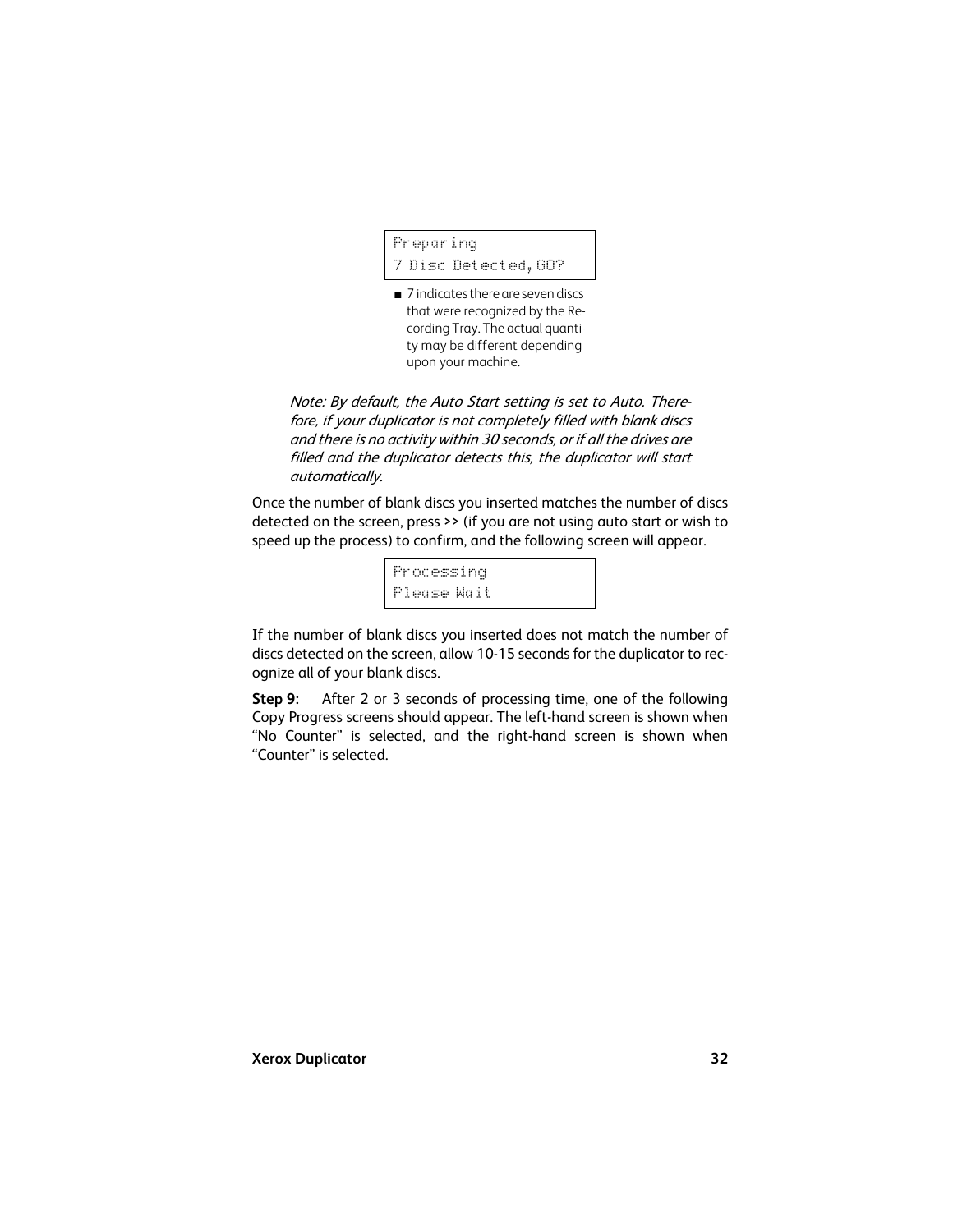| Copying |     | H4012MR |    |
|---------|-----|---------|----|
|         | 178 | 481 MR  | ЮF |

- 4012MB indicates the capacity of the master disc.
- 481MB indicates the current MB from the master disc that has been copied.
- 12% indicates the current progress of the duplication.
- 0 indicates that you have made zero copies thus far.
- H indicates you are copying from a hard drive image.

| Copying      |     | H4012MB |
|--------------|-----|---------|
| <i>0721.</i> | 12% | 481MR   |

- 4012MB indicates the capacity of the master disc.
- 481MB indicates the current MB from the master disc that has been copied.
- 12% indicates the current progress of the duplication.
- 0/21 indicates you have a project size of 21 copies and you have made zero copies thus far.
- H indicates you are copying from a hard drive image.

Note: It is normal to see the progress indicator staying at 0- 10% and 100% for approximately 30 seconds for CD duplication and up to 1 minute for DVD duplication. That is caused by the initializing and finalizing stages.

Once the duplication run is completed, the good copies will be ejected and you should see the following screen.

Pass 7 Fail 0(7) Waiting for Blank

- Pass 7 indicates you have just made seven successful copies.
- Fail 0 indicates you have no failures in this run.
- 7 indicates you have successfully copied seven copies thus far.

Remove the good copies and refill the trays with additional blank media to continue making more copies. You can also press << to terminate your project and go back to the Main menu.

If you've specified a counter value for your project and your project is completed, you should see the following screen.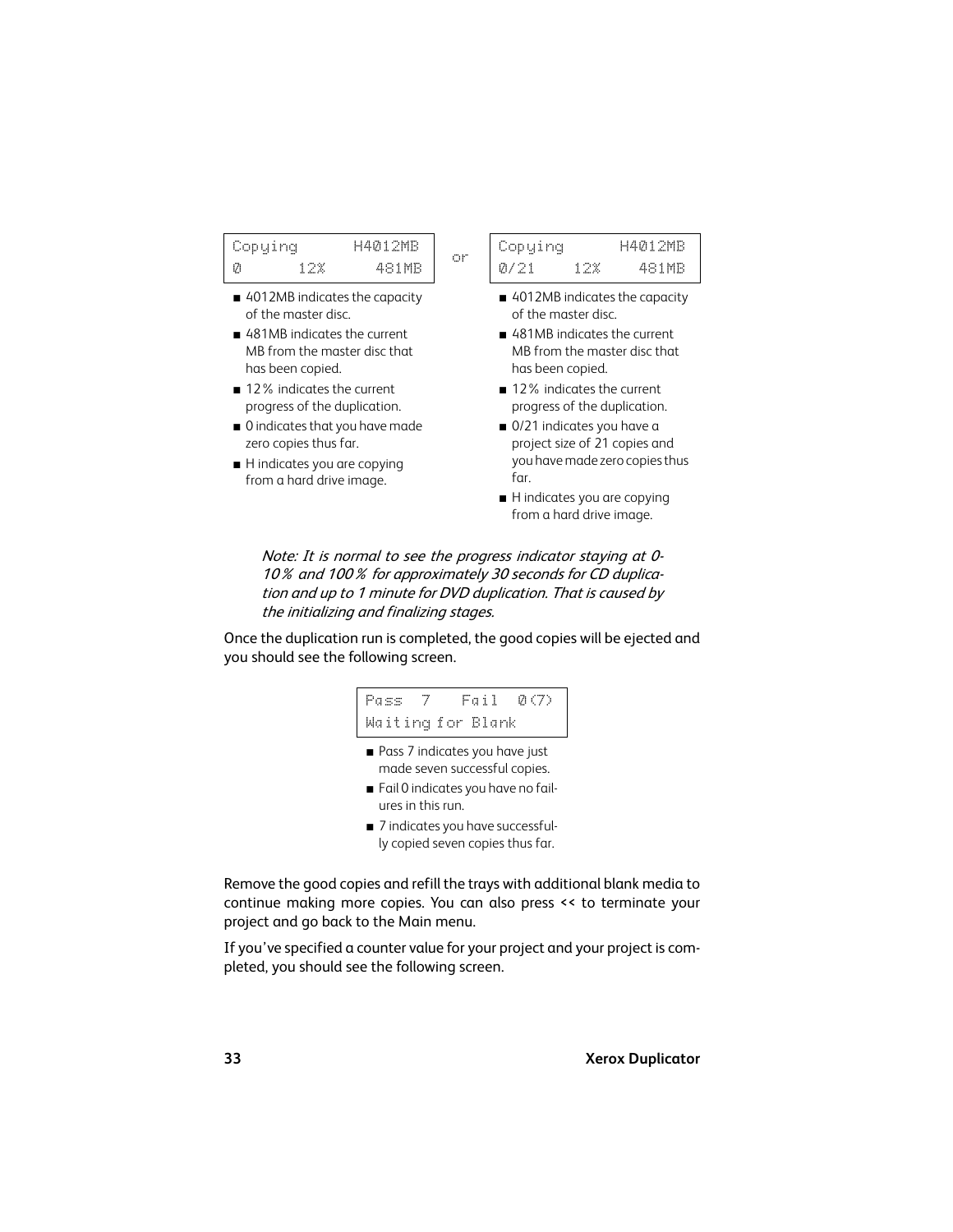21 Disc Copied Press OK to Finish

If you see the above screen, you can press >> to go back to the Main menu.

Note: If you enabled the counter and the number of discs you have inserted is more than what you requested, you will receive a message regarding having inserted more discs than what you need. You can continue to copy or you can eject the extras.

Note: If you happen to have any failed discs (bad copies), the failed disc(s) will not be ejected automatically. You will need to manually eject them and throw them away if they are writeonce recordable disc(s)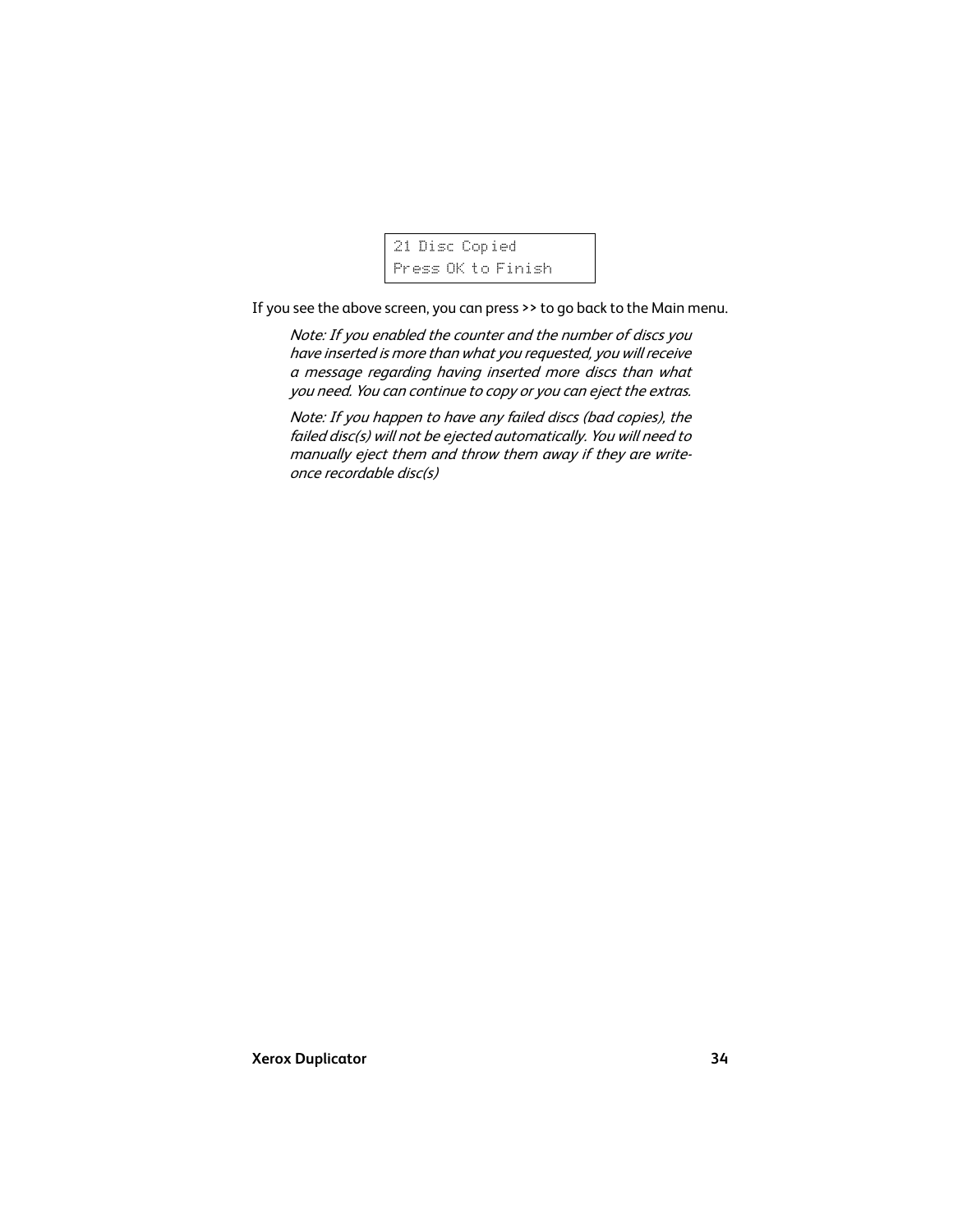# <span id="page-34-0"></span>**How to Select the Duplication Speed**

This process will allow you to adjust the duplication speed subject to your various needs.

By default, the duplication speed will be set to the optimal speed. However, under some circumstances, you might want to lower down the duplication speed. Those circumstances are as follows:

- **Poor Blank Media Quality**. When your media quality is not good, lowering down the duplication speed is necessary to make good copies.
- **Poor Master Disc Quality**. If your master disc condition is not good, lowering down the duplication speed will reduce the failure rates greatly.
- **Duplication Quality**. Overall, the lower the speed, the higher the quality of your duplicates. If you have time, it is a good choice to lower down the speed to produce the best quality duplicates.

When you turn on your duplicator, after it has booted up, you should see the following signifying your duplicator is ready.

| XEROX.  | -2. 14 |
|---------|--------|
| 1. Copy |        |

**Step 1:** Navigate to Speed Selection menu. Press the up or down arrow button to navigate to the following screen.



**Step 2:** Enter Speed Selection menu. Then, you can press >> button to enter into Speed Selection menu. You should see the following screen.

```
Select Burn Speed
CD to CD
```
Select the Duplication Speed Type

There are different types of recording speeds.

■ **HDD/CD to CD**. Copying to CD-R/RW media from pre-loaded CD partitions or original CD media.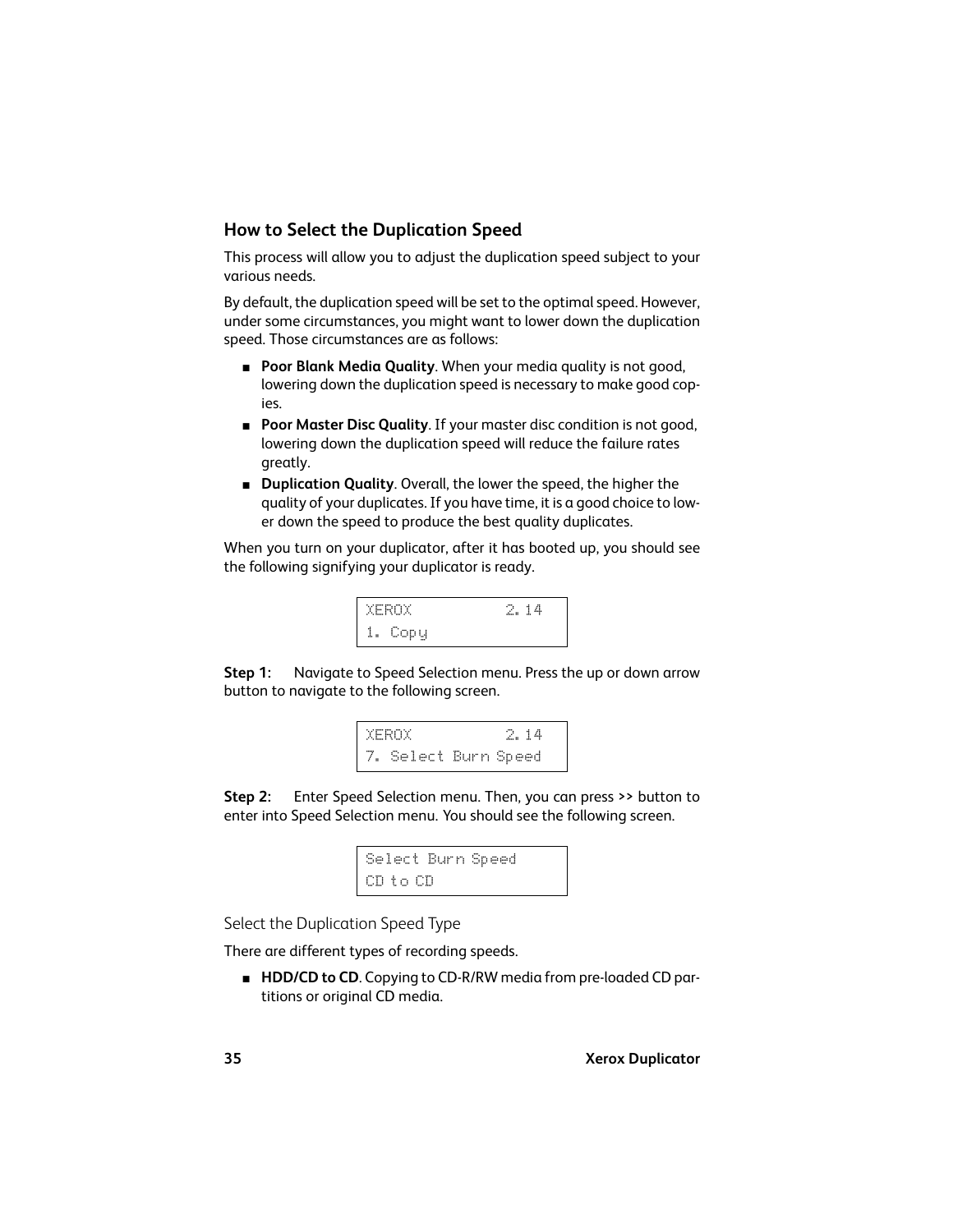- **HDD/DVD to DVD**. Copying to DVD±R/RW media from pre-loaded DVD partition or original DVD media.
- **HDD/DVD-DL to DVD-DL**. Copying to double/dual-layer recordable DVD media from pre-loaded DVD-DL partition or original double/ dual layer DVD media.

Depending upon what type of duplication and your duplicator restrictions, you need to select the correct type in order to take effect. To select the recording speed types, you need to press the up or down button to adjust and press >> button to submit your selection.

Select the Desired Duplication Speed

Once you have submitted the duplication speed type, you should see the following screen.



You can press the up or down button to select the desired speed and then press >> to submit your speed selection.

**Step 3:** Once your selection has been changed successfully, you should see the following screen for two seconds.

```
DVD to DVD Speed:
Adjusted to:8x
```
You will then be directed back to the Main menu.

XEROX 2.14 7. Select Burn Speed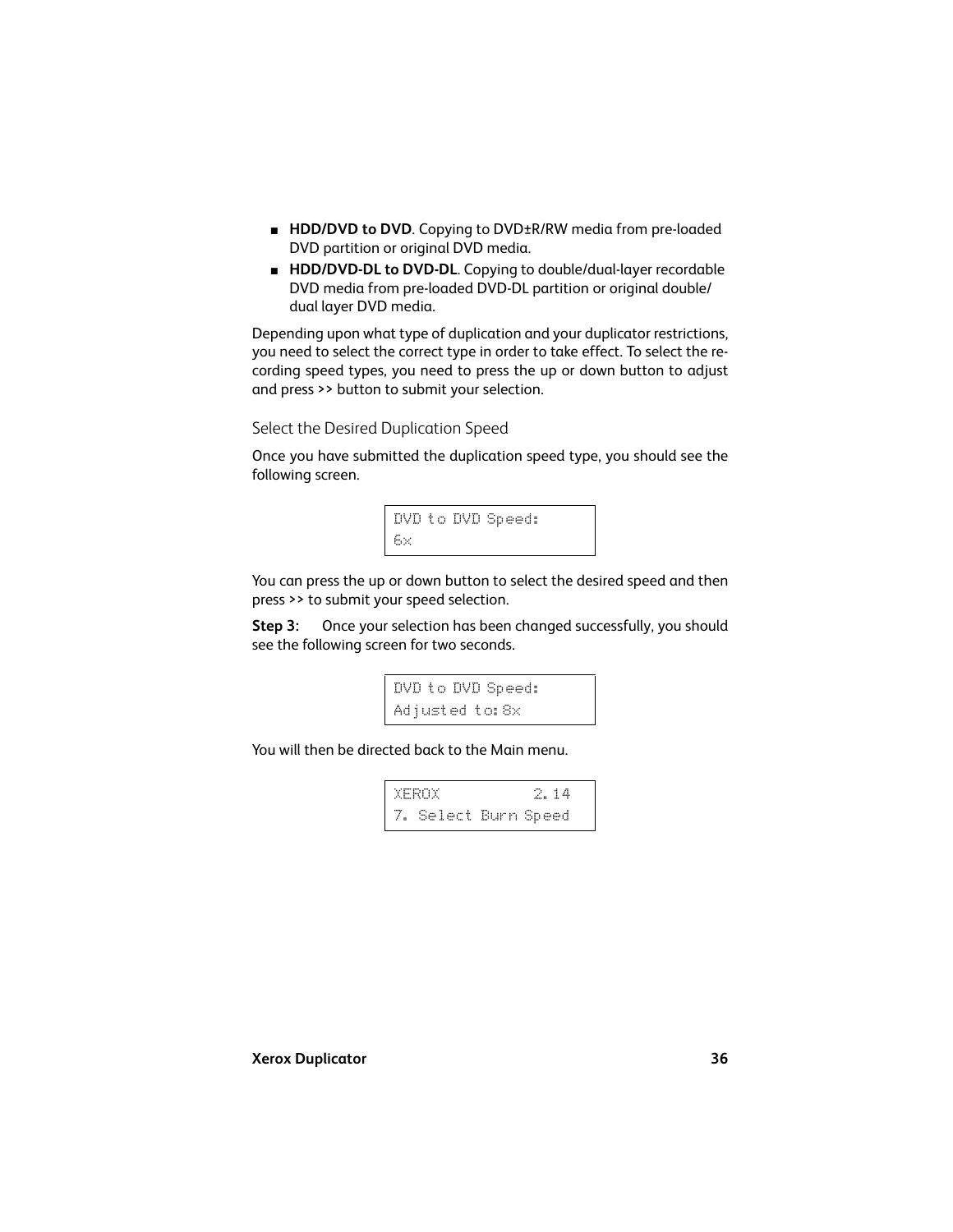#### <span id="page-36-0"></span>**How to Rename a Hard Drive Partition Name from the Front Panel**

*NOTE: In this tutorial, the term partition(s) is also used to refer to image files in the hard drive.*

When you create a partition by either loading your master disc to the hard drive partition, or loading a partition using the PC, you are asked to give it a name. However, if you don't like the name you entered before, you can rename it at anytime afterwards (including reserved partitions). To rename your existing hard drive partition name, do the following:

**Step 1:** Use the up or down arrow button to navigate to the following screen.



**Step 2:** Press >> to enter the Hard Drive Setup menu and you should see the following screen.

> Hard Drive Setup 1. Select Partition

**Step 3:** Use up or down arrow button to navigate to the following screen.

```
Hard Drive Setup
3. Rename Partition
```
**Step 4:** Press >> to enter Rename Partition menu and you should see the following screen.

> Choose Partition [FUN.VEF] 4000MB

Note: Partitions that have a .VEF extension were loaded using a drive on the duplicator. Partitions that were loaded directly to the duplicator's hard drive from a PC have a .ISO extension.

**Step 5:** Use the up or down arrow button to find the desired partition and then press >> to submit your selection. You should see the following confirmation screen.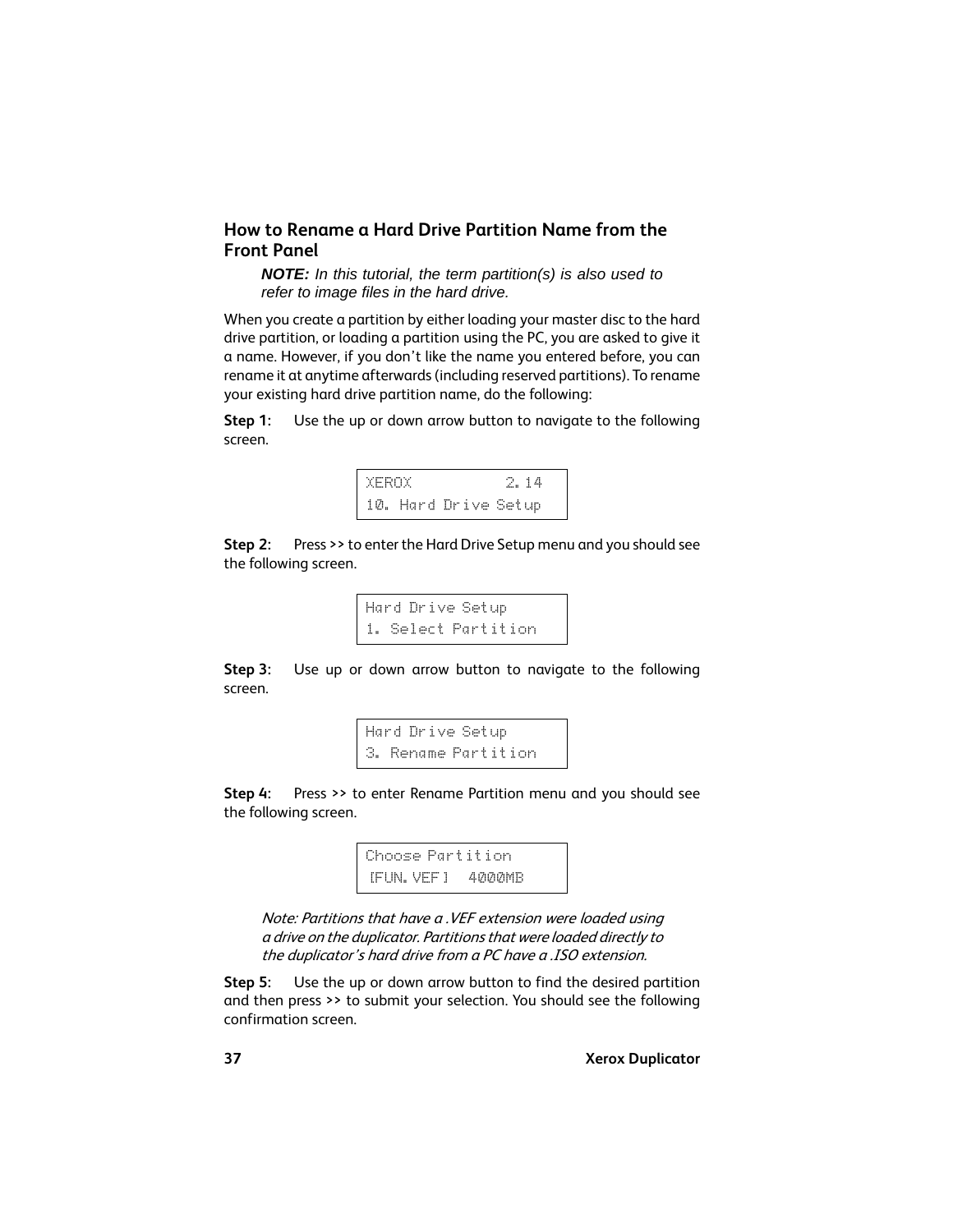```
Rename Partition
[FUN.VEF] OK?
```
Now, you can rename the partition you have just selected.

**Step 6:** To enter the name, you need to use the up or down button to select the character and use the >> or << button to move the cursor position. Once you have finished, move the cursor to OK and press >>. For example, if you want to rename the image FUN to FUN2, do the following:

Move the cursor to the forth position by pressing >> until you reach desired location.



**Step 7:** Press the down button repeatedly until 2 is displayed. We have renamed the image name FUN to FUN2.

**Step 8:** Press >> repeatedly until the cursor is moved to OK.

**Step 9:** Then, press >> once to submit your name selection.

Once you have completed the above, you should see the following screen.

```
[FUN2.VEF]
Renamed!
```
You will then be directed back to Hard Drive Setup menu.

Hard Drive Setup 3. Rename Partition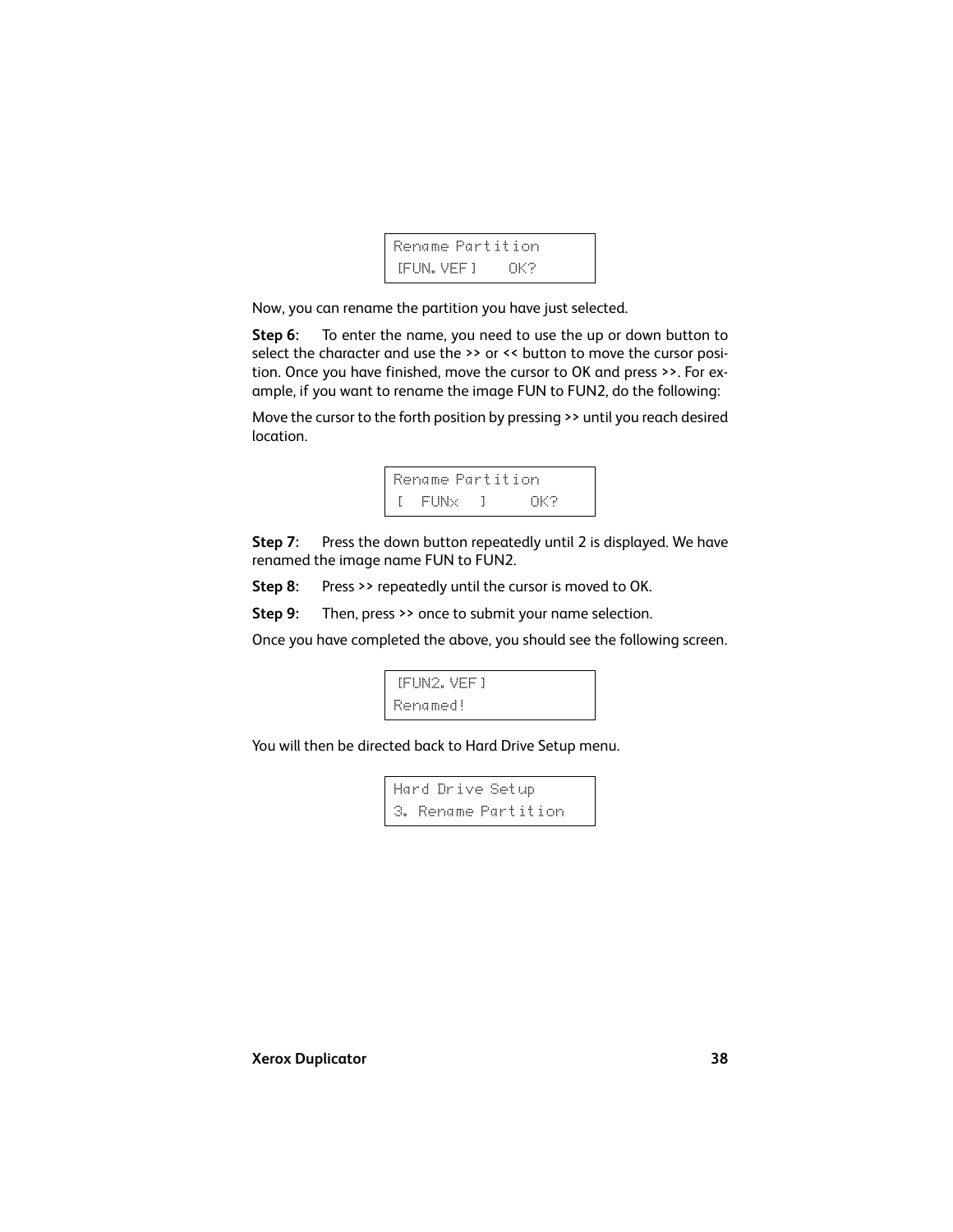#### **How to Rename a Hard Drive Partition Name from the Computer**

To rename a hard drive partition name from the computer:

**Step 1:** Follow the instructions outlined in ["Accessing the Hard Drive on](#page-71-0) [the Duplicator" on page 72.](#page-71-0) Once you have established a connection between the computer and the duplicator, you should be able to open the hard drive on the duplicator in a window:

| ⊟ H:\                                                |           |                         |                   |                    |      |      |
|------------------------------------------------------|-----------|-------------------------|-------------------|--------------------|------|------|
| <b>File</b><br>Edit<br>View                          | Favorites | Tools                   | Help              |                    |      |      |
| $\Leftrightarrow$ Back $\star \Rightarrow \star$ for |           | Search <b>P</b> Folders | Ø                 | ∦                  | 电通警化 | >>   |
| Address <b>Igg H:\</b>                               |           |                         |                   |                    |      | ∂∕Go |
| Name:<br>A                                           |           | Size   Type             | Modified          |                    |      |      |
| dup i                                                |           | File Folder             | 12/4/2007 3:03 PM |                    |      |      |
| <b>I</b> label                                       |           | File Folder             | 12/4/2007 3:03 PM |                    |      |      |
| system                                               |           | File Folder             | 12/4/2007 3:03 PM |                    |      |      |
| $3$ object(s)                                        |           |                         | 0 bytes           | $\Box$ My Computer |      | n.   |

**Step 2:** Double-click on the **dup** folder to open it. You should see the contents of the duplicator's hard drive:

| M:∖dup                                                                 |                          |                    | $\Box$ $\Box$ $\times$ |
|------------------------------------------------------------------------|--------------------------|--------------------|------------------------|
| Edit<br>Favorites<br>File<br><b>View</b>                               | Tools <sup>ky</sup> Help |                    |                        |
| $\Leftrightarrow$ Back $\rightarrow$ $\rightarrow$ $\approx$ $\approx$ | Search <b>P</b> Folders  | X,<br>Ø<br>电追信     | >><br>喀                |
| Address <sup>II</sup><br>H:\dup                                        |                          |                    | ∂Go                    |
| <b>Name</b><br>×                                                       | Size                     | Type               | Modified               |
| sa]FUN.VDI                                                             | 64 KB                    | VDI File           | 12/4/20073             |
| <b>an</b> FUN.VEF                                                      | 788,352 KB               | <b>VEF File</b>    | 12/4/2007 3            |
| Linux_Install_1.iso                                                    | 618,560 KB               | Easy CD Creator Im | 5/24/2007 1            |
| an RESERVED. VDI                                                       | 64 KB                    | VDI File           | 12/4/20073             |
| <b>an</b> RESERVED. VEF                                                | 782,336 KB VEF File      |                    | 12/4/2007 3            |
|                                                                        |                          |                    |                        |
| $5 \text{ object}(s)$                                                  | $2.08$ GB                | My Computer        |                        |

**Step 3:** To rename one of the files (partitions) on the duplicator's hard dive, right-click on the file name and select rename from the menu that appears. Type in the new file name when prompted.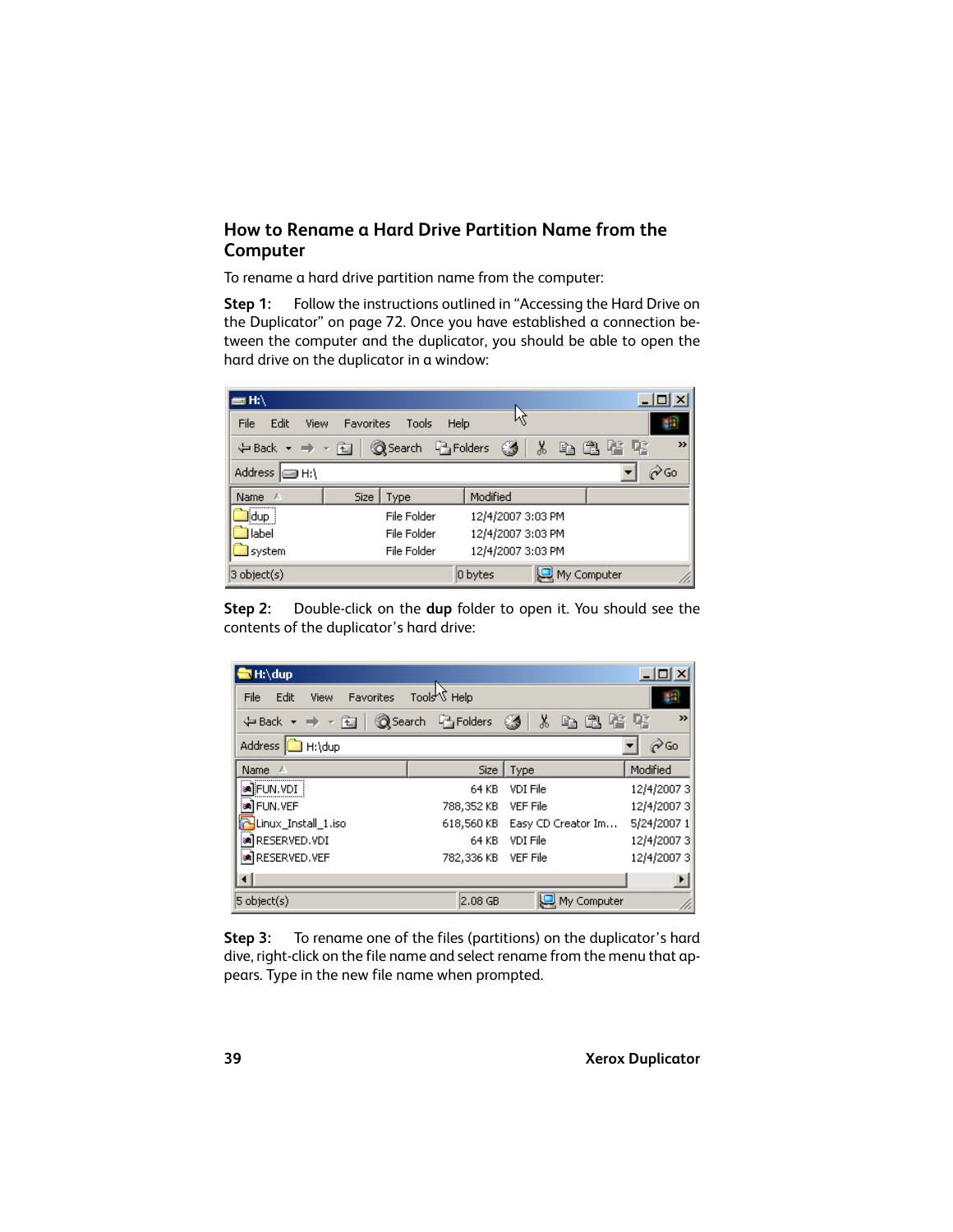**Step 4:** You must then return control of the hard disk to the duplicator. Use the up or down arrow buttons to navigate to the Setup screen.

```
XEROX 2.14
12. Setup
```
**Step 5:** Press >> to enter Setup menu and you should see the following screen.

```
Setup
1. Language
```
**Step 6:** Using the up or down arrow buttons on the duplicator's front panel, scroll to the "USB Connection" setting under "Setup" on the duplicator and press >> to enter:

```
Setup
14. USB Connection
```
**Step 7:** Use the up or down arrow buttons on the duplicator's front panel to turn the USB Connection option to "Off" and press >> to enter.

```
USB Connection:
Off
```
**Step 8:** Restart the duplicator when prompted.

#### **How to Delete an Existing Hard Drive Partition Permanently**

Note: In this tutorial, the term partition(s) is also used to refer to image files in the hard drive.

If for some reason you would like to delete your existing hard drive partition permanently, you can do the following:

Use the up or down arrow button to navigate to the following screen.

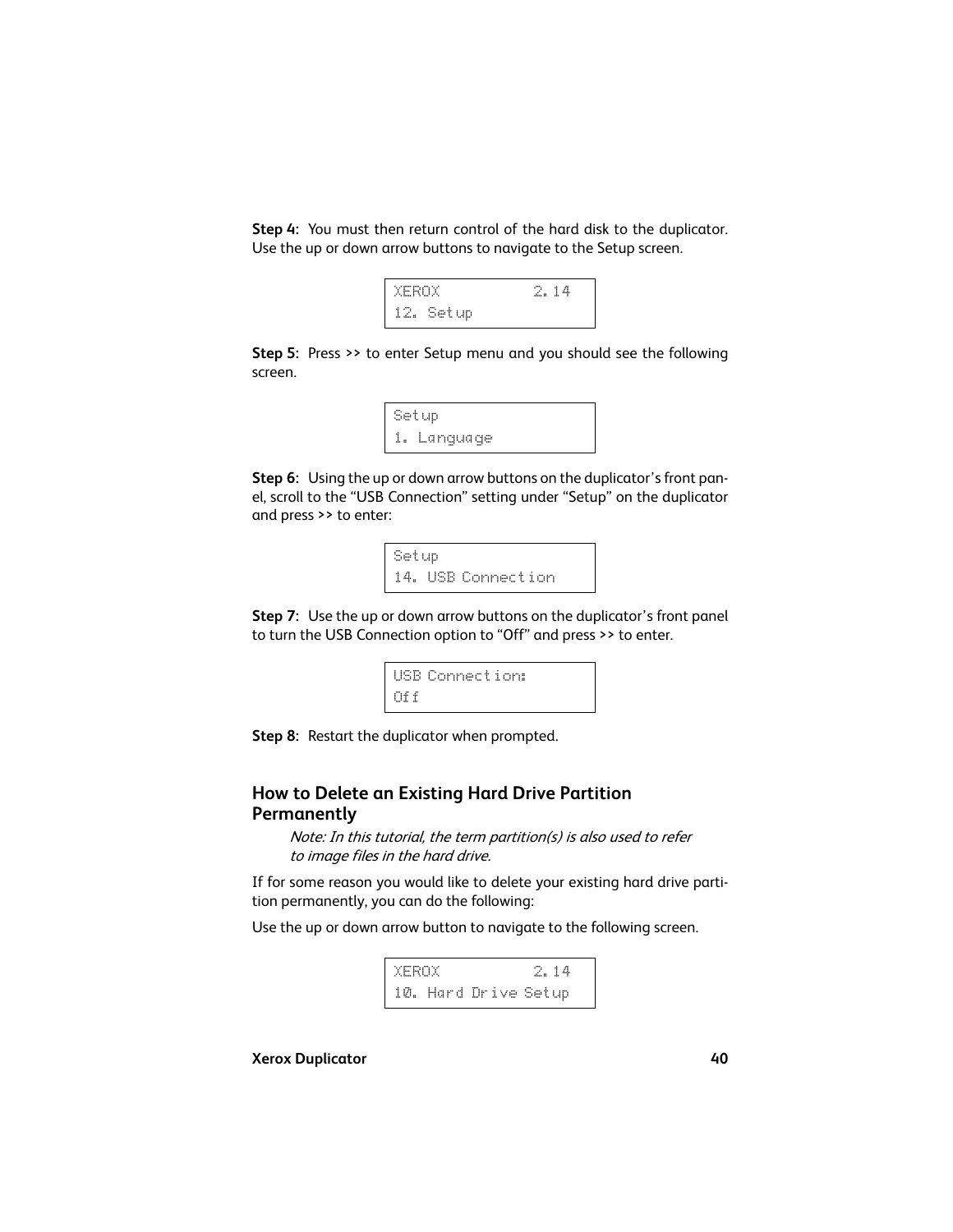**Step 1:** Press >> to enter Hard Drive Setup menu and you should see the following screen.

```
Hard Drive Setup
1. Select Partition
```
**Step 2:** Use the up or down arrow button to navigate to the following screen.

```
Hard Drive Setup
4. Delete Partition
```
**Step 3:** Press >> to enter the Delete Partition menu and you should see the following screen.

```
Choose Partition
[FUN.VEF] 4000MB
```
**Step 4:** Use the up or down arrow button to find the desired partition and then press >> to submit your selection. You should see the following screen.

> Delete Partition [FUN.VEF] OK?

**Step 5:** Press >> to confirm and you should see the following screen for 2 seconds.

```
Partition [FUN.VEF]
Deleted
```
Then, you will be directed back to Hard Drive Setup menu.

Hard Drive Setup 4. Delete Partition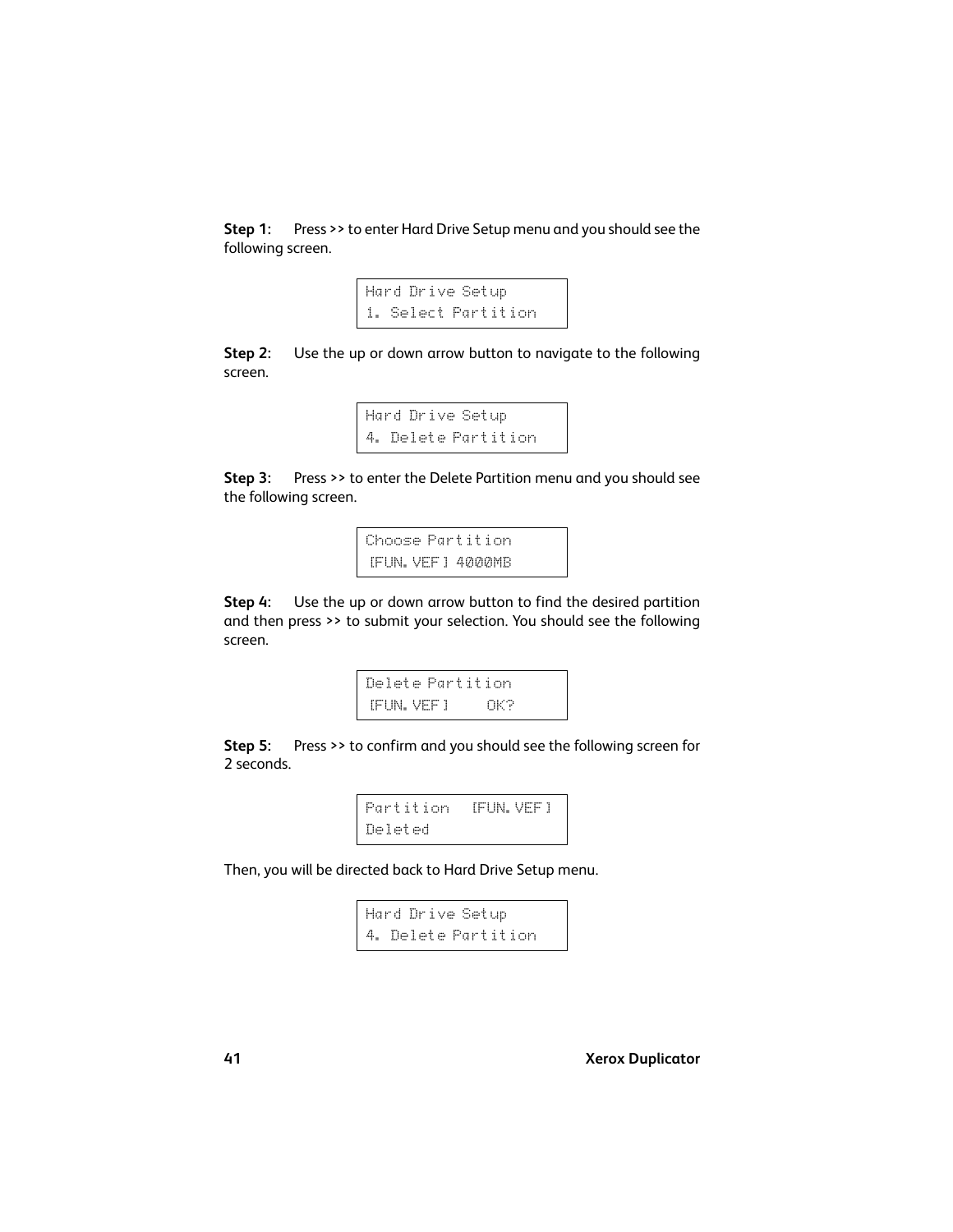## **How to Change the Setup Settings**

Most of the internal settings and information is stored inside the Setup menu. To explore and modify them is simple. Following is an example of how to modify the Auto Start setting. Note that the default setup is set for optimal performance of the duplicator; it is unnecessary to change if you are satisfied with the outcome.

**Step 1:** Use the up or down arrow button to navigate to the following screen.



**Step 2:** Press >> to enter Setup menu and you should see the following screen.

> Setup 1. Language

<span id="page-41-0"></span>**Step 3:** Use the up or down arrow button to navigate to the following screen.

```
Setup
2. Auto Start
```
**Step 4:** Press >> to enter Auto Start Setting menu and you should see the following screen.

```
Auto Start
Auto
```
**Step 5:** Use the up or down arrow button to modify the setting to Full and then press >> to submit your selection. You should see the following screen.

> Setup 2. Auto Start

**Step 6:** If you would like to modify more settings, then go back to [Step](#page-41-0) [3.](#page-41-0) Otherwise, press << button to bring you back to the Main menu.

#### **Xerox Duplicator 42**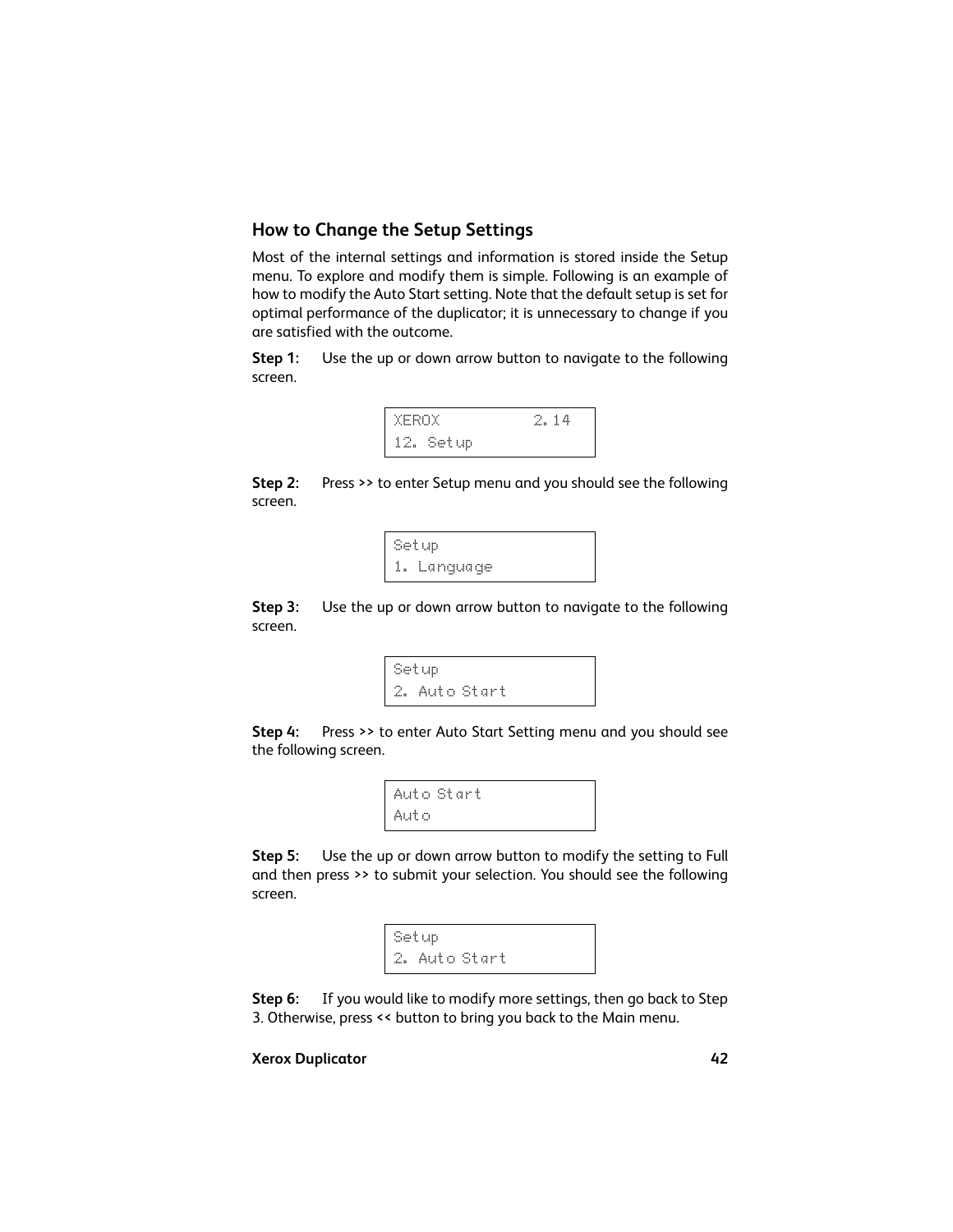

Note: This will not be saved until you either perform "Utilities - > Save" or "Shutdown".

# <span id="page-42-0"></span>**Audio CD Editing**

This process will guide you to perform the Audio Track Selection feature. This process will help you combine audio tracks from various CDs into a single customized audio CD.

In order for the duplicator to do all those things, you need a temporary storage location to hold your songs before the duplicator can make it an audio CD. The following are the choices you will have.

- **Hard Drive**. By choosing the hard drive as the temporary storage location, you will be instructed to load all of your favorite songs into the hard drive and after you have selected all of your favorite songs, you will be instructed to copy them onto a blank 80 min CD-R media.
- **Blank CD-R Media**. By choosing a blank CD-R as the temporary storage location, you will be instructed to copy all of your favorite songs into the blank CD-R that you have inserted and after you have finished, you will be instructed to finalize the CD-R disc.

When you turn on your duplicator, after it has booted up, you should see the following signifying your duplicator is ready.

| XEROX.  | 2.14 |
|---------|------|
| 1. Copy |      |

**Step 1:** Go to the Edit Audio Track menu. Press the up or down arrow button to navigate to the following screen.



**Step 2:** Press the >> button to enter the Edit Audio Track menu, and you should see the following menu.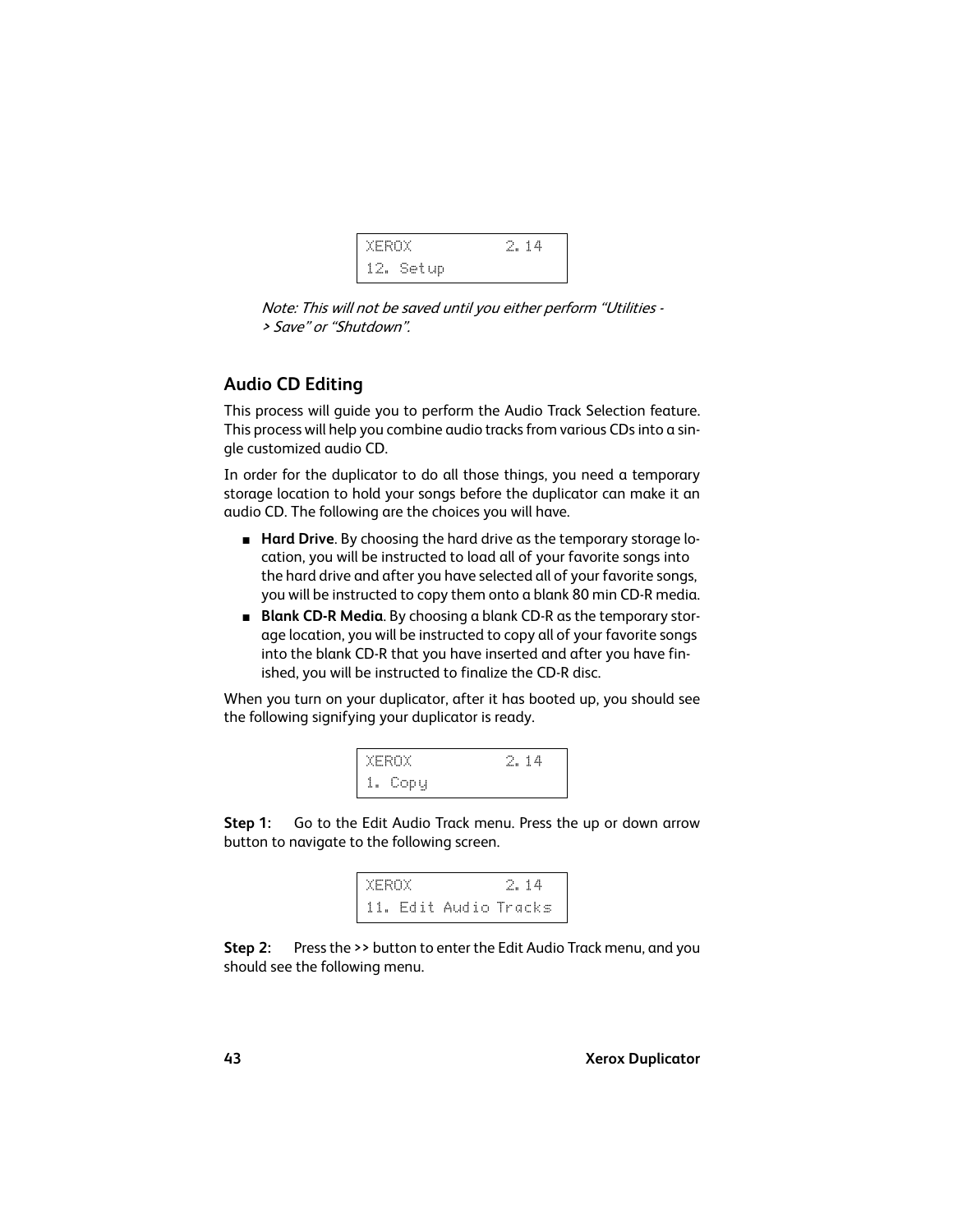```
Edit Track To:
Blank CD
```
At this point, you can press the up or down arrow button to select the destination for your mixed audio tracks.

Following are your options.

- **Hard Drive**. By choosing the hard drive as the temporary storage location, you will be instructed to load all of your favorite songs into the hard drive. After you have selected all of your favorite songs, you will be instructed to copy them onto a blank 80 minute CD-R disc.
- **Blank CD-R Media**. By choosing a blank CD-R as the temporary storage location, you will be instructed to copy all of your favorite songs into the blank CD-R you have inserted. After you have finished, you will be instructed to finalize the CD-R disc.

<span id="page-43-0"></span>**Step 3:** Once you made your selection, you should see the following screen.

> Preparing Waiting for Master

OR

```
Preparing
Waiting for a Blank
```
When you see above, insert an audio CD that contains your favorite track(s) in the master Reading tray and a blank CD-R media into one of Writer trays

Note: If either one of the above two screens is shown for more than two minutes, check your master disc or blank discs for quality.

Allow 5 to 10 seconds for the duplicator to detect your master and blank discs, as well. After your master and blank discs have been recognized, then you should see the following screen

Total: 0 Trk Om:0 Track 1: 4 m:31s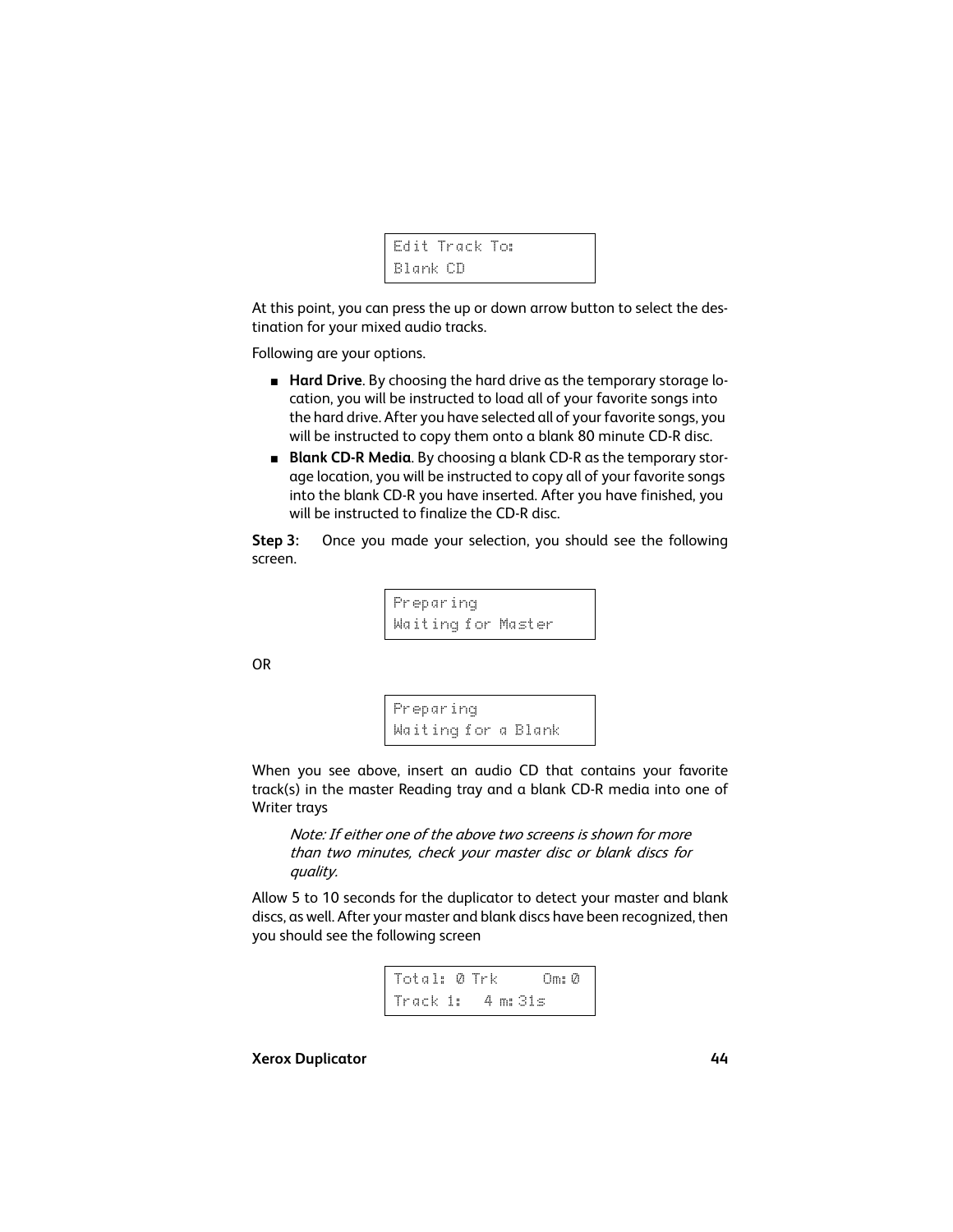When you see above, you can press the up or down arrow button to display the information on each track of this audio CD and press >> to select the track to be copied. Once a track is selected, you should see "\*" on the left of the track number on the second line. You will also be able to see the total tracks and total playtime you have selected. Once you have finished selecting the tracks you want to copy, you can press the up or down arrow until you see "Are You Done?" on the second line as in the following screen.

```
Total: 6 Trk 26m:17s
Are You Done?
```
Note: If the capacity of total audio tracks you have selected is more than your blank CD-R disc capacity, you should see the following flashing screen.

> Over Blank Disc Capa Press OK to Continue

Should you see the messages above, press the >> button to return to the track selection menu. The last track selected will be lost, and you can either select a smaller track or finalize the disc selection as described in Step 3. Once the copying process is complete, you should see the following screen.

> Total: 6 Trk 26m:17s Finish Editing?

**Step 4:** You can press >> button to submit your selection. You should see the following screen.

```
Audio Editing 1
4m:31s
```
- 1 indicates that it is working on track 1.
- 4m:31s indicate the track playback time

Once the copying process is complete, you have a choice to finalize it (mark the completion) or insert another audio CD for more songs.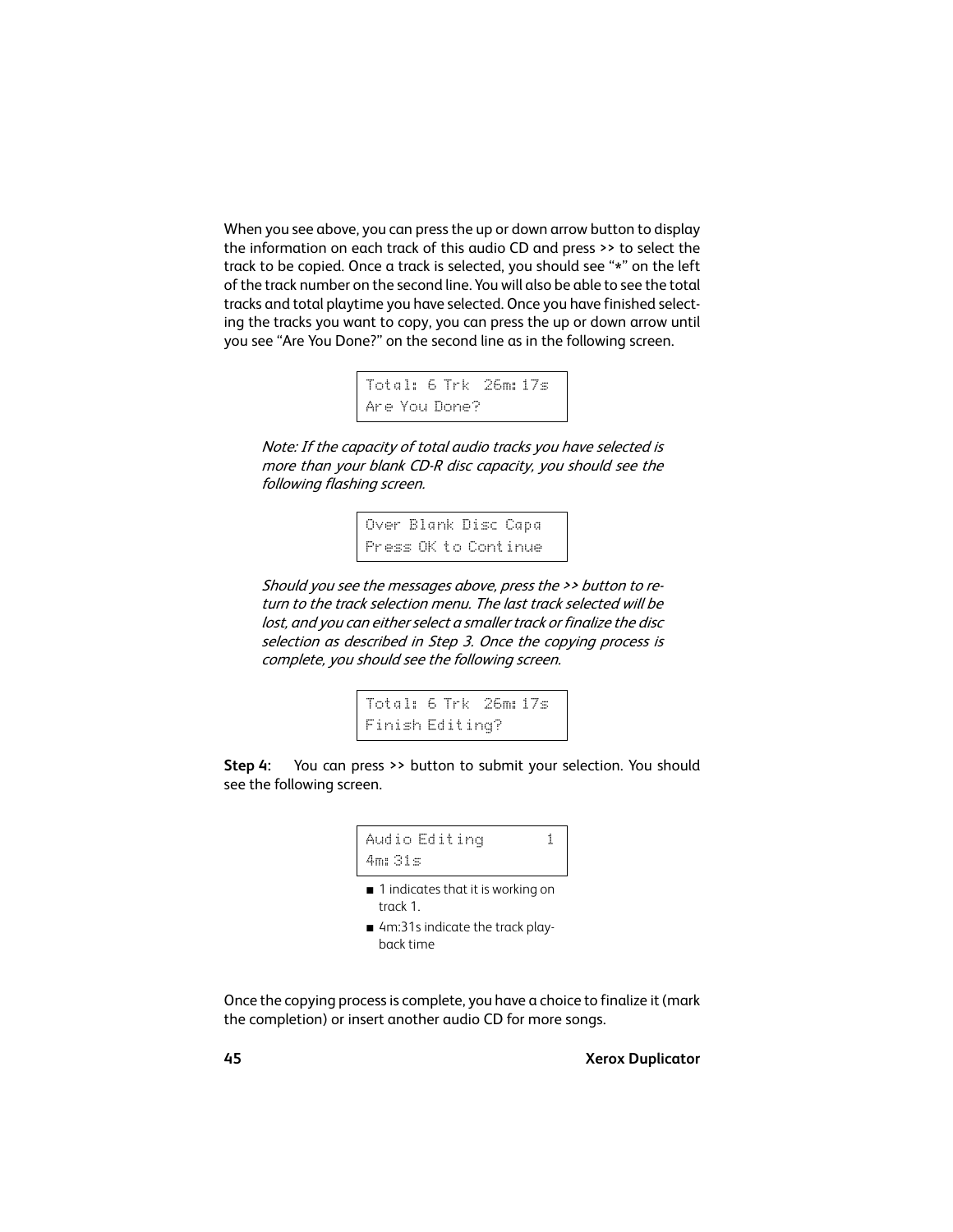If you choose to insert another audio CD for more songs, you need to press the down arrow button until you see the following screen.

```
Total: 6 Trk 26m:17s
Insert Next Master?
```
Then, press the >> button to continue. After that, your old master disc will be ejected and you can insert another audio CD into the Reading tray. Go back and follow the instructions in [Step 3](#page-43-0).

If you choose to finalize it, you need to press the down arrow button until you see the following screen

```
Total: 6 Trk 26m:17s
Finish Editing?
```
Then, press >> button to continue. You should see the following confirmation screen.

> Total: 6 Trk 26m:17s Confirm to Finalize?

Press the >> button again to confirm the finalization; it will then perform disc finalizing process. During the process, you should see following progress indicator.

> Processing to Disc 10%

OR

Finalizing Please Wait

When the whole process completes, your mixed copy will be ejected and should see the following screen.

> Job Completed Press OK to Finish

You will then be directed back to the Main menu.

#### **Xerox Duplicator 46**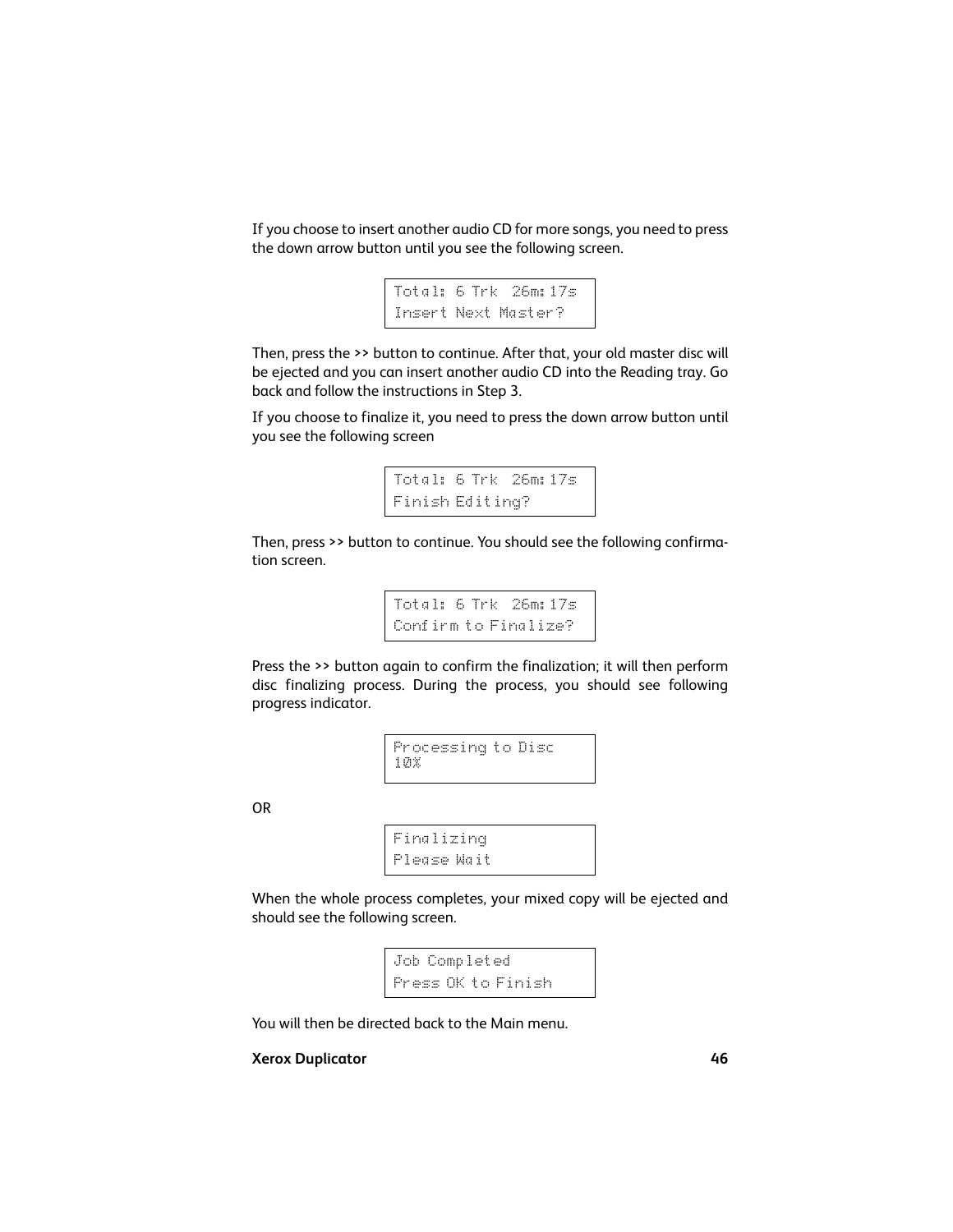

As an example of editing Audio Tracks to a blank disc, we will create a new audio CD from two different discs.

- CD1: Song 2, and song 4
- CD2: Song 3, song 4 and song 5
- **Step 1:** Go to function 11, Edit Audio Tracks.

XEROX 2.14 11. Edit Audio Tracks

**Step 2:** Press the ">>" button.

```
Edit Track To:
Blank CD
```
Use the up or down arrow button to select the blank disc, since our example will focus on Edit Track to Blank Disc. Then press the >> button. Insert CD1 into the first drive and a blank into the second drive.

**Step 3:** Wait until the following screen appears

Total: 0 Trk 0m:0s Track 1: 4m:03s

**Step 4:** Use the up or down arrow button until you see "Track 2" on the second line, and then press >> to confirm. A "\*" symbol will appear on the left of Track 2.



**Step 5:** Use the up or down arrow button until you see "Track 4" on the second line, and then press >> to confirm. A "\*" symbol will appear on the left of Track 4.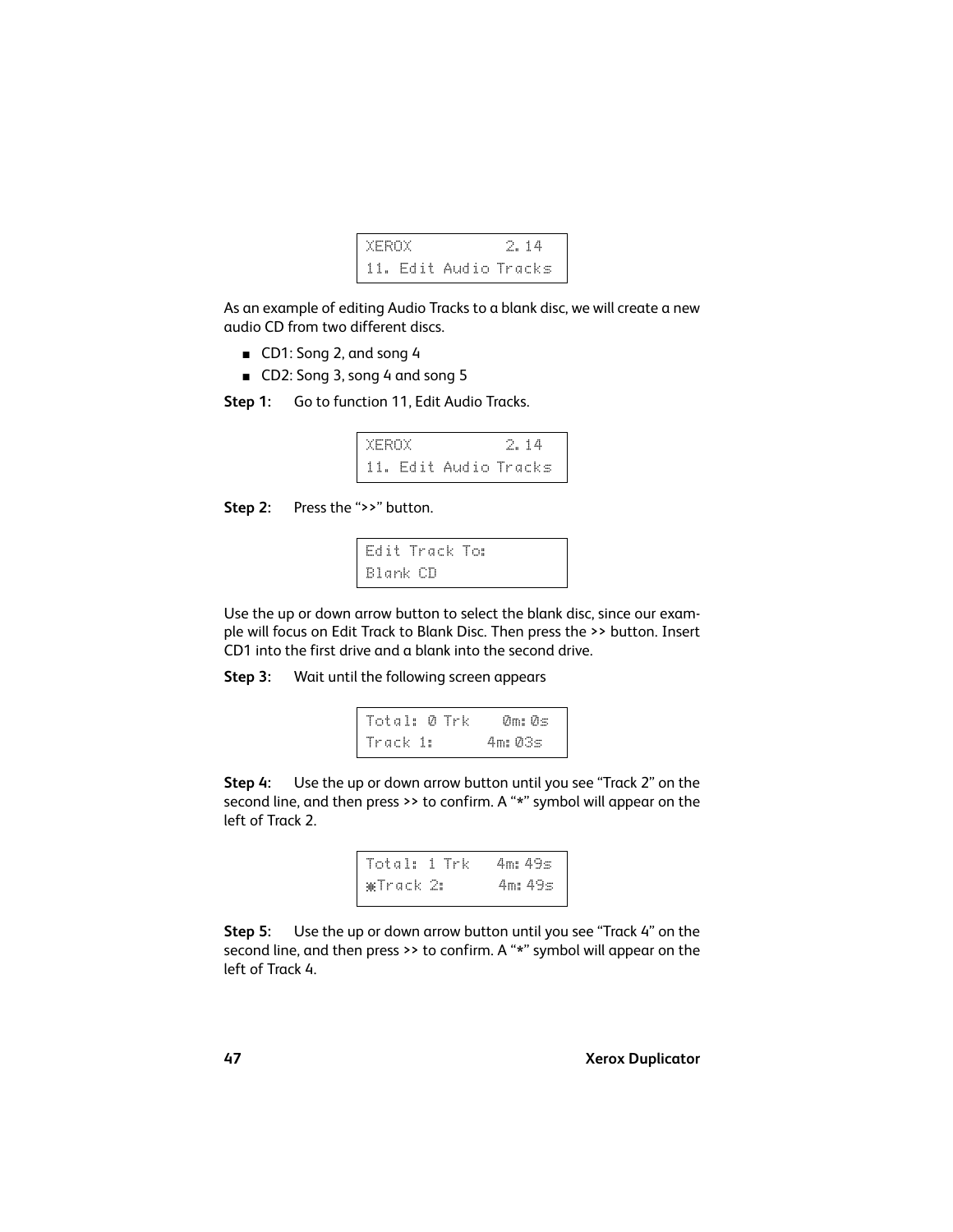

**Step 6:** Use the up or down arrow button until you see following screen.

Total: 2 Trk 9m:47s Are You Done?

**Step 7:** Press the >> button. Once you submit your selection, you should see following screen.



**Step 8:** Once the loading process is complete, you should see following screen.

> Total: 2 Trk 9m:47s Finish Editing?

**Step 9:** Since you are not done with your selections as yet, you will need to press the down button once and you should see following screen.

```
Total: 2 Trk 9m:47s
Insert Next Master?
```
**Step 10:** Press the >> button to continue and insert CD2 into the Reader Tray. When CD2 is inserted, wait until the following screen appears.

| Total: 2 Trk | .9m: 47≂ |
|--------------|----------|
| Track 1:     | 4m: 03s  |

**Step 11:** Use the up or down arrow button until you see "Track 3" on the second line, and then press >> to confirm. A "\*" symbol will appear to the left of Track 3.

| Total: 3 Trk - 14m: 35s |              |  |
|-------------------------|--------------|--|
| ≆Track 3:               | $4$ ms $47<$ |  |

**Xerox Duplicator 48**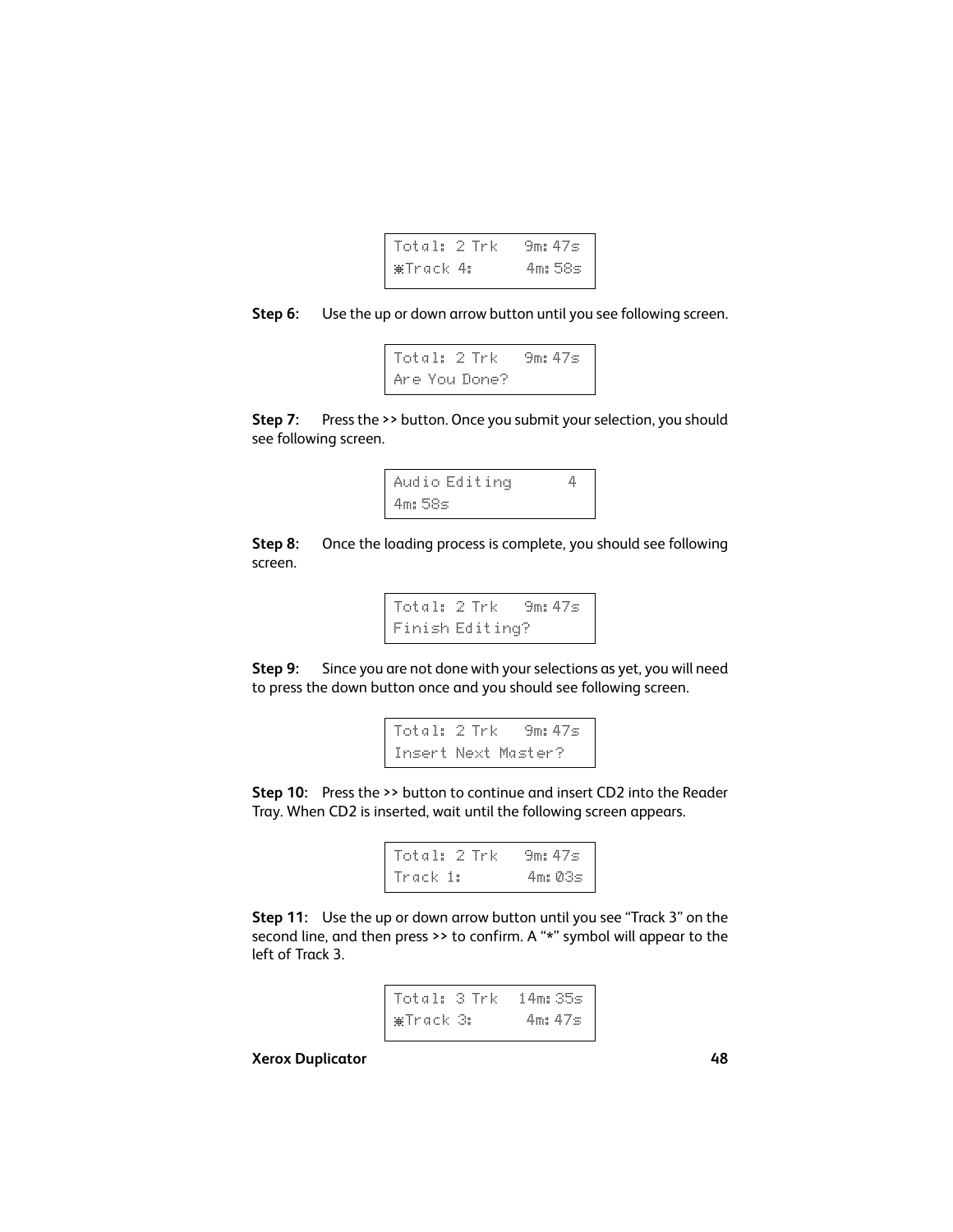**Step 12:** Use the up or down arrow button until you see "Track 4" on the second line, and then press >> to confirm. A "\*" symbol will appear on the left of Track 4.

```
Total: 4 Trk 19m:02s
*Track 4: 4m:27s
```
**Step 13:** Use the up or down arrow button until you see "Track 5" on the second line, and then press >> to confirm. A "\*" symbol will appear on the left of Track 5.

```
Total: 5 Trk 24m:29s
*Track 5: 5m:27s
```
**Step 14:** Use the up or down arrow button until you should see following screen.

```
Total: 5 Trk 24m:29s
Are You Done?
```
**Step 15:** Press >> Once you submit your selection, you should see following screen.

```
Audio Editing 3
4m:47s
```
**Step 16:** Once the loading process to the CD is complete, you should see following screen.

```
Total: 5 Trk 24m:29s
Finish Editing?
```
**Step 17:** Since we have finished selecting all of our tracks. Press the >> button to continue to finalize. You should see following screen.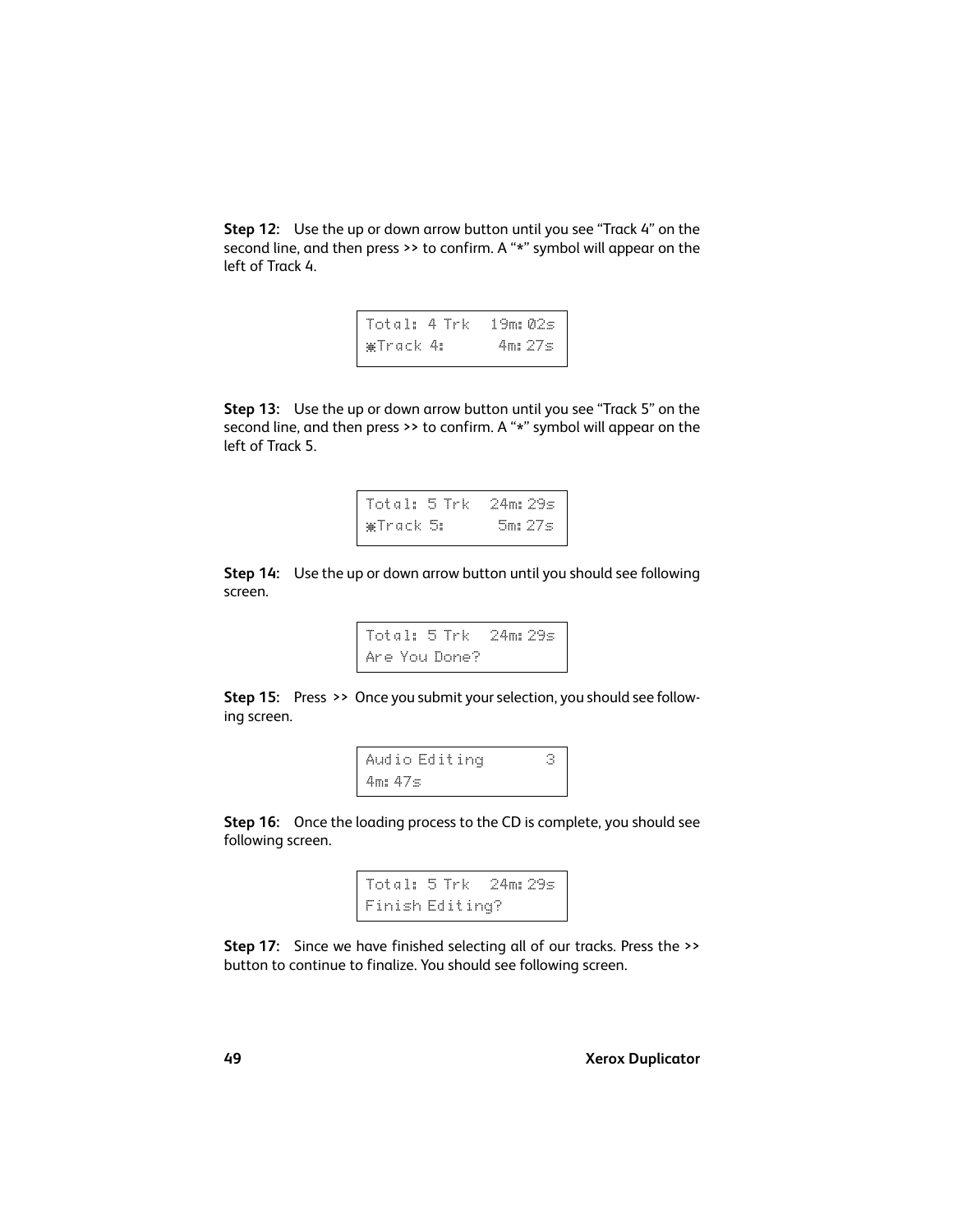

**Step 18:** Press the >> button again to confirm the finalization and you should see following screen.

```
Finalizing
Please Wait ...
```
**Step 19:** When the whole process completes, your mixed copy will be ejected and you should see following screen.

```
Job Completed
Press OK to Finish
```
Press the >> button, you will then be directed back to the Main menu

XEROX 2.14 11. Edit Audio Tracks

## <span id="page-49-0"></span>**Introduction to the Account Management Feature**

This feature allows you, the administrator, to have the power to do the following.

- Create user accounts and passwords to prevent unauthorized use of this duplicator
- View existing user account lists
- Edit existing user account information, including name and password
- Delete existing user account(s)
- Fnable or disable this feature

This feature is disabled by default. Prior to activating the "Account Management" feature, the duplicator recognizes all users as the only activated user defined as the Administrator. The pre-defined password for this function is "0000". By adding additional users, each individual user will have his or her own settings.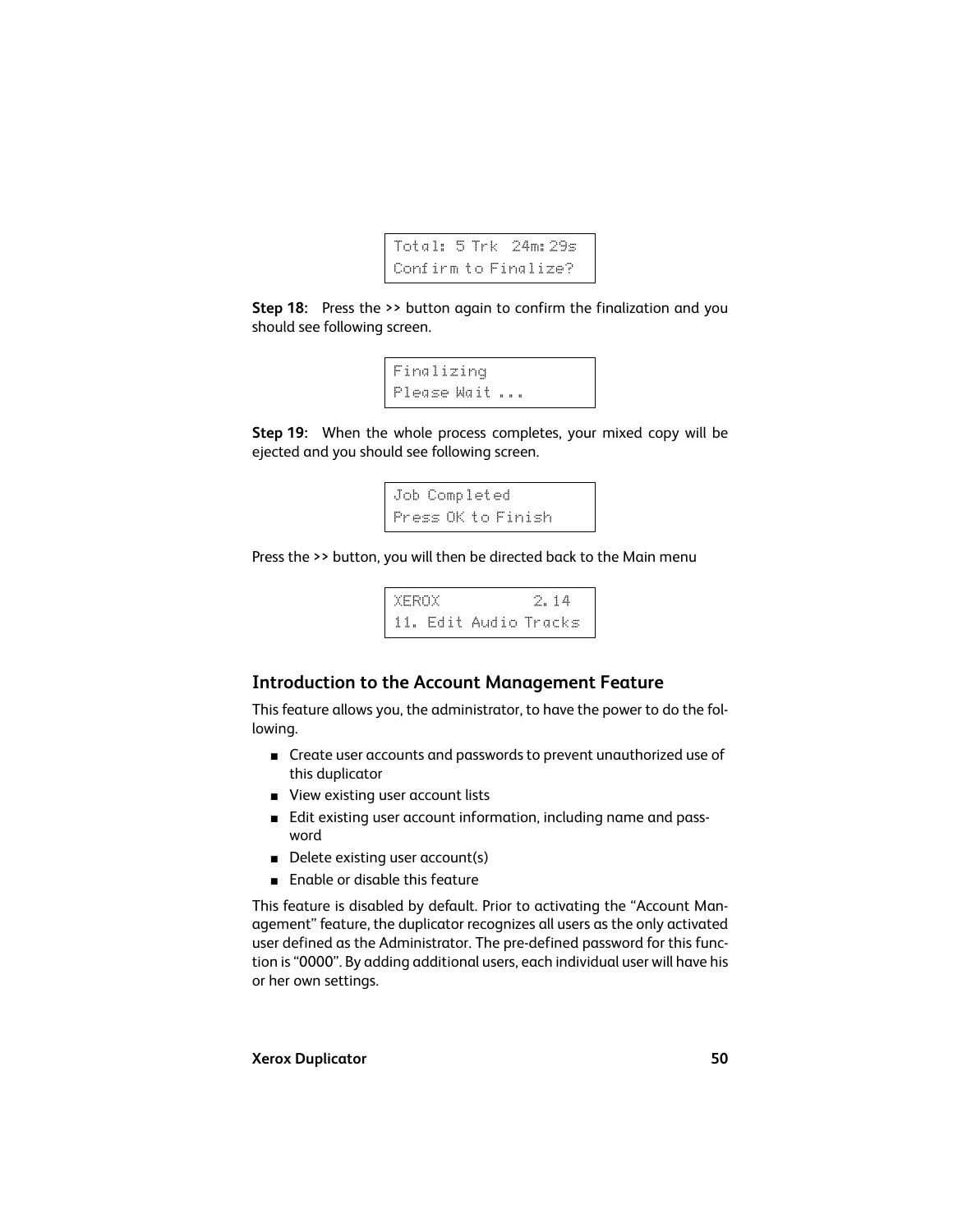To enable the Account Management feature by turning ON the "Password on Bootup" setting. Refer to "Password on Bootup" on page 53 for more information.

Note: This duplicator comes with standard license which allows you to create up to 32 users. However, if you desire to create more than 32 users, contact us regarding our special 64 user license pack.

#### **Account Management Feature Overview**

To access the Account Management feature, you need to perform the following tasks.

When you turn on the duplicator, you should see the following screen.



**Step 1:** Press the up or down button repeatedly until you see following screen.



**Step 2:** Press ">>" button once. You will be asked for the Administrator's password

```
Enter Admins PWD
[XXXXXXX] [0K?]
```
By default, the Administrator's Password is "0000". To enter that, press the up or down button to select the first digit of your password and press the >> button to submit the current digit; you will then be guided to select the next digit. Repeat the above steps until you have selected all digits of your password. After you have entered the password, you will need to press >> on OK to submit your password.

Once your password is validated, you will be guided to the main Manage Accounts screen as follows.

```
Manage Accounts
1. View User
```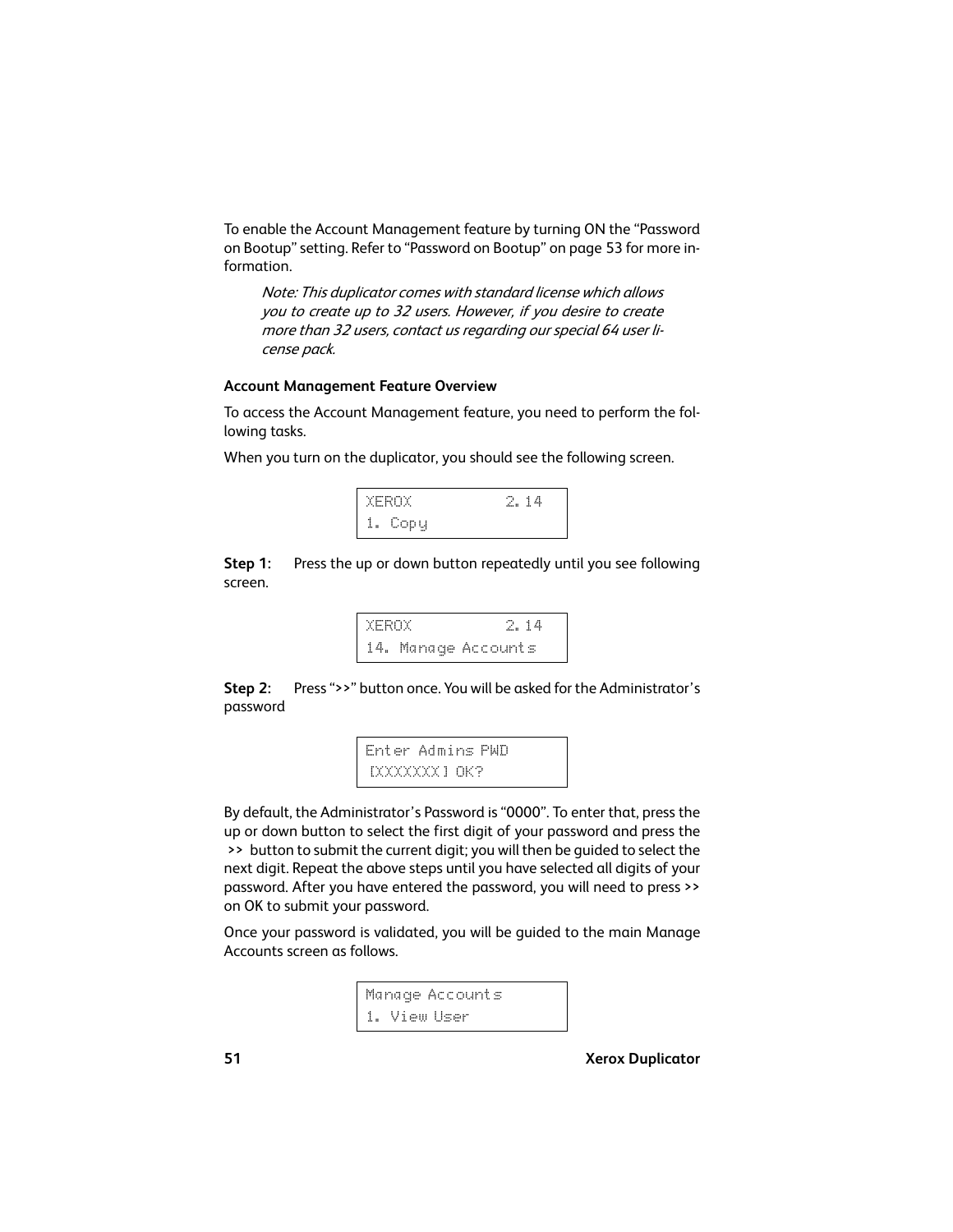There are five menus in Manage Accounts.

■ View User

This menu allows you to view current existing user accounts.

```
Manage Accounts
1. View User
```
Note: User "Admin" is the administrative account. It will always be there.

Press >> to enter into this menu. Press << to go back to the Main menu or to cancel the current selection.

■ Create User

This menu allows you to create additional user accounts. Each user has their own settings. During this process, you will be prompted to enter a new user name and user password for a new account.

```
Manage Accounts
2. Create User
```
Note: User names can consist of maximum eight alphanumeric letters or numbers. User passwords can consist of four numbers.

Press >> button to enter into this menu and press << button to go back to the main menu or cancel the current selection.

■ Edit User Information

This menu allows you to change the existing user account's name and password. During this process, you will be asked to select the existing account and then you will be prompted to enter the new user name and new user password for this account.

```
Manage Accounts
3. Edit User Info
```
Note: User "Admin" is the administrative account, you CAN-NOT change the user name for this account, but you will be able to change the password for this account. User names can consist of maximum eight alphanumeric letters or numbers. User passwords can consist of four numbers.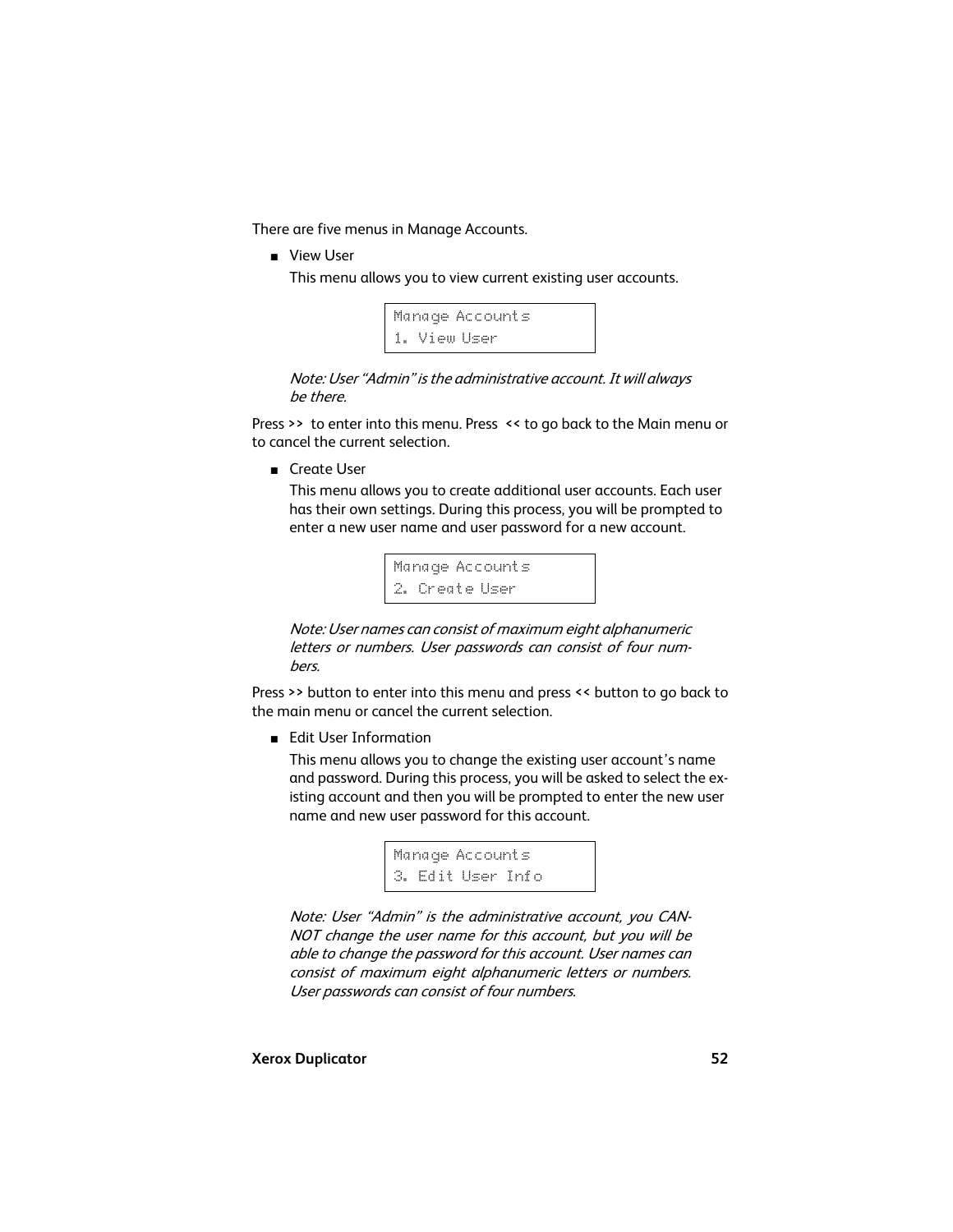Press >> to enter into this menu. Press << to go back to the Main menu or to cancel the current selection.

■ Delete User

This menu allows you to delete the existing user account. During this process, you will be asked to select the existing account to be removed.

```
Manage Accounts
4. Delete User
```
Note: User "Admin" is the administrative account; you CAN-NOT delete this account

Press >> to enter into this menu. Press << to go back to the Main menu or to cancel the current selection.

■ Password on Bootup

This menu allows you to enable or disable account management upon boot up. During this process, you will be asked to select ON or OFF (to enable or disable).

> Manage Accounts 5. Password on Bootup

Press >> to enter into this menu. Press << to go back to the Main menu or to cancel the current selection.

# <span id="page-52-0"></span>**Using Autocopy**

The AutoCopy function allows you to copy from disc-to-disc automatically without pressing any keys. It is the simplest way to make CD/DVD copies. The following steps will show you how to use this feature.

**Step 1:** Use the up or down arrow button to navigate to the following screen. Another alternative to access the Autocopy feature is by pressing the "Copy" shortcut key.



**Step 2:** Press >> to enter the AutoCopy Mode. You should see the following screen.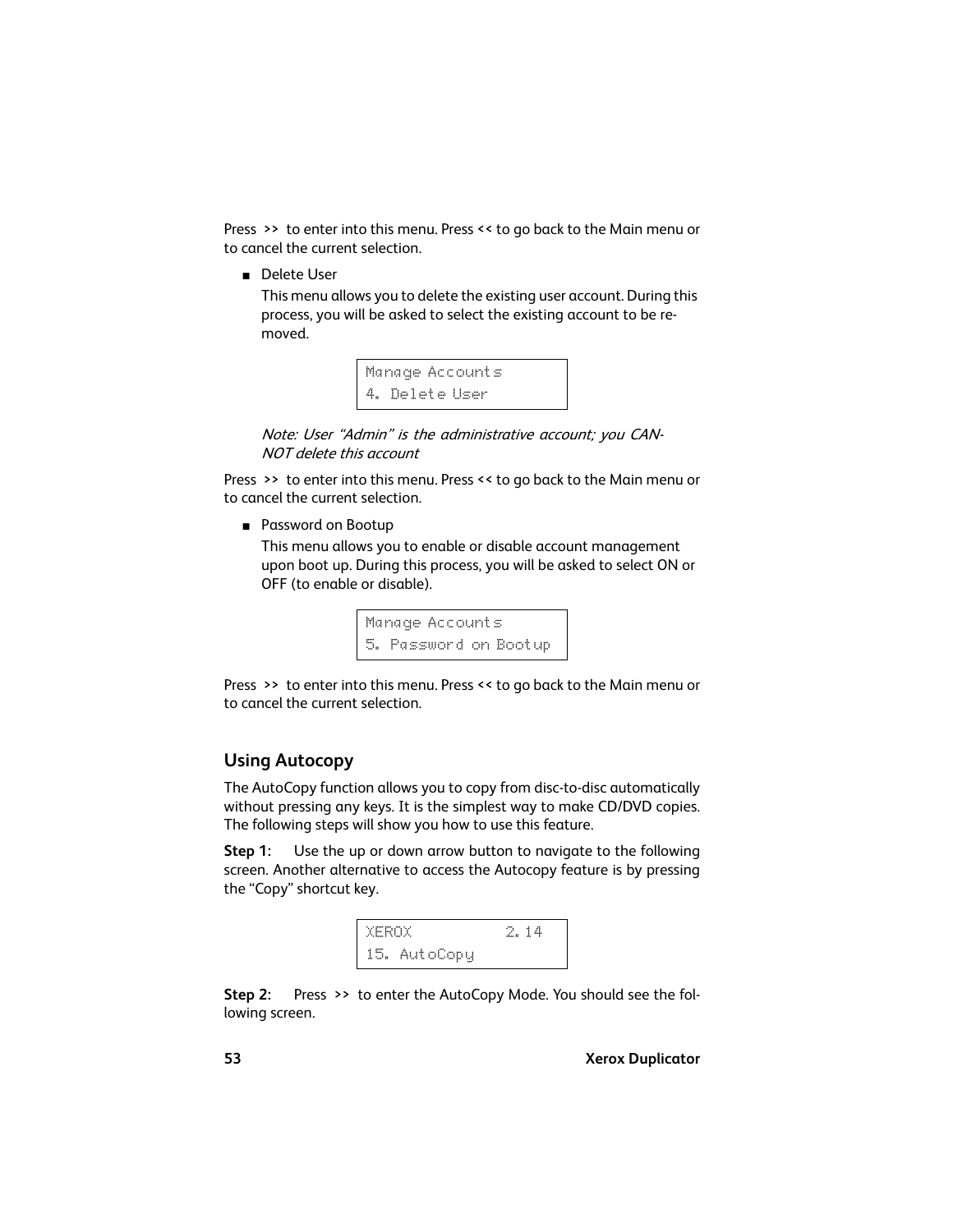```
AUTOCOPY
Waiting for Master
```
**Step 3:** Insert your master disc into the top Reader tray and your blank discs into corresponding Writer trays. Be sure to close the trays after you load the discs into them. (You can automatically close all trays by pressing >> when the screen shows "Waiting for Blanks").

**Step 4:** Allow 5-10 seconds for the duplicator to detect your master and blank discs. After your master and blank discs have been recognized, then you should see the following screen.

```
Processing
Please Wait
```
**Step 5:** After 2 or 3 seconds of processing time, the following Copy Progress Screen will appear.

| Copying |     | 4012MB |
|---------|-----|--------|
| Ø       | 12% | 481MB  |

- 4012MB indicates the total capacity of the master disc.
- The 0 indicates that zero successful copies have been made so far.
- 12% indicates the current progress of the duplication.
- 481MB indicates the current progress of the duplication in terms of MB.

Note: It is normal to see the progress indicator stay at 0-10% and 100% for approximately 30 seconds for CD duplication and up to 1 minute for DVD duplication. This is caused by the initializing and finalizing stages.

**Step 6:** Once the duplication run is completed, the successful copies will be ejected and you should see the following screen.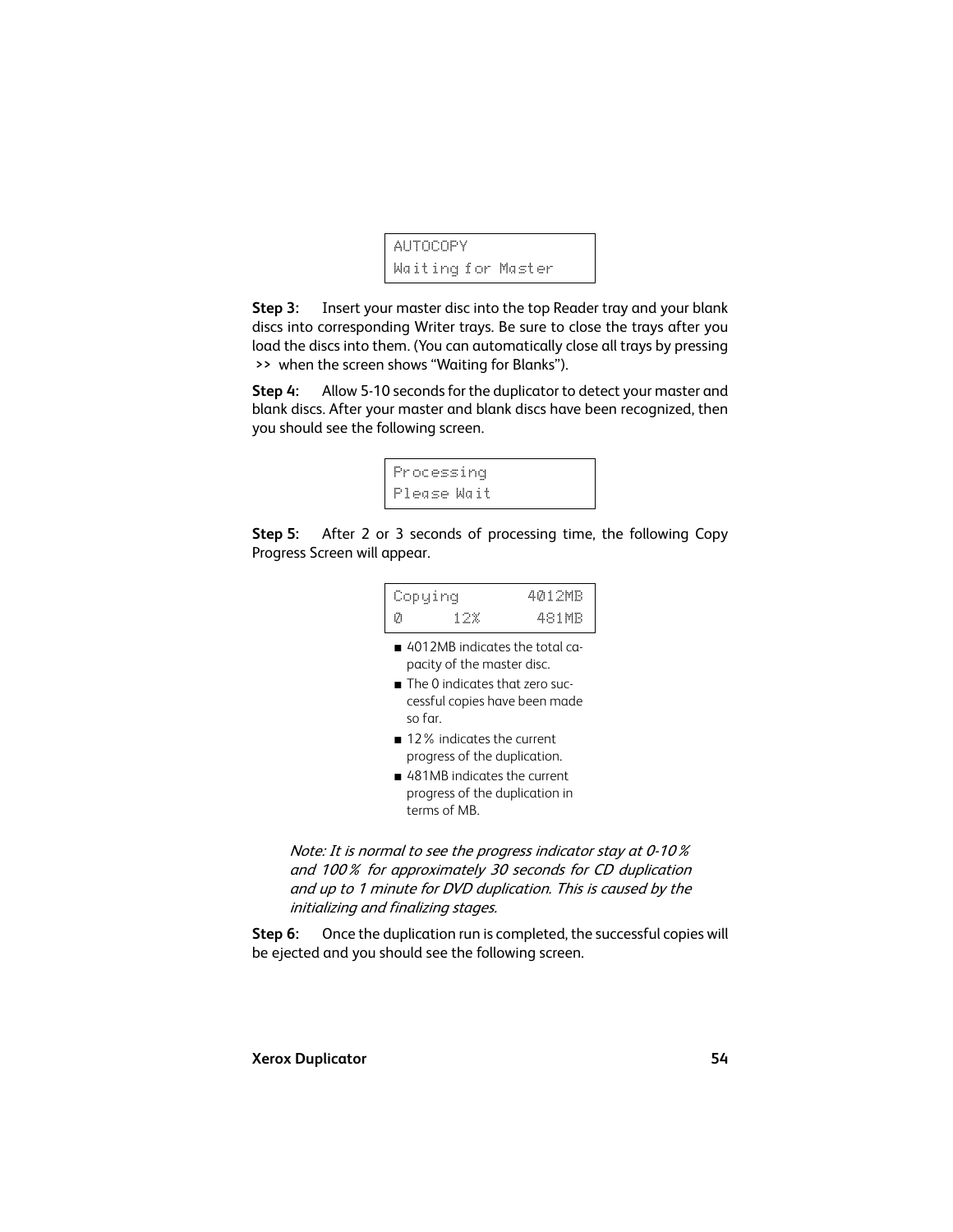Pass 7 Fail 0 (7) Waiting for Blanks

- Pass7 indicates that you have just made seven successful copies.
- Fail0 indicates that you have no failures in this run.
- 7 indicates that you have successfully copied seven copies thus far.

**Step 7:** Next, refill your blank discs to continue making more copies. If you wish to copy a new master disc, you will need to remove the old master and load the new master disc prior to loading any new blank discs into the Writer Trays.

Note: If you have a failed disc(s) (bad copies), the failed disc(s) will not be ejected automatically. You will need to manually eject the disc(s) and discard them if they are write once recordable disc(s)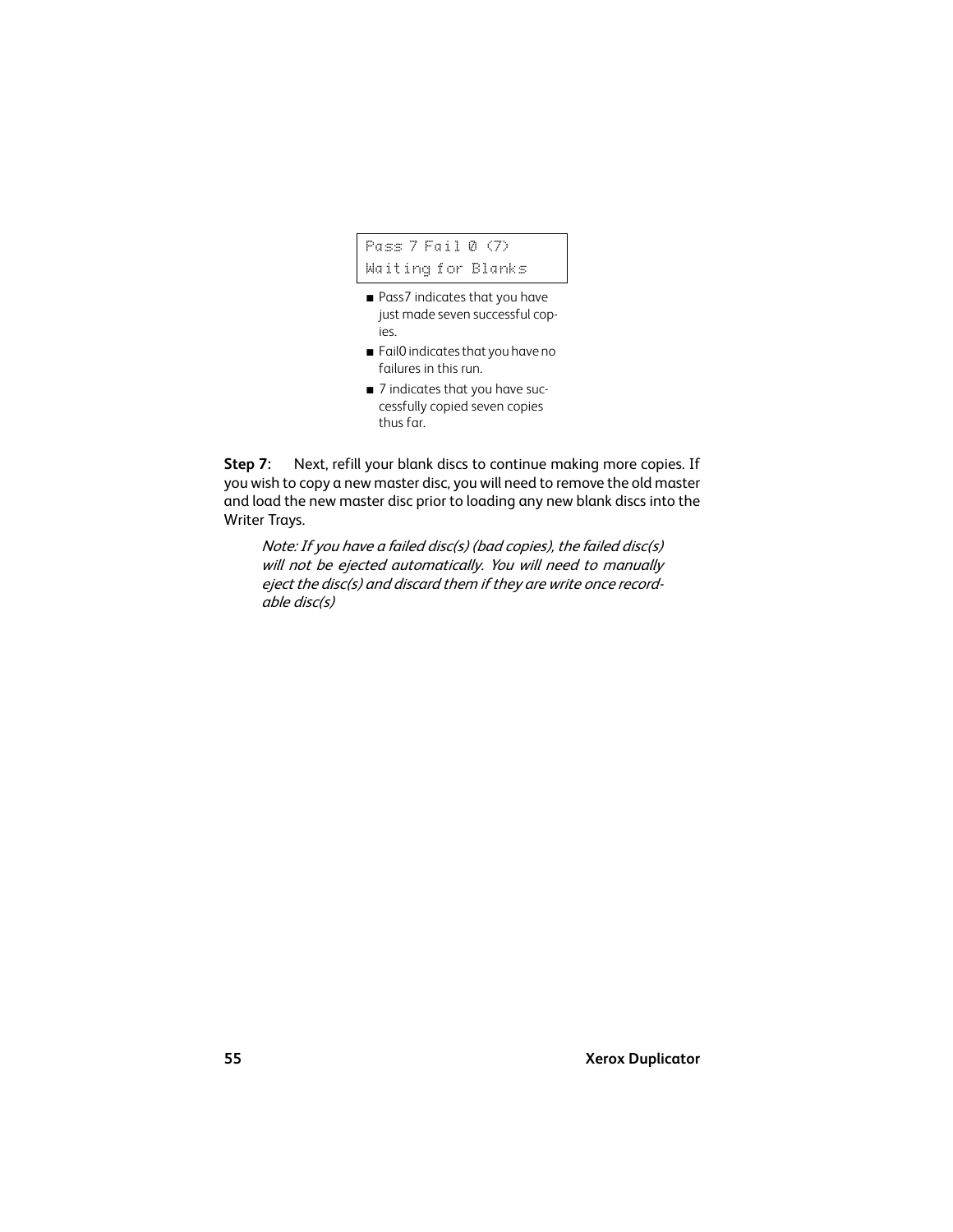#### **Menu Overview**

- **Copy**. This menu will quide you to make CD/DVD copies. Before you enter this menu to copy, please make sure you have selected the correct master Reading Source. For more information, refer to ["Making](#page-15-0)  [Disc-to-Disc Copies" on page 16](#page-15-0) or ["Making Hard Drive-to-Disc Cop](#page-21-0)[ies" on page 22.](#page-21-0)
- **Test**. This menu will quide you to make simulation of copying process. During this simulation process, all write once recordable discs such as (DVD-R, CD-R) will be reusable. The purpose of performing such simulation is to ensure error free duplication.

Note: Due to the physical limitation of DVD+R/RW recordable format, you can not perform this procedure if your recordable discs are DVD+R/RW recordable format. If you do so, you will encounter failure messages.

Note: If you are using CD-RW/DVD-RW discs as your blanks media during the simulation, all of the content inside those discs will be erased permanently.

- **Compare**. This menu will guide you to perform a bit-by-bit comparison between the master Reading Source and all the copied discs inside the writer tray. The purpose to perform this compare operation is to ensure all of your copies have the exactly same information as your master Reading Source.
- **Test + Copy**. This menu will guide you to perform the simulation of copying process and if everything has passed during the simulation, a real copying process will be performed. If there's an error encountered during the simulation, an error message will be displayed and the copying process will not be initiated.
- **Copy + Compare**. This menu will guide you to make copies for you and after the copy process has been finished, it will perform an additional comparison process automatically to ensure data correctness.
- **Verify**. This menu will guide you to perform Disc Readalibility Check. This operation will check the readiblity of your master discs and the copied discs. The purpose to perform this verify operation is to ensure all of your copies are readable.
- **Select Burn Speed**. This menu will quide you to adjust the duplication speed on various duplication modes. For more information, refer to ["How to Select the Duplication Speed" on page 35](#page-34-0).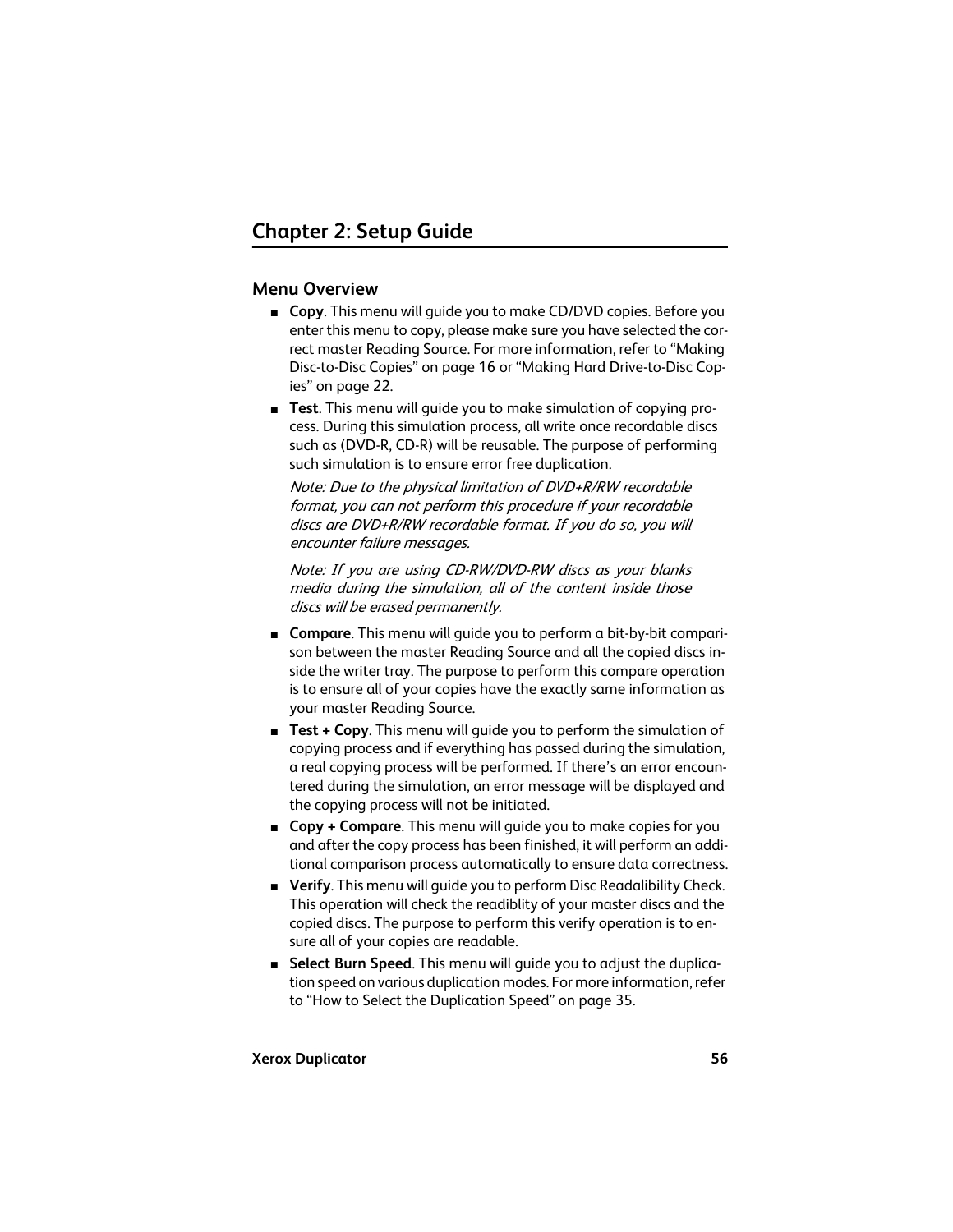- **Select Source**. This menu will quide you to set the Master Reading Source. For more information, refer to the ["Selecting the Copy](#page-15-1)  [Source" on page 16.](#page-15-1)
- **Erase**. This menu will quide you to erase your rewriteable discs in the WRITER Tray. There are two options to erase your rewriteable discs:
	- **Full Erase**. It will erase the entire disc which will make it impossible to be recovered.
	- **Quick Erase**. It will erase the index of the rewritable disc, not the data section.
- **Hard Drive Setup**. This menu will guide you to perform various Hard Drive related operations such as Loading, Renaming, or Deleting your images. For more information, refer to ["How to Rename a Hard](#page-36-0)  [Drive Partition Name from the Front Panel" on page 37](#page-36-0).
- **Edit Audio Track**. This menu will quide you to perform Audio Track Selection feature. This feature will help you combine audio tracks from various CDs into a single customize audio CD. For more information, refer to ["Audio CD Editing" on page 43.](#page-42-0)
- **Setup**
	- **Language**. This setting will allow you to choose which language you prefer to navigate this duplicator. Current supported languages are Spanish, English, etc.
	- **Auto Start**. This setting allows you to choose Auto, Full, or Off. If Auto is selected, this feature automatically starts the duplication process when all writer drives detect recordable media inside, or waits for 30 seconds before starting the duplication process if there is at least one recordable disc in a writer drive and any of the remaining writer drives are empty. If Full is selected, this feature allows the duplicator to copy automatically once your master disc and all of the writer trays of the duplicator are filled with recordable media, but will not start automatically if any writer drives remain empty. If Off is selected, the copy process requires you to press the >> button to start the duplication. This feature applies to applications inside the operation menu such as COPY, TEST, TEST+COPY, COPY+COMPARE, etc.
	- **Read Error Skip.** Normally, when the duplicator encountered a reading error while reading your master disc, all the duplication will be aborted and all the recordable media will be ruined. However, if you believe that your master disc has a small, insignificant error due to physical damages, you can turn on the setting to allow the duplicator to skip any read error it has encountered. Note that this function will not fix the error; it will only skip it to make the rest of the data readable.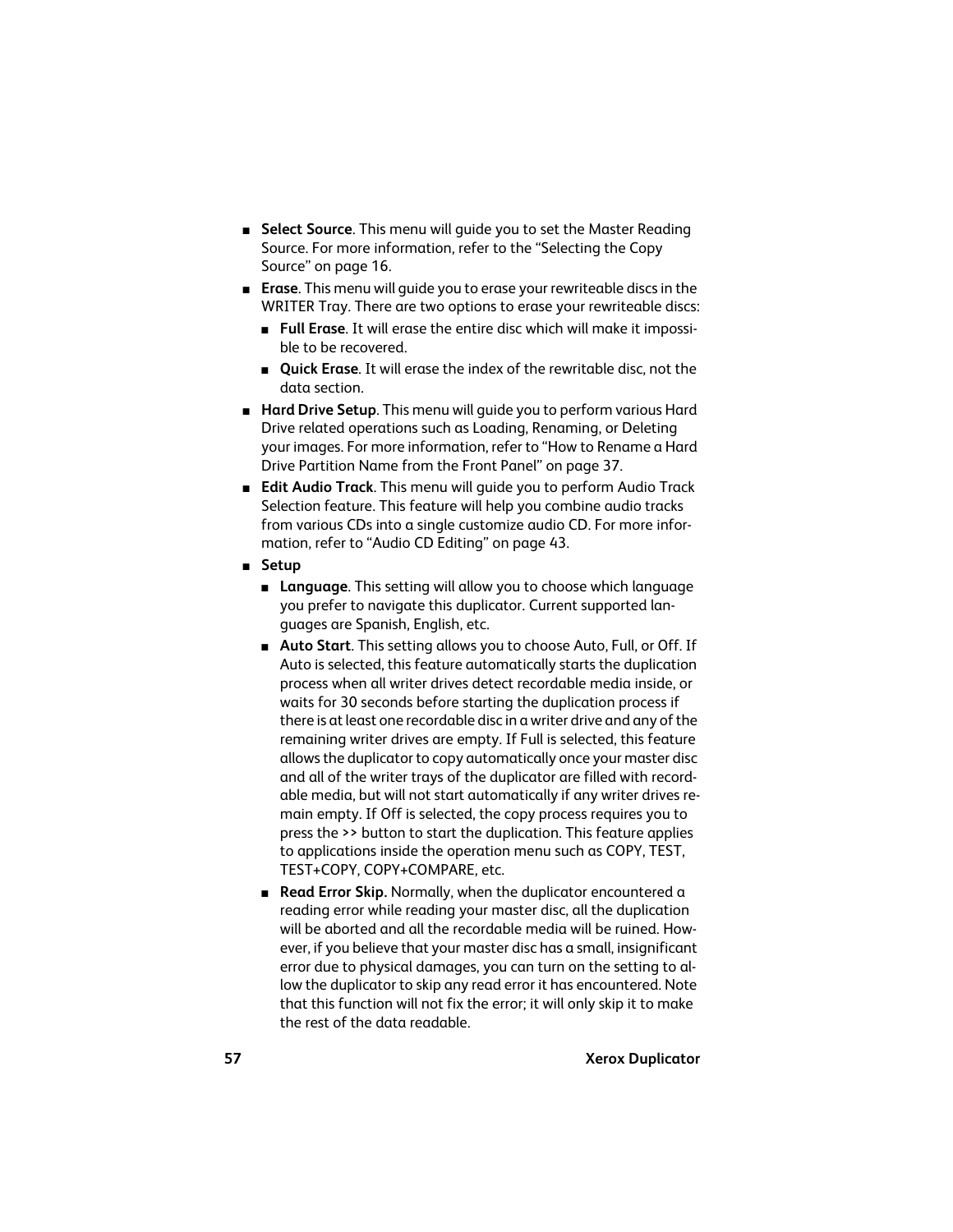- **CD Writing Mode**. This setting will allow you to select which mode you would like to duplicate a CD. There are two different modes, "Disc at Once" and "Track at Once". Unless you understand completely what they mean, we strongly suggest you to set it as "Disc at Once".
- **Maximum Audio, VCD & CDG Speed**. Audio and video CDs do not have internal error checking capability, so duplicating at too high a speed may cause frequent errors. This setting will allow you to adjust the maximum duplication speed for both audio and video CDs.
- **Buzzer**. This setting will allow you to choose whether you want to hear a beep when you press a button or when a task has been completed.
- **Startup Menu**. This setting will allow you to choose which menu you would like to see first when you turn on the duplicator.
- **Screen Saver**. This setting will allow you to choose whether you want to enable the Screen Saver feature or not. By enabling this feature, a screen saver will be displayed when your duplicator has been idle for a long period of time.
- **Duplication Mode.** There are two duplication modes: "Load and Copy" and "On the Fly." "Load and Copy" allows faster duplication from the Hard Drive by simultaneously copying onto the blank media in the writer drives while loading the master disc to the hard drive. All subsequent copies will be created from the stored master on the HDD. The "On the Fly" mode instructs the duplicator to copy directly from the master disc. When using "On the Fly" mode, no information is stored on the hard drive.
- **Counter**. This option will allow you to enable/disable the Counter feature by turning this feature ON or OFF. This feature will notify you how many discs have been copied and how many discs are left to go.
- **DVD+R High Compatibility Mode**. This feature will allow you to enable/disable the DVD+R High Compatibility Mode feature by turning this feature ON or OFF. The purpose of this feature is to increase the compatibility of DVD+R media with a broader range of DVD Video players. This process will increase the amount of time required to duplicate your disc(s).
- **ISRC**. This option will allow you to enable/disable copying ISRC code of the Audio CD. ISRC is the serial# of the audio tracks that uniquely identifies the song in that audio track. This ISRC code is commonly found in commercial Audio CD and rarely seen on the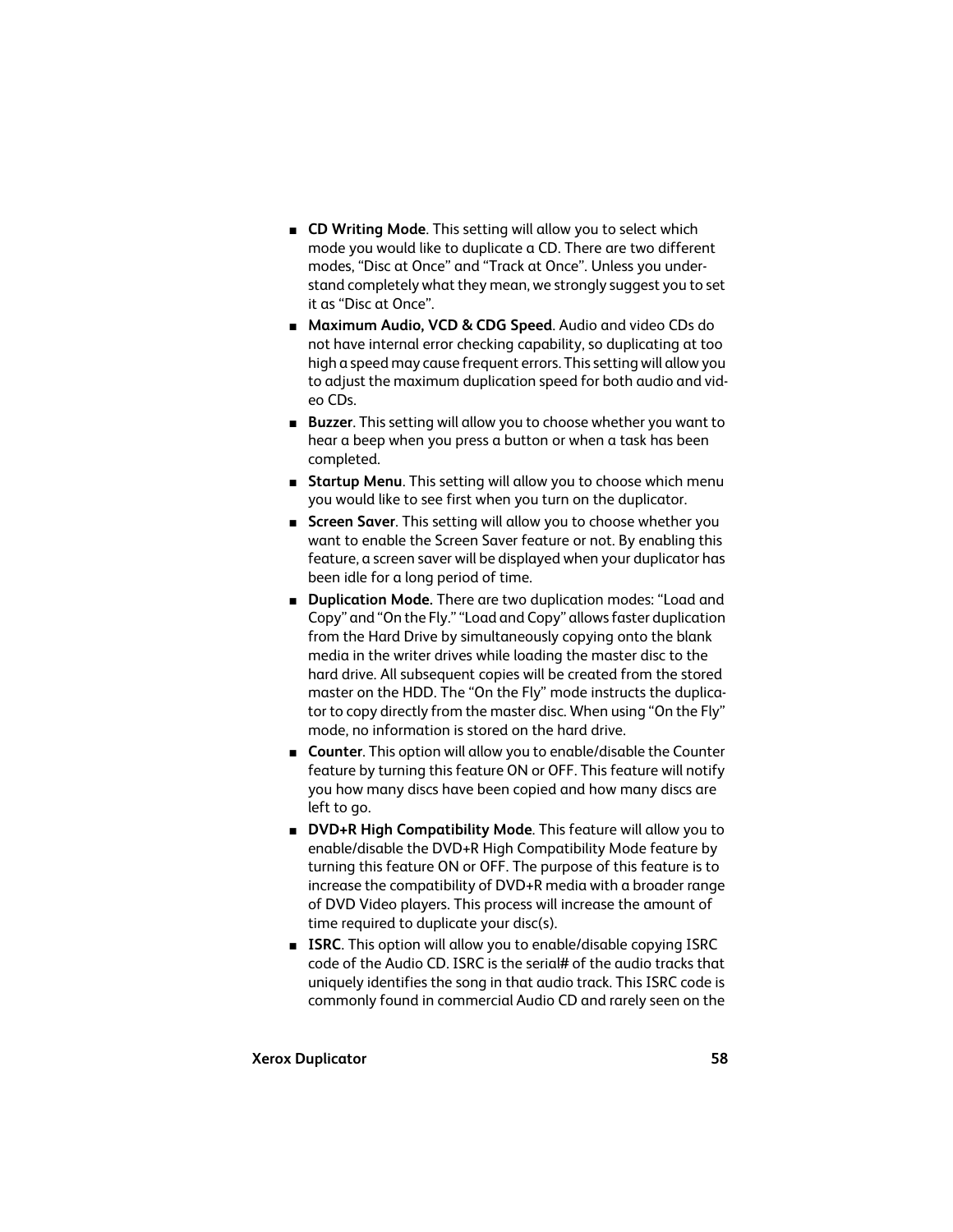home made Audio CDs. By enabling this feature, the duplication performance will be lowered.

- **Disabling Drives**. This feature allows you to disable certain drives/trays when those drives/trays are producing high failure rates or not functioning properly.
- **USB Connection.** This feature will allow you to turn on/off the USB port on the back of your duplicator. In addition, this feature will allow the hard drive to be controlled by a PC. Note that the system will be restarted when this setting is changed.
- **CD Overburn:** Overburning is the process of recording data past the normal size limit. Many disc manufacturers extend a recordable disc to leave a small margin of extra groove at the outer edge. This feature allows you to turn the ability to use the overburn area ON or OFF.

■ **Utility**

- **Disc Info**. If you are uncertain about the type of blank recordable media you are using, the duplicator is equipped with the disc info function to help identify and notify you of the disc information encoded within. This function (Disc Info) can be found in the "Utility" menu. This feature will identify your blank recordable Media's format, capacity, manufacture ID, as well as the Media's certified writing speed. Note that this feature only applies to media in the recording trays.
- **Prescan**. Approximately 50% of failures reported by our duplicator are caused by errors in the master disc which our Reader could not overcome. When this kind of failure occurs, it tends to waste all of your blank recordable medias. To help detect flaws in the master disc prior to performing the duplicating process, we introduce the "Prescan" feature. This feature will scan and detect any bad sectors existing in the master disc. It is recommended to perform this feature before starting the duplication task for all master discs. By doing so you can prevent wasting the blank media if there is an error in the master disc.
- **System Info**. By entering this menu, you will be able to see the many specification of your duplicator such as the firmware version, Controller/Motherboard type, etc. You can check the specifications by pressing up or down button.
- **Device Info**. By entering this menu, you will be able to see the information for devices built inside your duplicator. That information includes but not limited to manufacture, model number, etc.
- **Load Default**. This function will reset all of the options back to manufacture's default. You can perform this function if your du-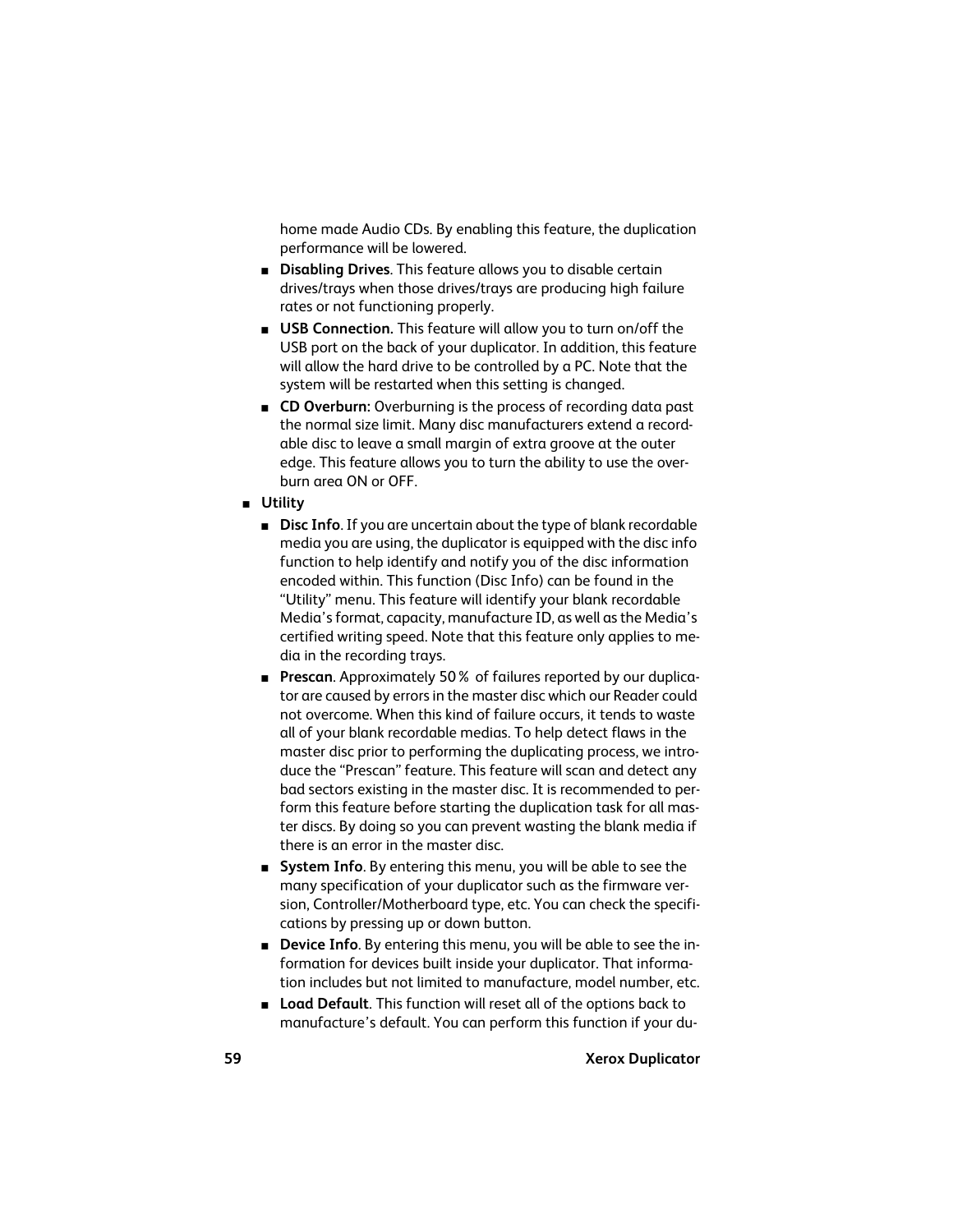plicator is acting abnormal. You need to perform "Shutdown" and restart the system in order for this to take effect.

- **Update Firmware**. This function will update the software of your duplicator. To update, you need to insert the manufacturer Certified Update CD into the Reader and select this function by pressing the >> button. We strongly suggest you to not update your duplicator's firmware unless your duplicator is getting unstable.
- **Save**. This function will save all the settings you've modified since last time the system is booted.
- **Account Management**. This feature allows you, the administrator, to have the power to:
	- Create user accounts and passwords to prevent unauthorized use of this duplicator
	- View existing user account lists
	- Edit existing user account information, including name and password
	- Delete existing user account(s)
	- Enable/Disable this feature

For more information, refer to ["Introduction to the Account Man](#page-49-0)[agement Feature" on page 50.](#page-49-0)

- **Autocopy**. This function will allow the system to operate under the AutoCopy mode for ease of operation. For more information, refer to ["Using Autocopy" on page 53](#page-52-0).
- **Shutdown**. This function saves any system settings that you have entered and makes sure it is safe to turn off your duplicator. Once you see the "Ready to Power OFF" message, then you can safely turn off the machine via Power Switch. Turning off your duplicator without perform this function will increase the risk of damaging your duplicator.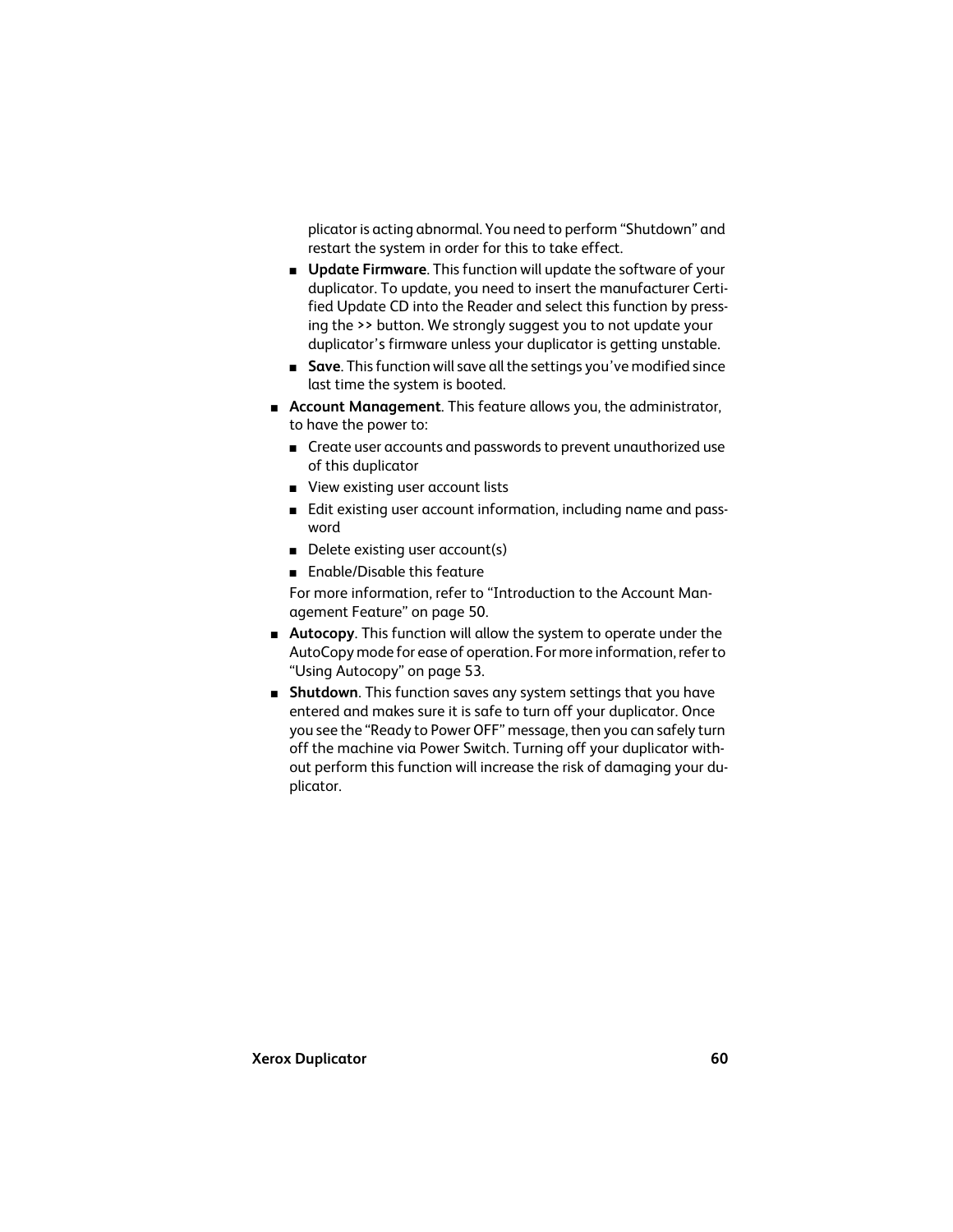# **Trouble Shooting**

Follow these instructions when the duplicator is not working properly.

- **1.** No display on LCD or the unit does not operate when the power is on.
	- Check the connection of power cable and the environment of power outlet is normal.
	- Make sure the power voltage matches the voltage of your power outlet.

■ If the duplicator was stored in a location where the temperature dropped below  $32^{\circ}F(0^{\circ}C)$  within the past 24 hours, leave the duplicator in a warm room with temperatures at least 65<sup>°</sup>F (19 $^{\circ}$ C) for 4 hours prior to powering it on.

- **2.** Reader cannot read disc.
	- Check the format of the master CD/DVD or the master CD/ DVD itself for damage.

■ Your master disc may be copy protected. Normally, most of the DVD and some of the CD you have purchase from stores have been copy protected.

■ Use the Writers to read your master disc by selecting one of writers as the master Reading Source (Refer to ["Selecting the](#page-15-1)  [Copy Source" on page 16\)](#page-15-1); if it works, make a copy of your master disc and treat the copy as the new master. Then set the master Reading Source back to the READER and try again.

- **3.** Buttons do not function.
	- Maybe it is still busy on a task. Give it sometime and press it again. If it still doesn't work, turn off the machine, and then restart the machine after a minute.
- **4.** Copy completed but the copies are not readable and/or executable.
	- Use the compare feature to check the copied disc.

■ Based on our experience, the quality of your media plays a big role on this part. Try to use high quality media to prevent such problems.

■ Use another DVD/CD player/ROM to test the copied media. Sometimes, your DVD/CD Player/ROM may not be compatible with recordable DVD/CD disc.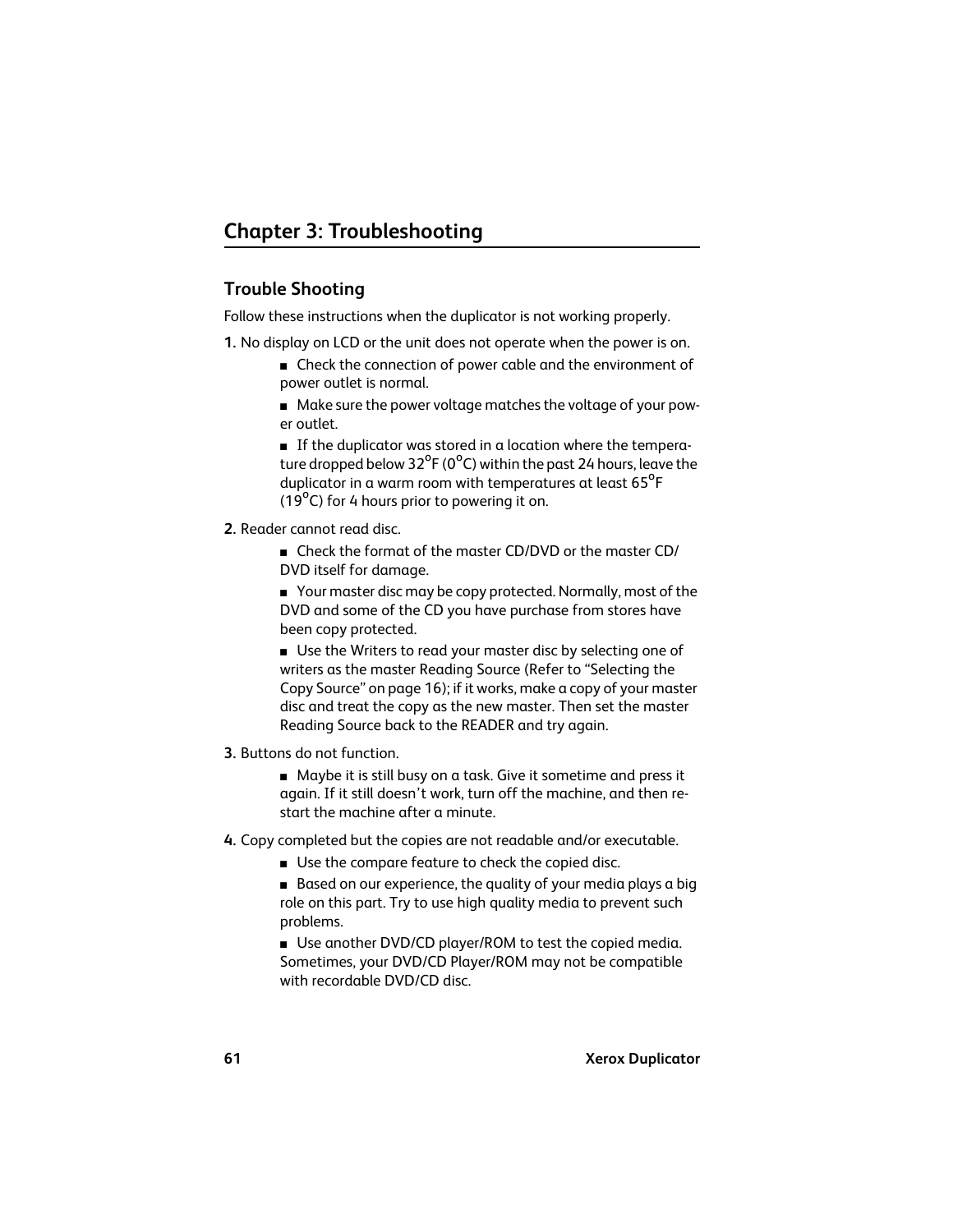- **5.** The failure rate is high.
	- Lower the "write speed" and try again. Refer to "How to Select [the Duplication Speed" on page 35](#page-34-0).
	- Quality of blank disc may be poor.
	- Quality of your master disc may be poor.
- **6.** Do I need to update my duplicator's firmware?
	- Unless your system is getting unstable, we strongly suggest not updating your duplicator's firmware. Contact our Tech Support if your system is getting unstable.
- **7.** Cannot boot-up or fails to upgrade firmware.
	- Contact our Tech Support.
- **8.** Why some writers won't copy.
	- Reset back to default (Troubleshoot item #9).
	- Contact our Tech Support.
- **9.** How do I reset my duplicator back to default?
	- Use up or down arrow button to navigate to the following screen.



■ Press >> to enter Utility menu and you should see the following screen.

```
Utility
1. Disc Info
```
■ Use the up or down arrow buttons to navigate to the Load Default menu and press >> to enter. You will see the following screen.

```
Load Default
Press OK to Continue
```
■ Press >> to confirm and you system will be loaded back to default. Once the operation is complete, you will see the following screen.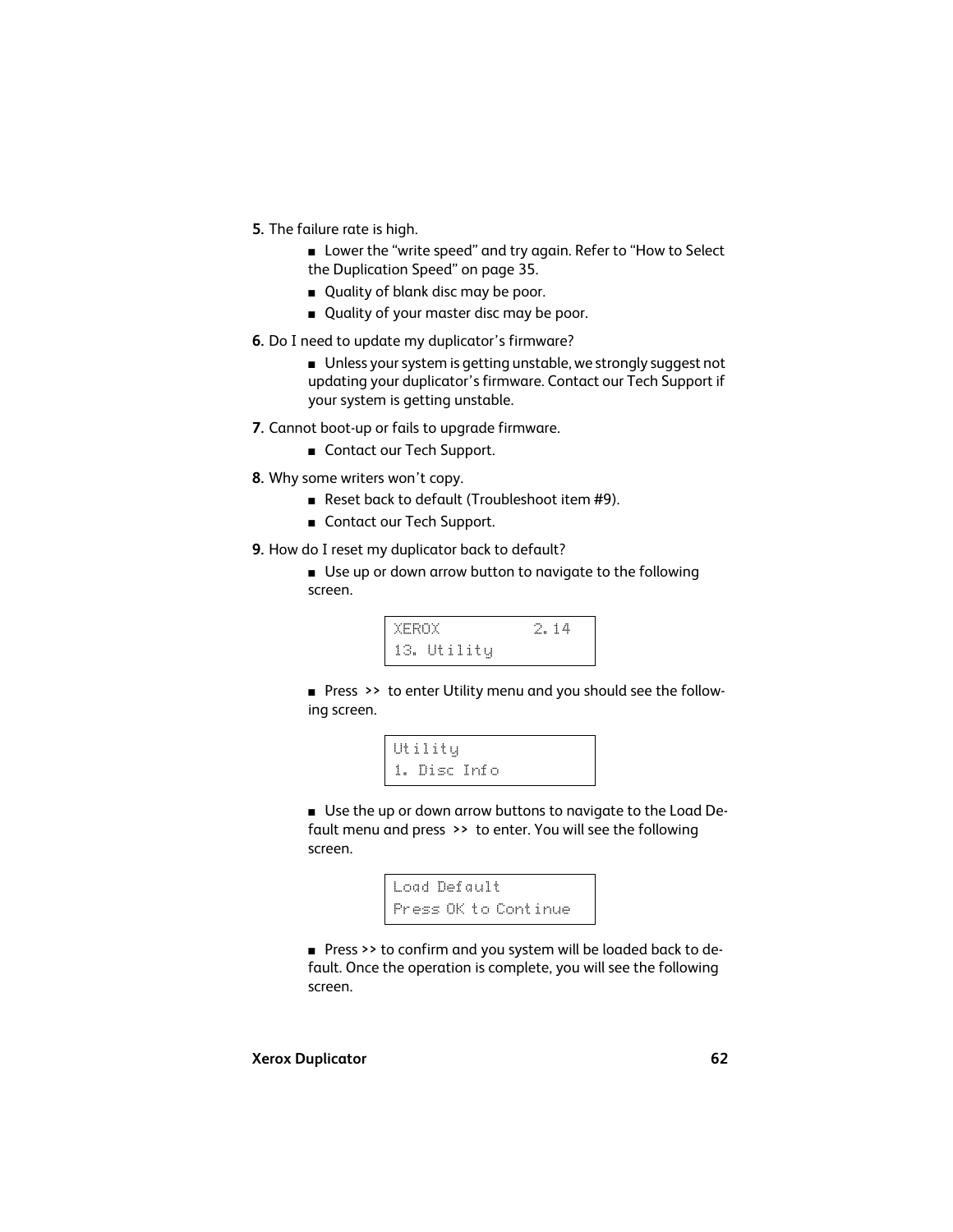```
Utility
5. Load Default
```
■ You will need to perform "Shutdown" and restart the system in order for this to take effect.

Note: In order to save any changes made to the duplicator's interface or functionality, you will have to perform the "Save" function found in the Utility menu, or perform the "Shutdown" procedure from the Main menu before powering-down the unit.

## **Error Messages**

| Error<br>Code | <b>Error Message</b>                                    | Recommendation                                                                                                                                       |
|---------------|---------------------------------------------------------|------------------------------------------------------------------------------------------------------------------------------------------------------|
| 200           | Master Disc Empty                                       | The blank disc is in the source tray. Make<br>sure the source is properly selected and<br>double check the master disc.                              |
| 201           | <b>Bad Master</b>                                       | The master disc is not recognized by the<br>source tray. Eject and reload the master<br>disc or double check the master disc for<br>quality.         |
| 202           | No Targets                                              | There is no blank disc(s) recognized by<br>the system. Make sure the blanks disc(s) is<br>properly placed in the recording tray(s).                  |
| 203           | <b>Burner Mixed or Firmware</b><br><b>Version Mixed</b> | The writers carry different model/version.<br>They are required to be identical for prop-<br>er duplication. Contact Tech Support for<br>assistance. |
| 204           | Targets & Master Not<br>Compatible                      | The master disc is a different format than<br>the blank disc(s). The format between the<br>master disc and blank must be the same.                   |
| 205           | Targets Not Blank                                       | The blank media you have inserted are<br>not blank. Check your blank media quali-<br>ty.                                                             |

**Table 3-1 Error messages**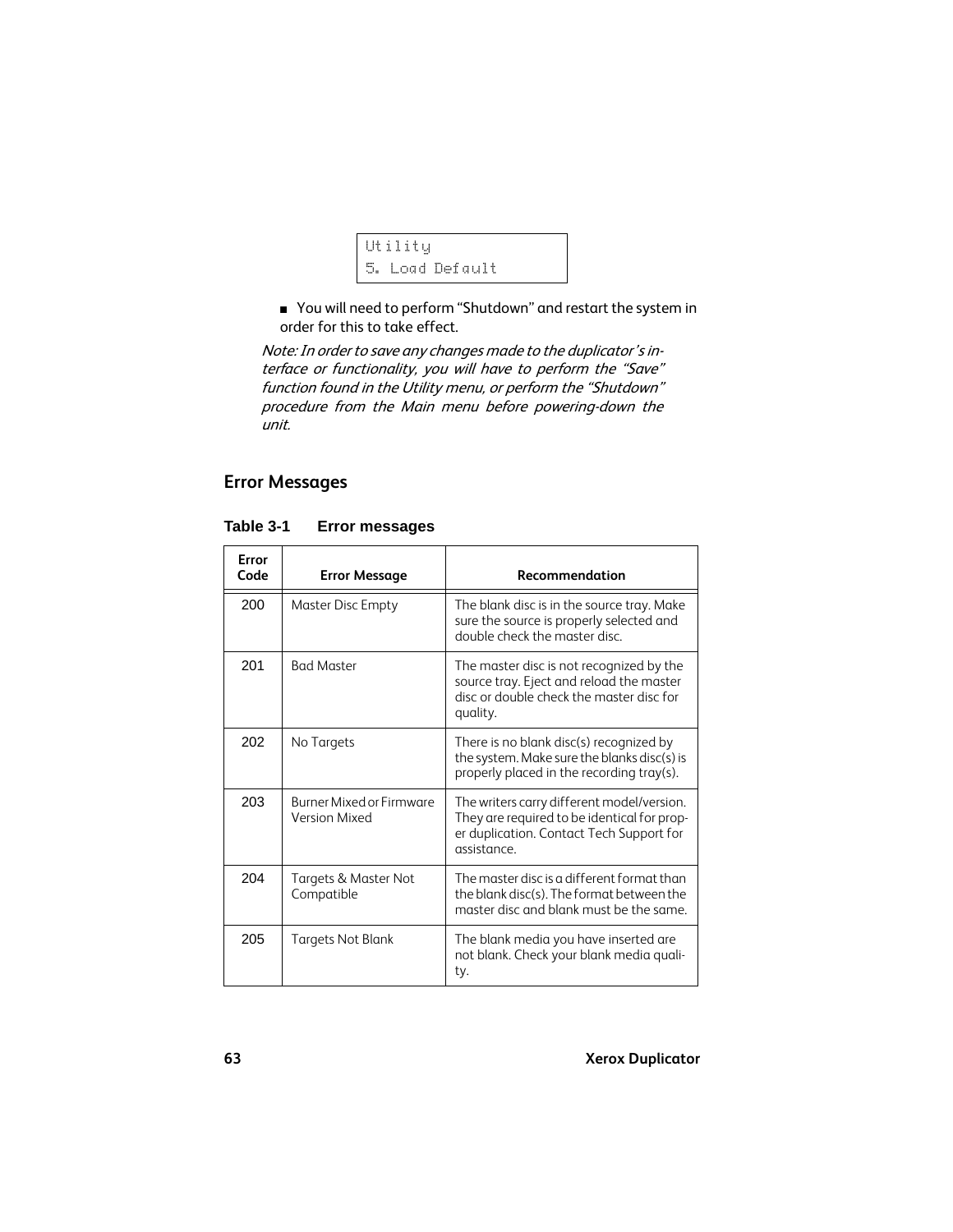| Error<br>Code | <b>Error Message</b>              | Recommendation                                                                                                                                                                  |
|---------------|-----------------------------------|---------------------------------------------------------------------------------------------------------------------------------------------------------------------------------|
| 206           | Targets & Master Size<br>Mismatch | The size of your master disc and the cop-<br>ied disc doesn't match. This error usually<br>occurs during the Compare process. Dou-<br>ble check the master and the copied disc. |
| 207           | Targets M-Code Mixed              | The blank discs you've placed are not<br>identical. Please make sure they have the<br>same brand and speed to ensure proper<br>duplication.                                     |
| 208           | Targets are not RW Discs          | The media you are trying to erase are not<br>RW media. ONLY RW media is able to be<br>erased.                                                                                   |
| 209           | Master Disc is CSS Pro-<br>tected | Your master disc is copy protected. You<br>cannot copy this type of disc.                                                                                                       |
| 210           | <b>Bad Discs</b>                  | The blank media you are using are not<br>being recognized by the writers.                                                                                                       |
| 211           | Format Cannot Be Tested           | The blank media you've inserted does<br>not support test function. You need to ei-<br>ther use CD-R or DVD-R/RW media to per-<br>form the test function.                        |
| 212           | DVD is not Supported              | The system does NOT support DVD for-<br>mat.                                                                                                                                    |
| 213           | DVD-RAM is not Support-<br>ed     | The system does NOT support DVD-RAM<br>format.                                                                                                                                  |
| 214           | Blu-Ray is not Supported          | The system does NOT support Blu-Ray<br>format.                                                                                                                                  |
| 230           | Not Enough HDD Space              | There is not enough hard drive space to<br>create a new partition. Delete some exist-<br>ing non-important partition to free up<br>more spaces.                                 |
| 231           | Redundant Name                    | The partition name you have entered has<br>already been used. Choose a different<br>partition name.                                                                             |
| 232           | Format Failed                     | Unable to format the built in hard drive. It<br>is likely the hard drive is bad. Contact<br>Tech Support for assistance.                                                        |

## **Table 3-1 Error messages**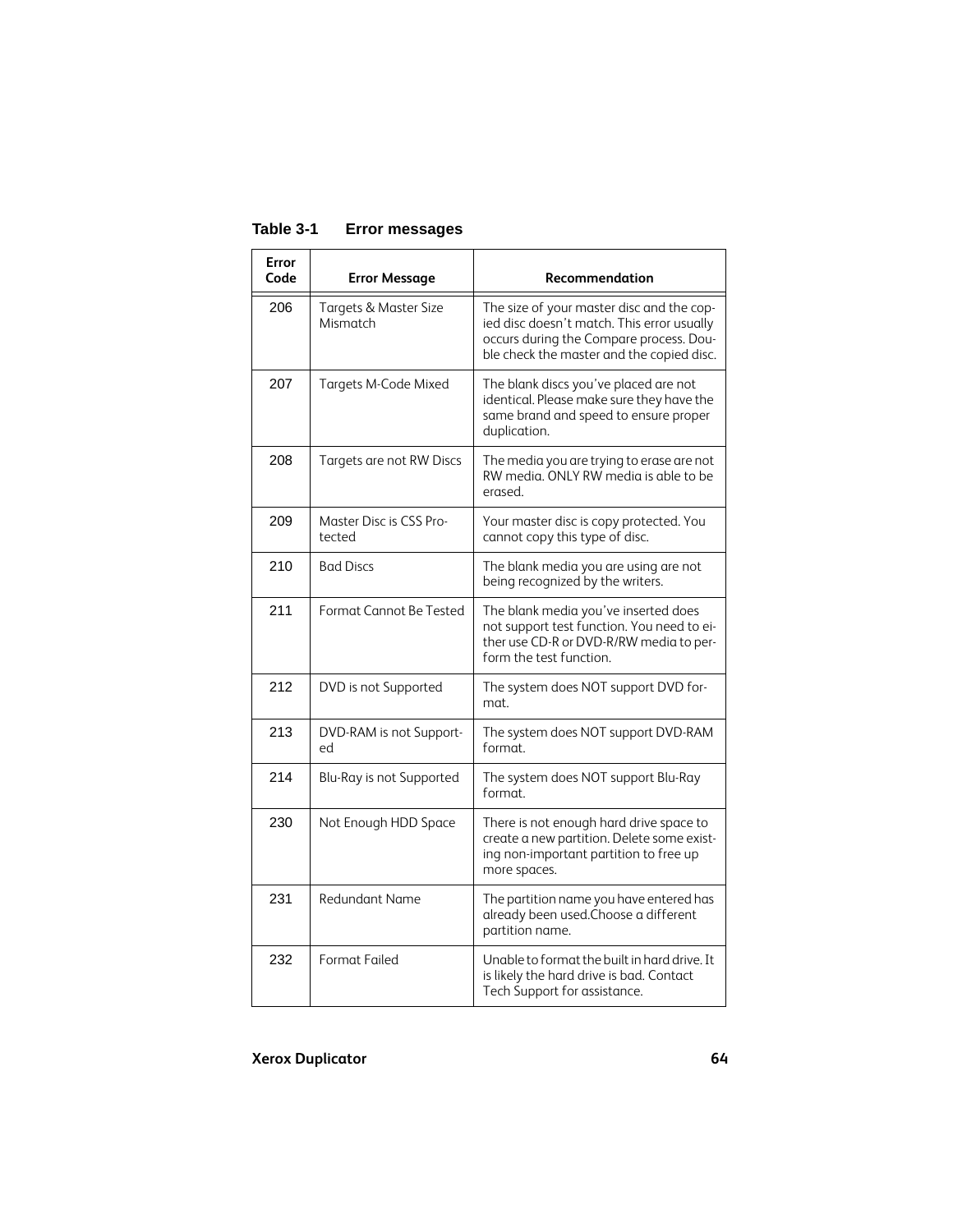#### **Table 3-1 Error messages**

| Error<br>Code | <b>Error Message</b>     | Recommendation                                                                                                                                               |
|---------------|--------------------------|--------------------------------------------------------------------------------------------------------------------------------------------------------------|
| 233           | Partition Corrupted      | The partition data is corrupted. Normally<br>either the hard drive is bad or the hard<br>drive has been used by another system.<br>Re-format the hard drive. |
| 240           | <b>Wrong Password</b>    | Incorrect password has been entered.<br>Confirm the password and try again                                                                                   |
| 241           | Login Failed             | After 3 attempts of entering an incorrect<br>password the unit will lock. Confirm the<br>password and restart the system to try<br>again.                    |
| 251           | Copy Audio Error         | An error occurred during the recording<br>process of a particular track. Mostly due<br>to bad blank media. Try with a different<br>blank disc.               |
| 252           | Not Audio CD             | The master disc is not an audio CD. Only<br>qudio CDs will be able to edit qudio<br>tracks.                                                                  |
| 253           | Over Blank Disc Capacity | The audio tracks you have selected is<br>more than the blank media can hold. Re-<br>move some tracks in order to proceed.                                    |
| 260           | No Update File           | The system could not find the update file<br>to perform the system firmware update.<br>Contact Tech Support for assistance.                                  |
| 261           | Wrong Update File        | The update file you are trying to update<br>is not compatible for your system.                                                                               |
| 262           | Unknown Flash Model      | This is a system error during the system<br>firmware update. Contact Tech Support<br>for assistance.                                                         |
| 263           | User Abort               | The system has acknowledged the abort<br>command                                                                                                             |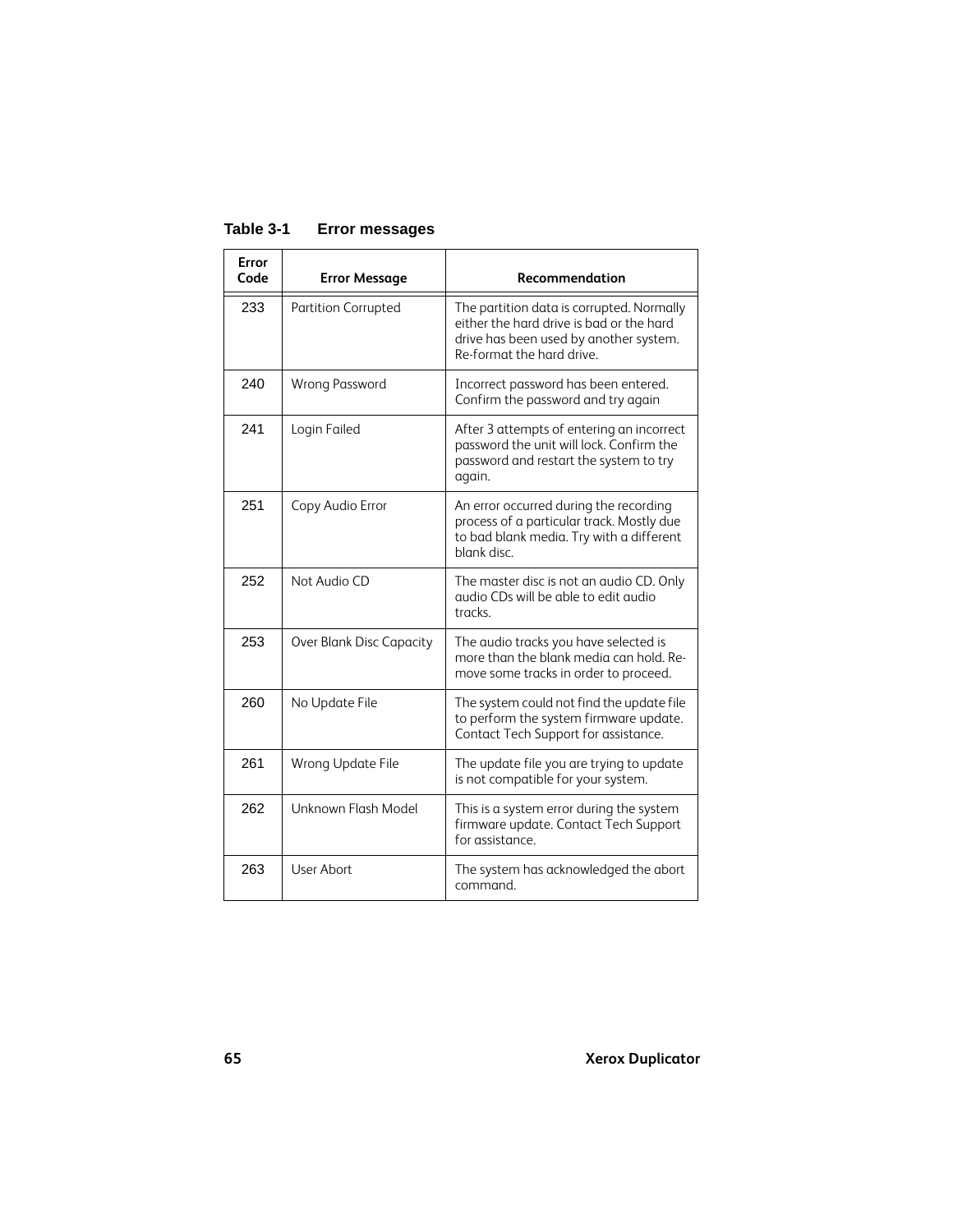# **Appendix A: Software Installation Guide for Accessing the Hard Drive on a Computer**

This chapter describes the procedure for connecting the duplicator to the USB port on a computer. This software is used to load an image file directly into the duplicator's hard drive.

## **Minimum Requirements**

#### **Hardware**

The hardware requirements for the computer are:

- Pentium 3 Class microprocessor or better
- USB 2.0 Type B Port
- 32 MBytes of RAM
- 10 MBytes of free disc space on your hard drive

#### **Operating System**

The computer must have one of these operating systems installed:

- Microsoft Windows 2000
- Microsoft Windows XP
- Microsoft Windows 2003
- Microsoft Windows Vista

## **Installing the File System Driver and Utility**

Follow these steps to Install the File System Driver and Utility:

Note: The serial number is located on the Installation CD. Copy it down before inserting the CD into the CD-ROM drive.

**Step 1:** Insert the Installation CD into the computer's CD-ROM drive

**Step 2:** Using the "My Computer" icon or Windows Explorer, click on the CD drive.

**Step 3:** Double-click Setup.exe Icon as shown: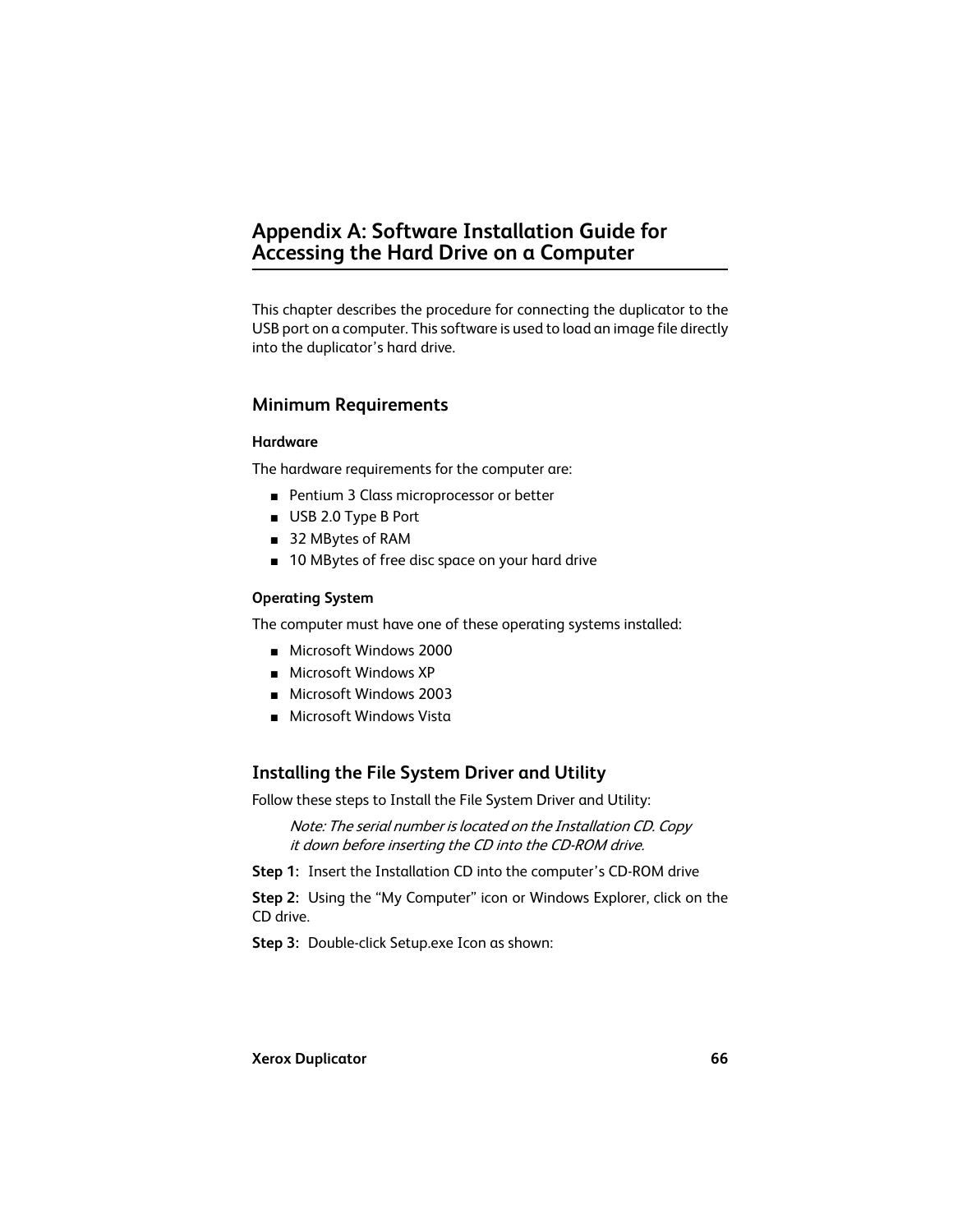| File<br>Edit<br>Favorites<br>View | Tools<br>Help     |                    |                   |
|-----------------------------------|-------------------|--------------------|-------------------|
| <b>Back</b>                       | Search<br>Folders |                    | m-                |
| <b>Address</b><br>D:\             |                   |                    |                   |
| Name                              | Size              | Type               | Date Modified     |
| <b>B</b> autorun                  | 2,390 KB          | <b>Application</b> | 9/28/2007 6:43 PM |
| <b>S</b> autorun                  | 22 KB             | <b>Icon</b>        | 8/27/2005 4:37 PM |
| autorun                           | 1 KB              | Setup Information  | 1/31/2008 6:17 AM |
| autorun.tgt<br>im                 | 75 KB             | <b>TGT File</b>    | 1/31/2008 3:00 AM |
| ij<br>InstallationGuide           | 379 KB            | Wordpad Document   | 1/31/2008 6:11 AM |
| SetupImgBurn 2.3.2.0              | 1,536 KB          | Application        | 1/31/2008 2:56 AM |
| iSetup.                           | 794 KB            | <b>Application</b> | 1/30/2008 7:38 PM |

**Step 4:** Follow the Installation Wizard to complete the installation process.



**Step 5:** When promoted, enter your User Information. The serial number is printed on the installation disc.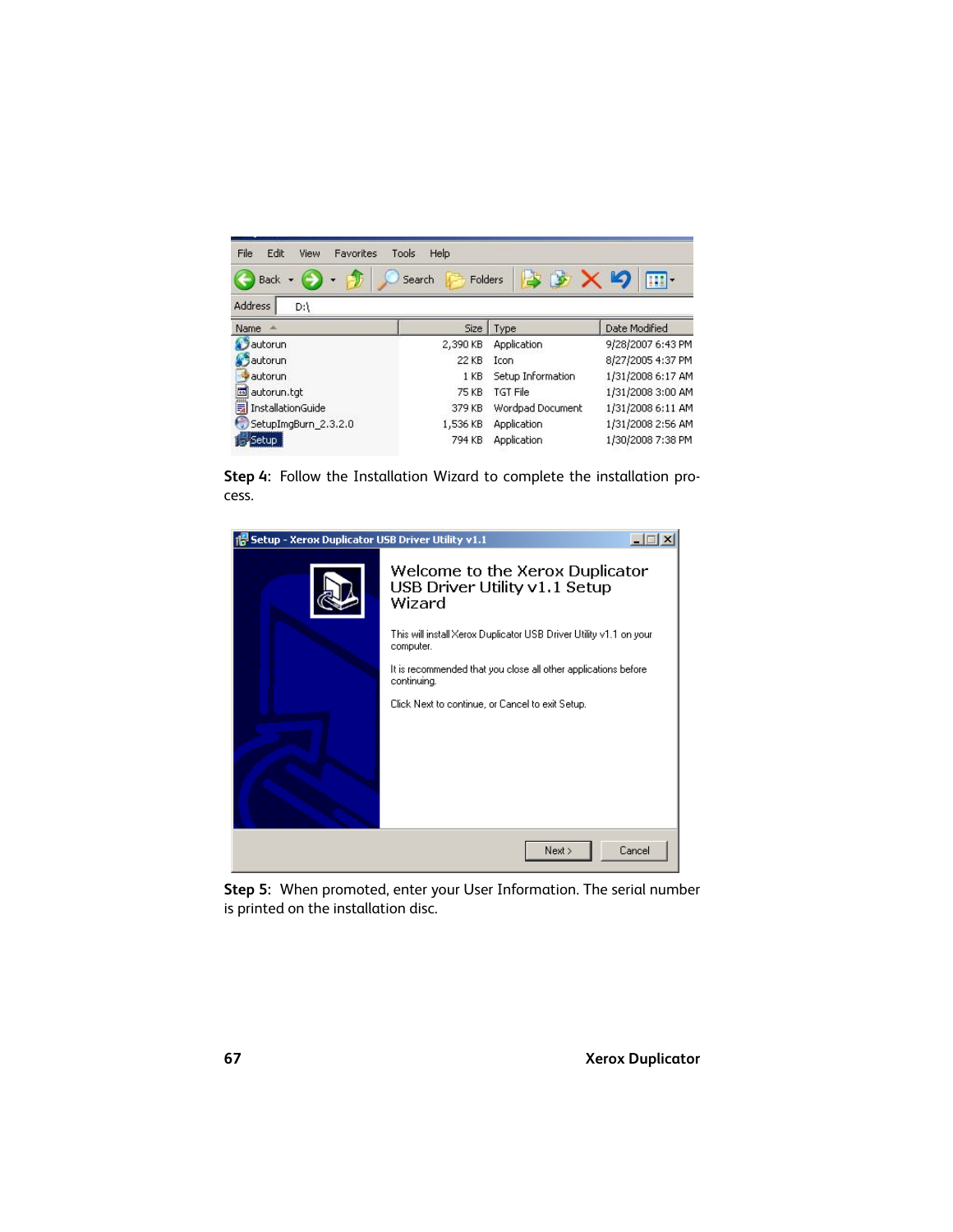| Setup - Xerox Duplicator USB Driver Utility v1.1          |        |        | $ \Box$ $\times$ |
|-----------------------------------------------------------|--------|--------|------------------|
| <b>User Information</b><br>Please enter your information. |        | Νý     |                  |
| User Name:                                                |        |        |                  |
| Jean Luc Picard                                           |        |        |                  |
| Organization:                                             |        |        |                  |
| Starship Enterprise                                       |        |        |                  |
| Serial Number:                                            |        |        |                  |
| <b>XXXXXXXX</b>                                           |        |        |                  |
|                                                           |        |        |                  |
|                                                           |        |        |                  |
|                                                           |        |        |                  |
|                                                           |        |        |                  |
|                                                           |        |        |                  |
|                                                           | < Back | Next > | Cancel           |

**Step 6:** When you have completed all of the installation steps, you will see the Completing the USB Driver Utility v1.1 Setup Wizard window:



**Step 7:** Restart your PC to complete the installation.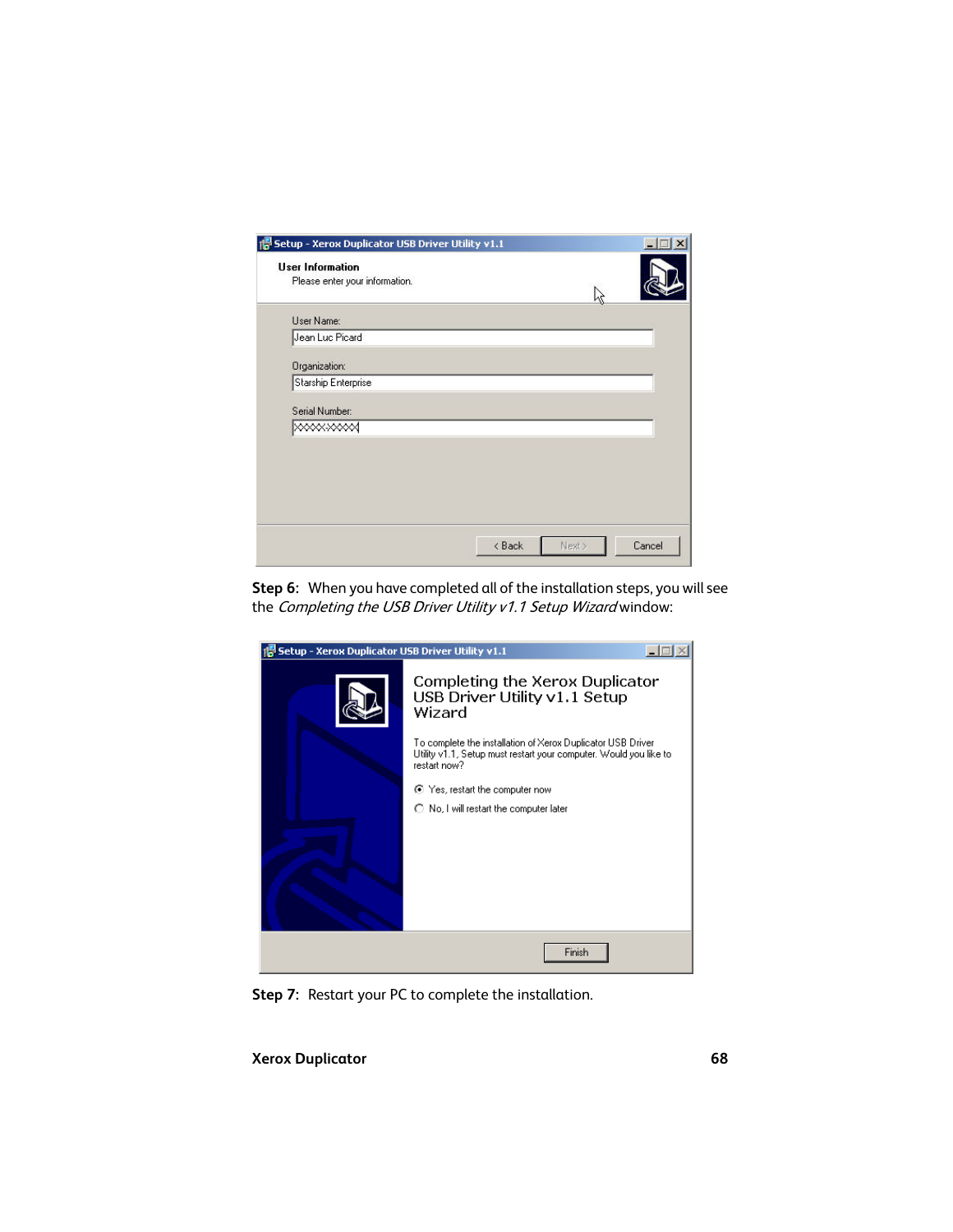# **Using the File System Utility:**

When using for File System Utility for the first time:

**Step 1:** Power On the duplicator and your PC.

| XEROX   | 2.14 |
|---------|------|
| 1. Copy |      |

**Step 2:** Use the up or down arrow buttons to navigate to the following screen.



**Step 3:** Press >> to enter Setup menu and you should see the following screen.



**Step 4:** Using the up or down arrow buttons on the duplicator's front panel, scroll to the "USB Connection" setting under "Setup" on the duplicator:

Setup 14. USB Connection

**Step 5:** Use the keypad on the duplicator's front panel to turn the USB Connection option to "On." Press >> to submit the change.



**Step 6:** If the duplicator does not restart automatically, restart it when prompted.

**Step 7:** Once the duplicator has restarted, connect the duplicator to your PC using a USB 2.0 Cable.

**Step 8:** The File System Utility on your PC should recognize a new Drive Partition. Start the Xerox File System Manager by clicking on the Windows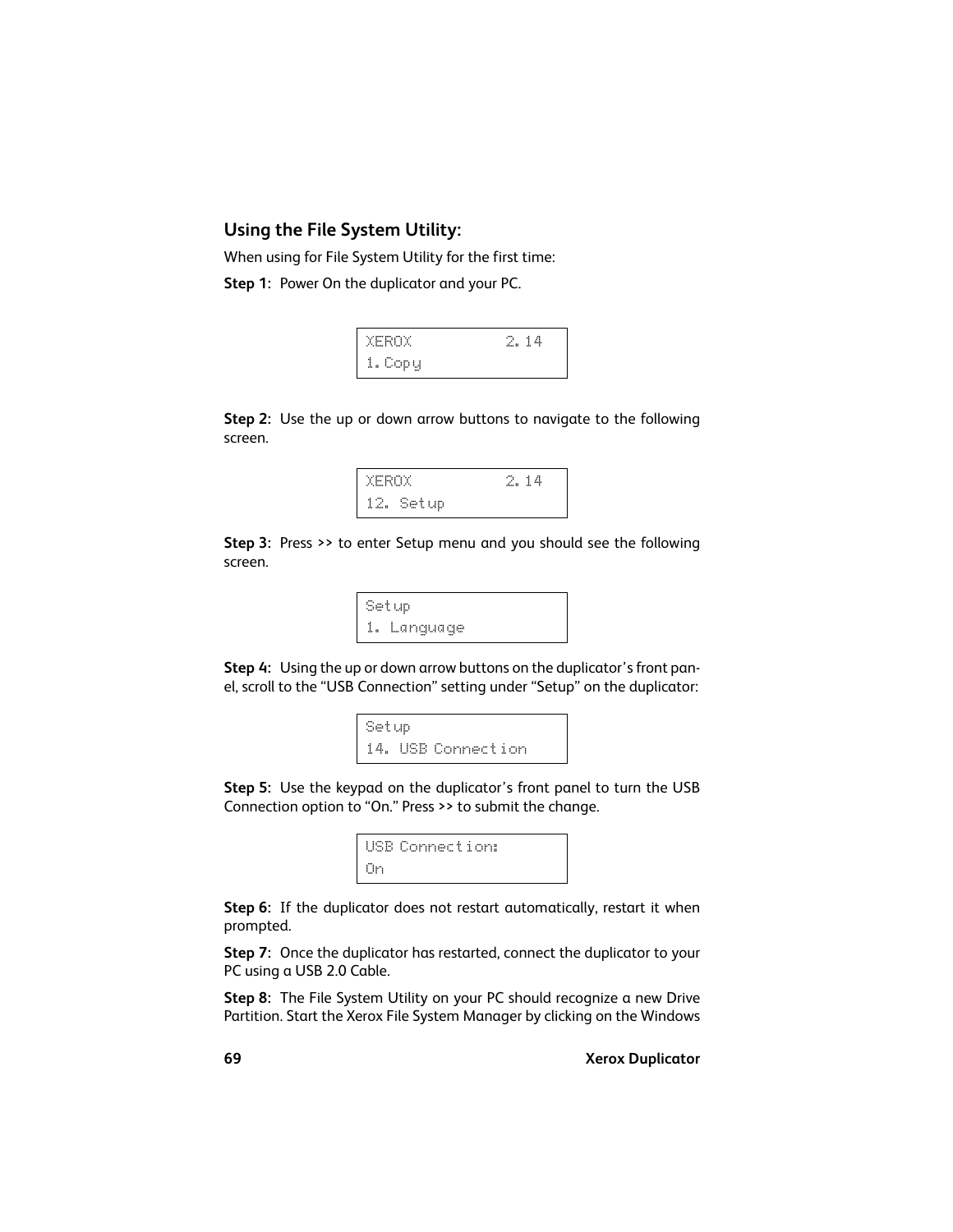Start button and using the command sequence Start: Programs: Xerox Utility: Xerox File System Manager. You should see the Xerox File System Manager main window appear:

|                      |                   | XEROX File System Manager v1.1 |                                           |            |                 |          | $-1$ $-1$ $\times$      |
|----------------------|-------------------|--------------------------------|-------------------------------------------|------------|-----------------|----------|-------------------------|
| Tools                | Help              |                                |                                           |            |                 |          |                         |
|                      | Volume            | Type                           | File system                               | Total size | Used size       | Codepage | Physical object         |
| خينه                 | (C)               | Basic                          | <b>NTFS</b>                               | 149 GB     | 73 GB           |          | \Device\HarddiskVolume1 |
| خوته                 | (F)               | Basic                          | XEROX FS                                  | 149 GB     | 1 <sub>GB</sub> | default  | \Device\HarddiskVolume3 |
|                      |                   |                                |                                           |            |                 |          |                         |
|                      |                   |                                |                                           |            |                 |          |                         |
| $\blacktriangleleft$ |                   |                                |                                           |            |                 |          | $\blacktriangleright$   |
|                      |                   | Type                           | File system                               | Total size | Used size       | Codepage | Partition entry         |
|                      | <b>DISK 0</b>     |                                |                                           |            |                 |          |                         |
|                      |                   | <b>RAW</b>                     |                                           |            |                 |          |                         |
|                      | DISK <sub>1</sub> |                                |                                           |            |                 |          |                         |
|                      |                   | <b>RAW</b>                     |                                           |            |                 |          |                         |
|                      |                   |                                |                                           |            |                 |          |                         |
|                      |                   |                                | VOLUME: (C:) NTFS \Device\HarddiskVolume1 |            |                 |          | Mar 28,2008 11:59:33    |

**Step 9:** The Xerox File System Manager automatically assigns the duplicator hard disk drive to the first available free drive letter. If a drive is not automatically assigned, you can assign one by performing a **Change Drive Letter** procedure. Right-click on the Volume name and then select the **Change Drive Letter** menu option from the list that appears.

|                        |                   |              | XEROX File System Manager v1.1            |                                            |                              |                 | $ \Box$ $\times$        |
|------------------------|-------------------|--------------|-------------------------------------------|--------------------------------------------|------------------------------|-----------------|-------------------------|
| Tools                  | Help              |              |                                           |                                            |                              |                 |                         |
|                        | Volume            | Type         | File system                               | Total size                                 | Used size                    | Codepage        | Physical object         |
| <b>Gip</b>             | (C)               | Basic        | <b>NTFS</b>                               | 149 GB                                     | 74 GB                        |                 | \Device\HarddiskVolume1 |
|                        | (H)               | <b>Basic</b> | XEROX_FS                                  | <b>ALAM COM</b><br>Refresh                 | o on                         | <b>ALCOHOL:</b> | \Device\HarddiskVolume5 |
|                        |                   |              |                                           | Show Properties                            | Generate Report to Clipboard |                 |                         |
|                        |                   |              |                                           | Change Drive Letter<br>Flush Cache to Disk |                              | 12              |                         |
| $\left  \cdot \right $ |                   |              |                                           |                                            |                              |                 |                         |
|                        |                   | Type         | File system                               | Total size                                 | Used size                    | Codepage        | Partition entry         |
|                        | DISK 0            | <b>RAW</b>   |                                           |                                            |                              |                 |                         |
|                        | DISK <sub>1</sub> |              |                                           |                                            |                              |                 |                         |
|                        |                   | <b>RAW</b>   |                                           |                                            |                              |                 |                         |
|                        |                   |              | VOLUME: (H:) EXT2 \Device\HarddiskVolume5 |                                            |                              |                 | Mar 28,2008 12:52:46    |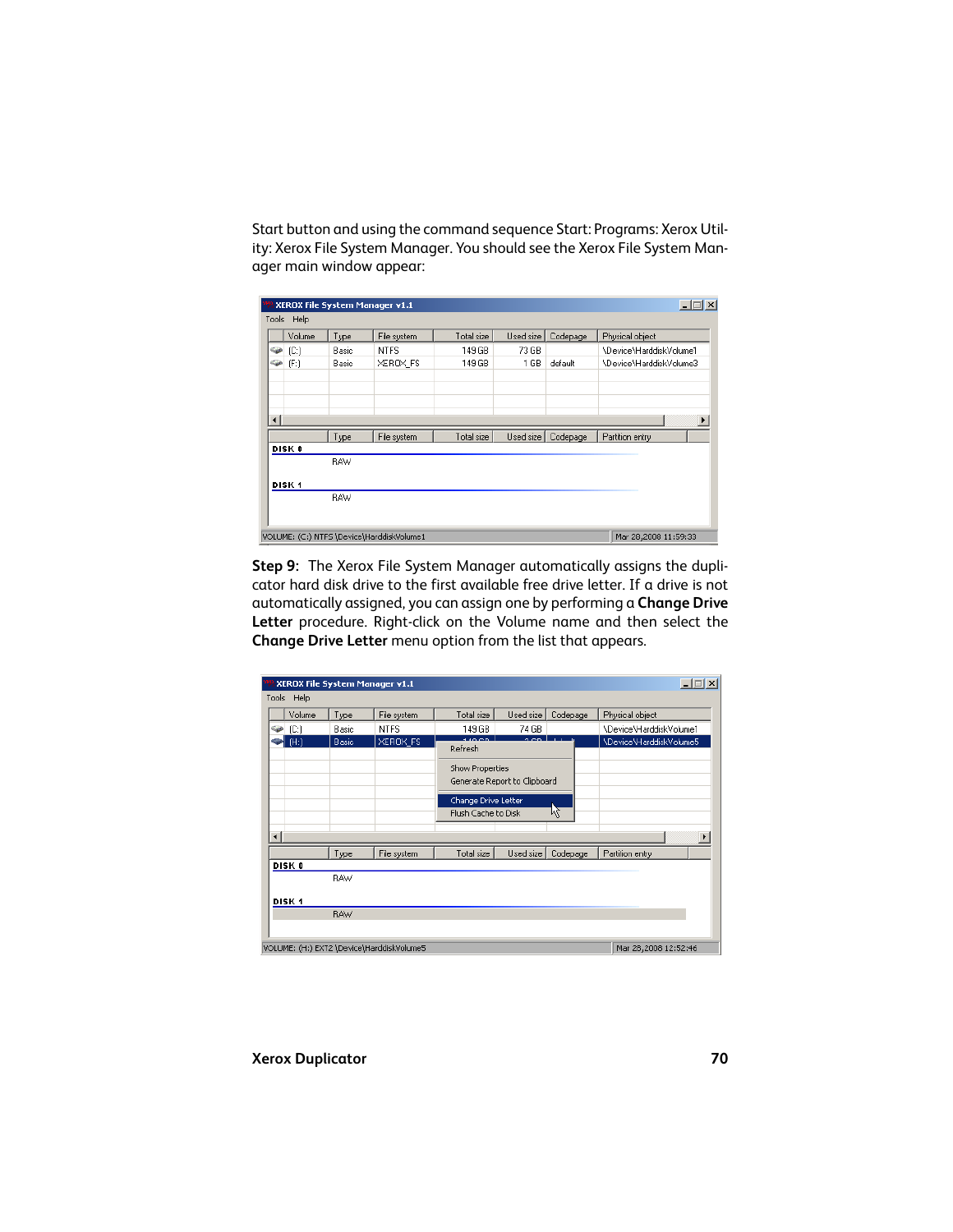**Step 10:**Once you select the **Change Drive Letter** menu option, you will see the Enter or select a new drive letter dialog box:

| Tools          | 쀇 XEROX File System Manager v1.1<br>Help |                    |                                                              |                                                                                                                                                                |           |                                              | $\Box$ $\Box$ $\times$  |
|----------------|------------------------------------------|--------------------|--------------------------------------------------------------|----------------------------------------------------------------------------------------------------------------------------------------------------------------|-----------|----------------------------------------------|-------------------------|
|                | Volume                                   | Type               | File system                                                  | Total size                                                                                                                                                     | Used size | Codepage                                     | Physical object         |
| <b>Cape</b>    | (C)                                      | Basic              | <b>NTFS</b>                                                  | 149 GB                                                                                                                                                         | 74 GB     |                                              | \Device\HarddiskVolume1 |
| خنث            | (H)                                      | Basic              | XEROX_FS                                                     | 149 GB                                                                                                                                                         | 2 GB      | default                                      | \Device\HarddiskVolume5 |
| $\overline{ }$ | <b>DISK 0</b><br>DISK <sub>1</sub>       | T<br>BÁ<br>☞<br>Bś | Enter or select a new drive lettter :<br>Which way to mount: | Mount via DefineDosDevice, will be lost after rebdJ;<br>Permanent mount via MountMgr, but might not wd L:<br>Define permanent MountPoint in registry, need ret | Cancel    | 鳳<br>Νž<br>K:<br>M:<br>N:<br>0:<br><b>OK</b> | htry                    |
| Ready          |                                          |                    |                                                              |                                                                                                                                                                |           |                                              | Mar 28,2008 12:57:26    |

Select the new drive letter from the pull-down list and click the **OK** button to exit.

**Step 11:**Your PC should now have a Drive Partition ready to access:

|                      |                   |            | XEROX File System Manager v1.1            |            |                 |          | $-1$ $-1$ $\times$      |
|----------------------|-------------------|------------|-------------------------------------------|------------|-----------------|----------|-------------------------|
| Tools                | Help              |            | ۲Ļ                                        |            |                 |          |                         |
|                      | Volume            | Type       | File system                               | Total size | Used size       | Codepage | Physical object         |
| <b>Call</b>          | $ C_i $           | Basic      | <b>NTFS</b>                               | 149 GB     | 74 GB           |          | \Device\HarddiskVolume1 |
|                      | (F)               | Basic      | <b>XEROX_FS</b>                           | 149 GB     | 2 <sub>GB</sub> | default  | \Device\HarddiskVolume5 |
|                      |                   |            |                                           |            |                 |          |                         |
|                      |                   |            |                                           |            |                 |          |                         |
| $\blacktriangleleft$ |                   |            |                                           |            |                 |          |                         |
|                      |                   | Type       | File system                               | Total size | Used size       | Codepage | Partition entry         |
|                      | DISK 0            |            |                                           |            |                 |          |                         |
|                      |                   | <b>RAW</b> |                                           |            |                 |          |                         |
|                      | DISK <sub>1</sub> |            |                                           |            |                 |          |                         |
|                      |                   | <b>BAW</b> |                                           |            |                 |          |                         |
|                      |                   |            |                                           |            |                 |          |                         |
|                      |                   |            | VOLUME: (F:) EXT2 \Device\HarddiskVolume5 |            |                 |          | Mar 28,2008 13:06:29    |

When using the duplicator again after completing the above steps on the same PC:

**Step 1:** Power on the duplicator and your PC.

**Step 2:** Turn on the "USB Connection" setting under "Setup" on the duplicator.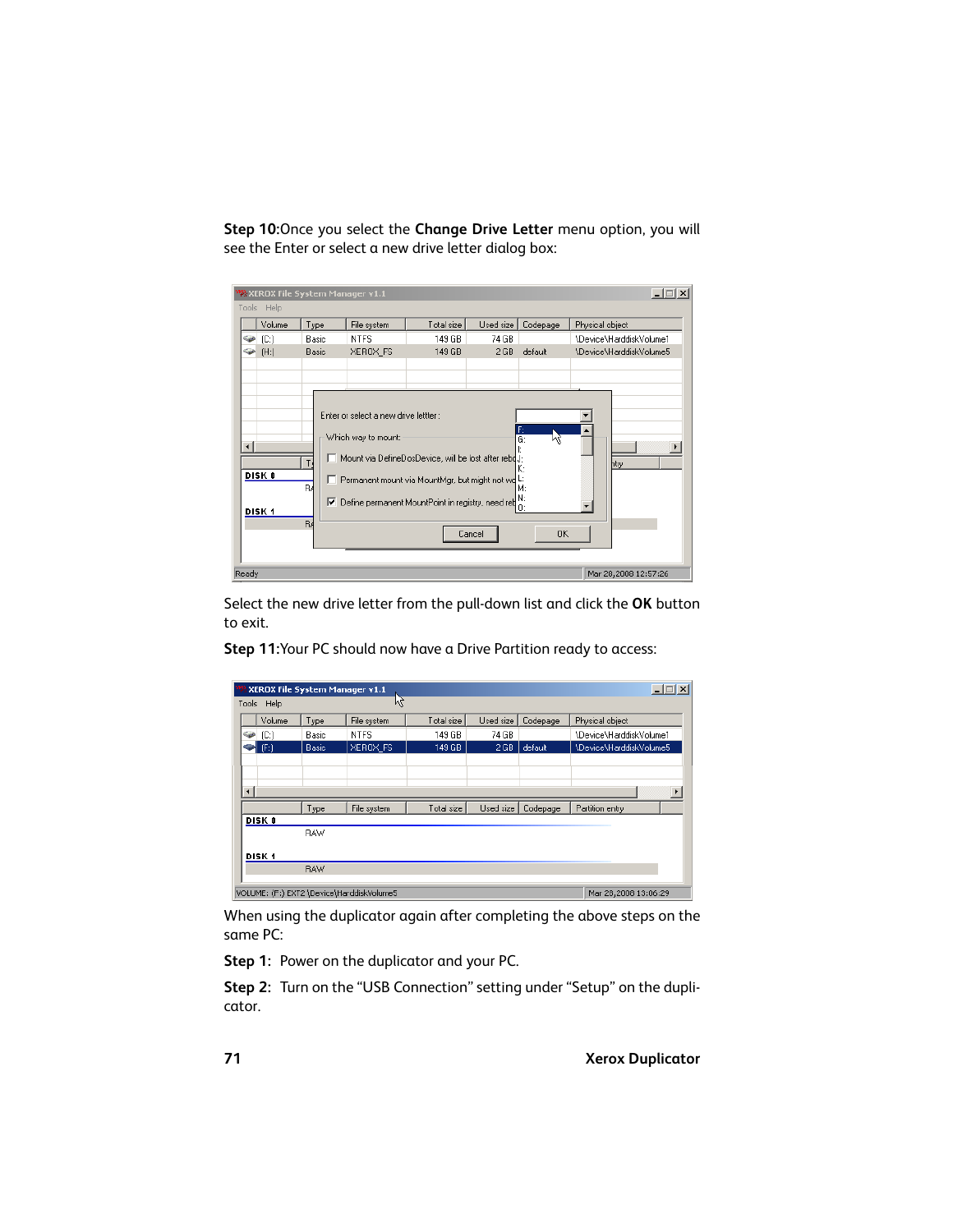```
USB Connection
On
```
- **Step 3:** Restart the duplicator when prompted.
- **Step 4:** Connect the duplicator to your PC using USB 2.0 Cable.
- **Step 5:** Your PC should now have a drive partition ready to access.

#### <span id="page-71-0"></span>**Accessing the Hard Drive on the Duplicator**

**Step 1:** Make sure your PC recognizes the duplicator's Hard Drive and that a drive letter was assigned on the PC correlating to the duplicator's Hard Drive.

| Edit<br>File<br>View    | Favorites | Tools<br>Help |                   |  |  |  |
|-------------------------|-----------|---------------|-------------------|--|--|--|
| Back +                  | $\pi$ .   | Search        | Folders.          |  |  |  |
| Address<br>$\mathbb{Z}$ |           |               |                   |  |  |  |
| Name                    | Size      | Type          | Date Modified     |  |  |  |
| dup                     |           | File Folder   | 2/1/2008 11:26 AM |  |  |  |
| dabel                   |           | File Folder   | 2/1/2008 11:26 AM |  |  |  |
|                         |           |               |                   |  |  |  |
|                         |           |               |                   |  |  |  |

**Step 2:** Open the "dup" folder located on that drive:

**Step 3:** You can now do following:

- Rename or delete any existing pre-loaded ISO DVD/CD Image file(s) or duplicator's existing DVD/CD Image file(s).
- Copy/move an existing ISO DVD/CD Image file or duplicator's existing DVD/CD Image file(s) to and from the "dup" folder.

# **Creating an ISO DVD/CD Image file**

[In order to create an ISO DVD/CD Image file, you must install an ISO DVD/](http://www.imgburn.com) CD Image File Creation Utility. An example of this is the free program [ImgBurn \(go to h](http://www.imgburn.com)ttp://www.imgburn.com for more information).

To install the ImgBurn program: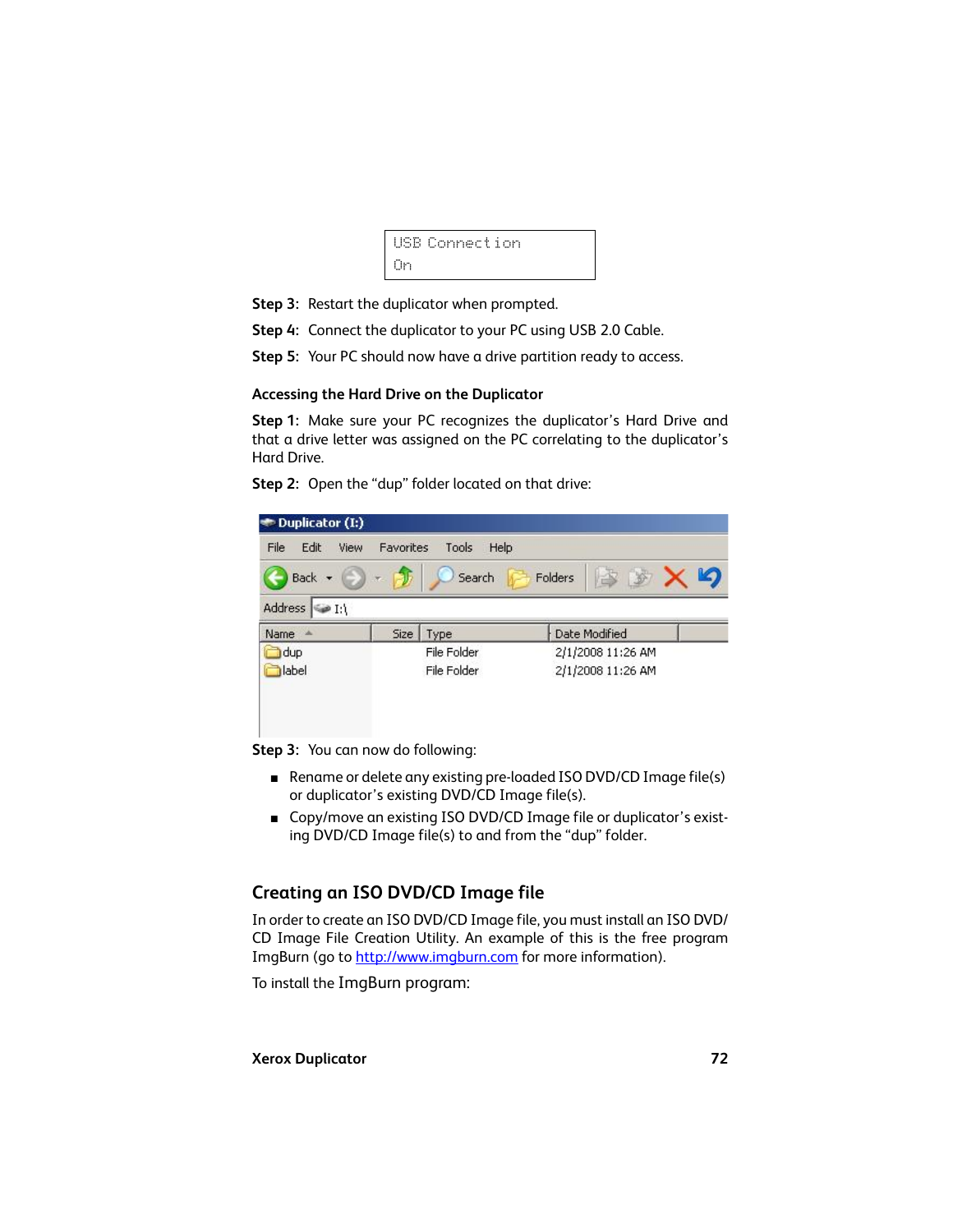**Step 1:** Insert the Installation CD into a CD-ROM drive on the target computer.

**Step 2:** Using the "My Computer" icon or Windows Explorer, click on the CD drive.

**Step 3:** Go to the "Tools" folder.

**Step 4:** Double-click ImgBurn2400.exe Icon.

Note: These instructions are for the 2.4.0.0 release of ImgBurn, and may need to be modified if you are installing a later version.

**Step 5:** Follow Installation Wizard to complete the installation process.

To create an ISO DVD/CD Image File from a CD/DVD disc to the duplicator's hard drive using ImgBurn:

**Step 1:** Double-click ImgBurn Icon on your desktop or Click on the menu options: Start -> Program Files -> ImgBurn -> ImgBurn

**Step 2:** Click on "Mode" on the menu bar.

**Step 3:** Select "Read."

**Step 4:** Select the DVD/CD drive that has the disc you want to create the ISO image file from by clicking on the drop down box under "Source."

**Step 5:** Set your Destination to "I:\dup" by clicking on the button under "Destination." ("I:" represents the drive letter that you assigned for the duplicator's hard drive partition.)

**Step 6:** Click the Read Button at the bottom to perform the ISO completion process.

You can visit <http://www.imgburn.com/index.php?act=screenshots>for screenshots or other functionality of this software. Contact the Xerox Support Center for any questions you may have.